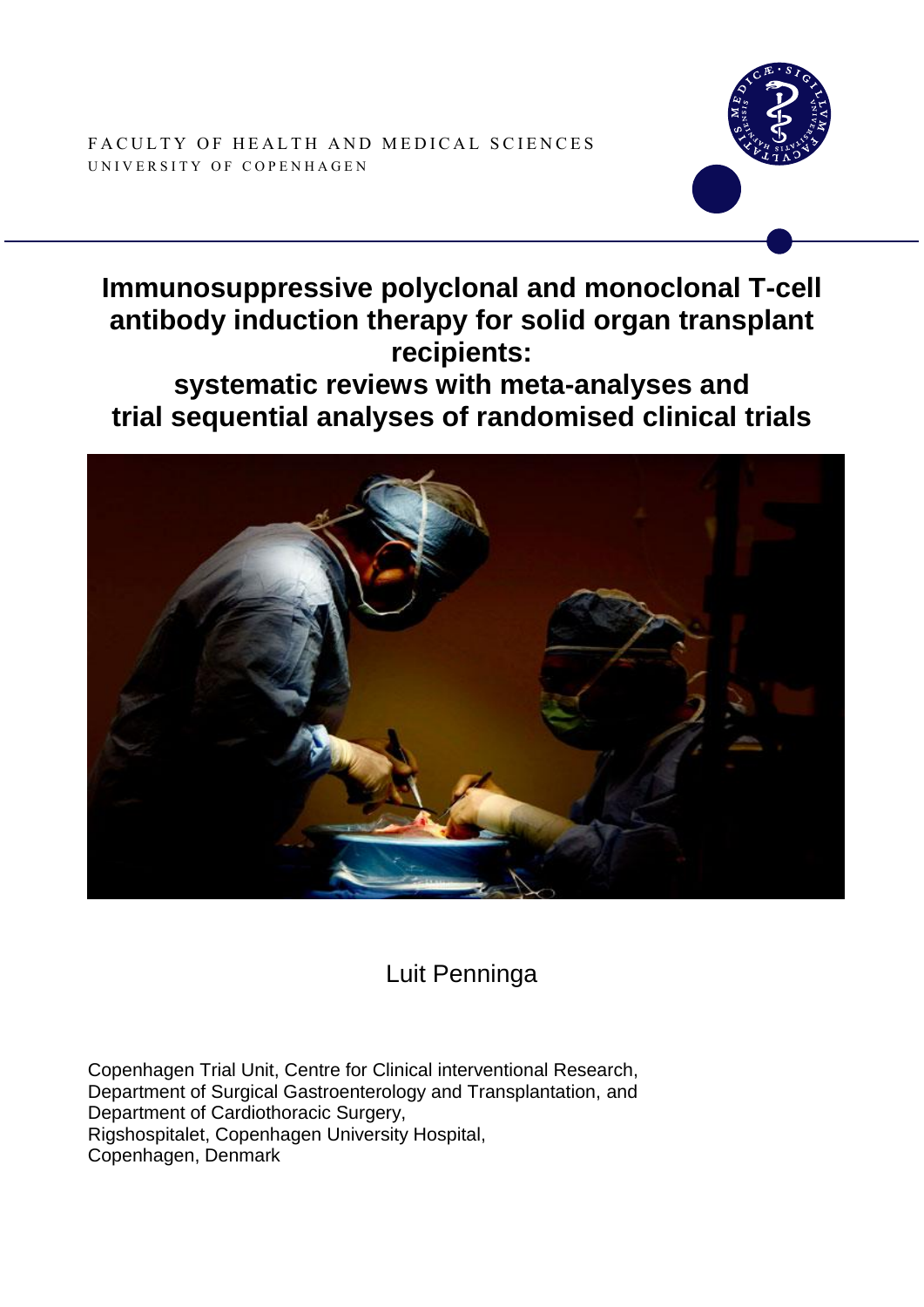To study the phenomena of disease without books is to sail an uncharted sea, while to study books without patients is not to go to sea at all.

In taking up the study of disease, you leave the exact and certain for the inexact and doubtful and enter a realm in which to a great extent the certainties are replaced by probabilities.

SIR WILLIAM OSLER (1849-1919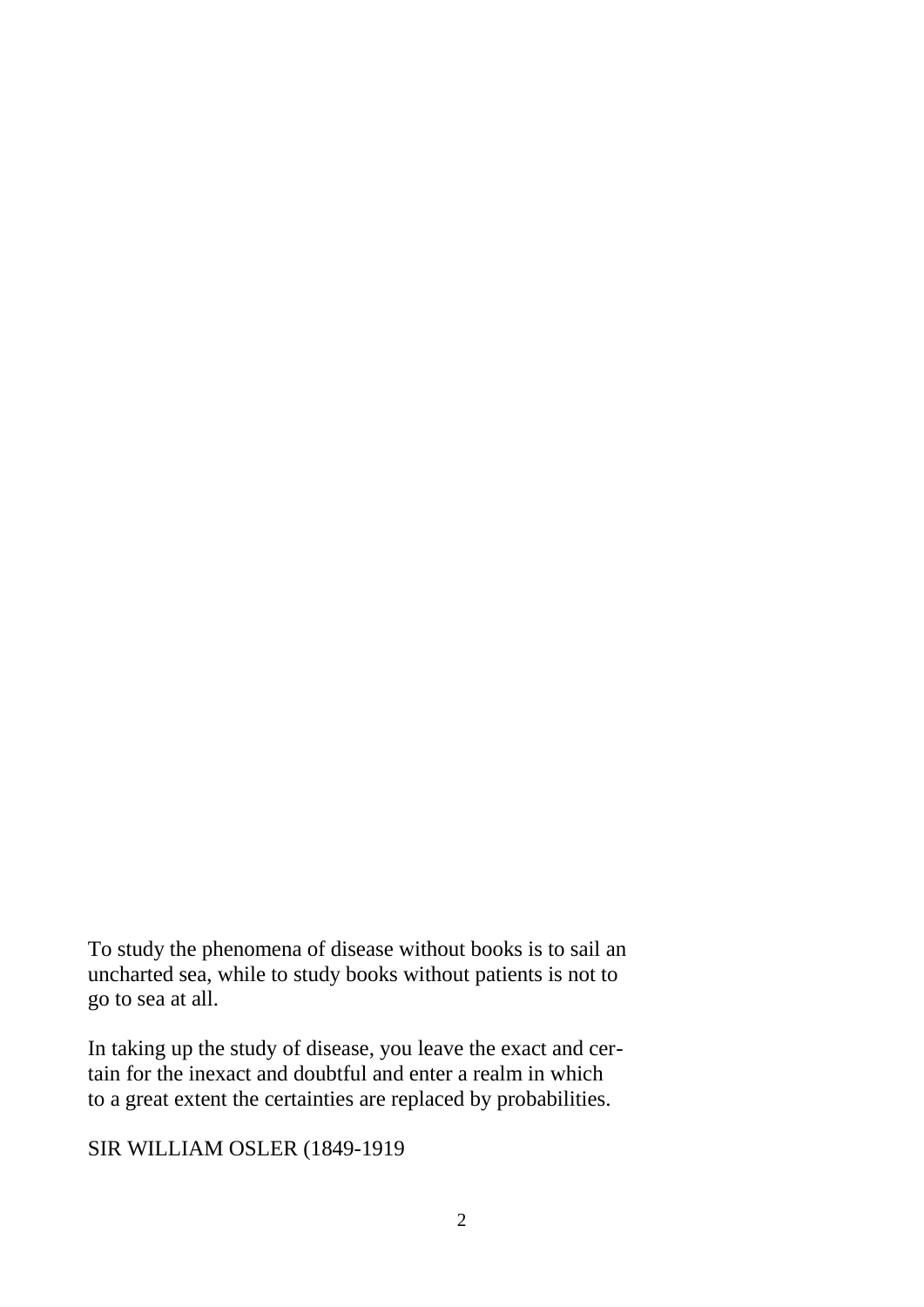FACULTY OF HEALTH AND MEDICAL SCIENCES UNIVERSITY OF COPENHAGEN



**Immunosuppressive polyclonal and monoclonal T-cell antibody induction therapy for solid organ transplant recipients: systematic reviews with meta-analyses and trial sequential analyses of randomised clinical trials**

Luit Penninga

Ph.D. thesis

*Copenhagen Trial Unit, Centre for Clinical interventional Research, Department of Surgical Gastroenterology and Transplantation, and Department of Cardiothoracic Surgery, Rigshospitalet, Copenhagen University Hospital, Copenhagen, Denmark*

Copenhagen 2014

ISBN: 978-87-997901-0-4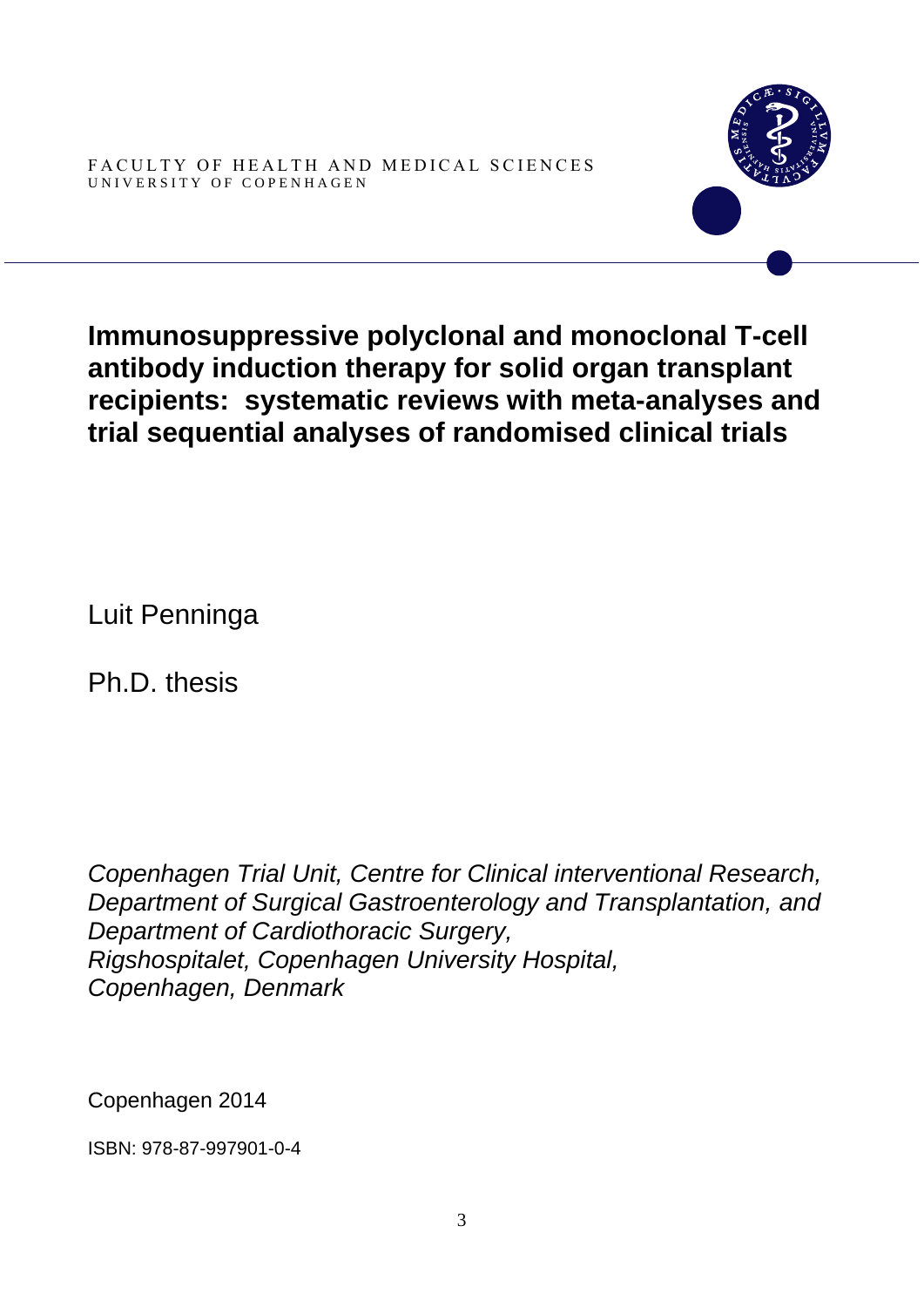## **Opponents**

Bo Feldt-Rasmussen, Professor, M.D., Dr.Med.Sci.

Brian R. Davidson, Professor, M.B., Ch.B., M.D., FRCS (Eng), FRCPS (Glasg)

Karin Skov, Associate Professor, M.D., Ph.D., Dr.Med.Sci.

# **Supervisors**

Christian Gluud, Associate Professor, M.D., Dr.Med.Sci.

Daniel A. Steinbruchel, Professor, M.D., Dr.Med.Sci.

André Wettergren, Associate Professor, M.D., Dr.Med.Sci.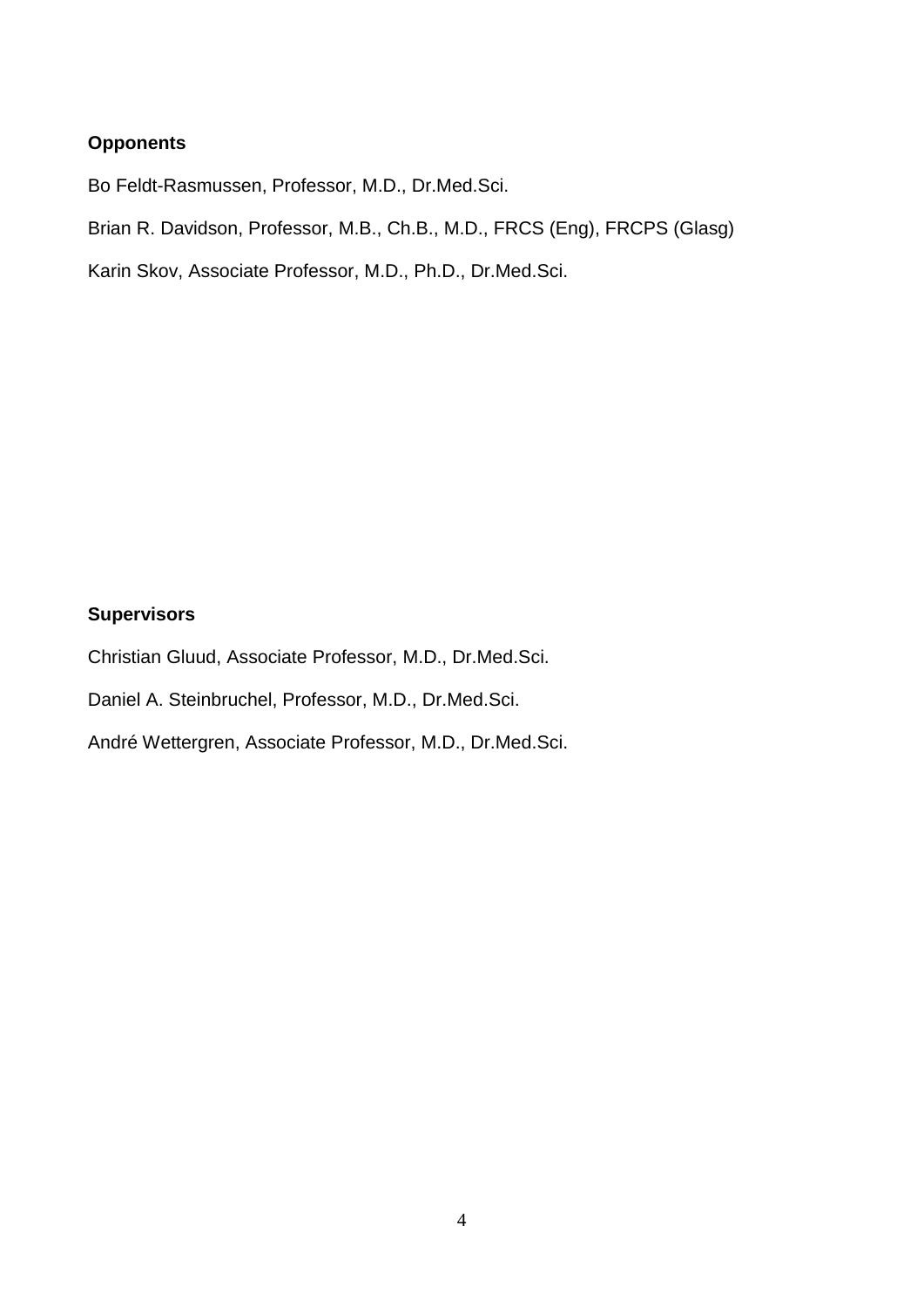| Preface                                                                                             | 6  |
|-----------------------------------------------------------------------------------------------------|----|
| Publications of the thesis                                                                          | 7  |
| Summary                                                                                             | 8  |
| Dansk resumé                                                                                        | 12 |
| <b>Chapter 1</b>                                                                                    | 15 |
| <b>Introduction</b>                                                                                 |    |
| <b>Chapter 2</b>                                                                                    | 18 |
| Polyclonal and monoclonal T-cell specific antibodies used for induction                             |    |
| <b>Chapter 3</b>                                                                                    | 24 |
| Antibody induction therapy for heart transplant recipients (publication I)                          |    |
| <b>Chapter 4</b>                                                                                    | 26 |
| Antibody induction for lung transplant recipients (publication II)                                  |    |
| <b>Chapter 5</b>                                                                                    | 28 |
| Antibody induction versus placebo, no induction, or another type of antibody induction for liver    |    |
| transplant recipients (publication III)                                                             |    |
| Chapter 6                                                                                           | 31 |
| Antibody induction versus corticosteroid induction for liver transplant recipients (publication IV) |    |
| <b>Chapter 7</b>                                                                                    | 33 |
| Antibody induction for pancreas and kidney pancreas-transplant recipients                           |    |
| <b>Chapter 8</b>                                                                                    | 35 |
| <b>Discussion</b>                                                                                   |    |
| References                                                                                          | 47 |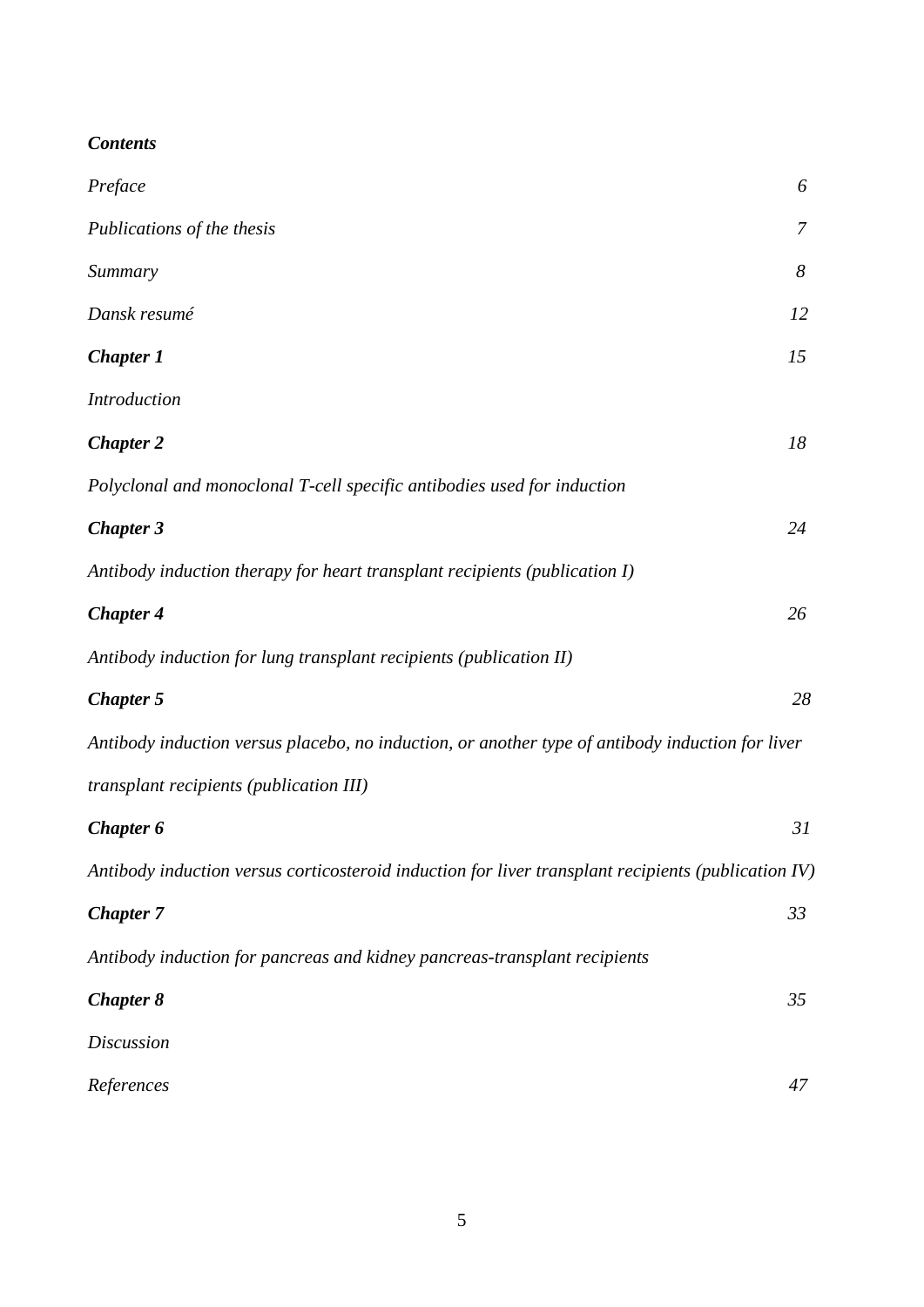#### **Preface**

The preparation of a Ph.D. thesis is not an individual project, and many people have contributed to this Ph.D. thesis in one way or another, and I would like to sincerely thank everybody for their help.

Especially, I would like to thank my supervisors, Christian Gluud, Daniel Steinbrüchel, and Andre Wettergren for their guidance, dedication, and enthusiasm.

I would like also to thank all my other co-authors An-Wen Chan, Martin Egfjord, Finn Gustafsson, Martin Iversen, Christian Møller, Elisabeth Penninga, Angela Webster, and Colin Wilson for their valuable contributions to the publications.

I would like to thank the staff at the Copenhagen Trial Unit for all their help.

I would like to thank Jørn Wetterslev for valuable statistical and methodological

considerations. I would like to thank Dimitrinka Nikolova and Sarah Klingenberg from the Cochrane Hepato-Biliary Group for their continued support.

I would like to thank Christian Møller for inviting me to conduct meta-analyses with him, which opened my eyes for the possibilities using this technique.

I would like to thank Allan Rasmussen, and Jens Hillingsø for their guidance and continued support.

I would like to thank Professor Lawrence D. Longo, and Professor Jaap R. G. Kuipers for teaching me the essentials of research.

I would like to express my sincere gratitude to The Rigshospitalet Research Council for their generous financial support.

Finally, I would like to thank warmly Elisabeth and our wonderful children.

May 2014, Luit Penninga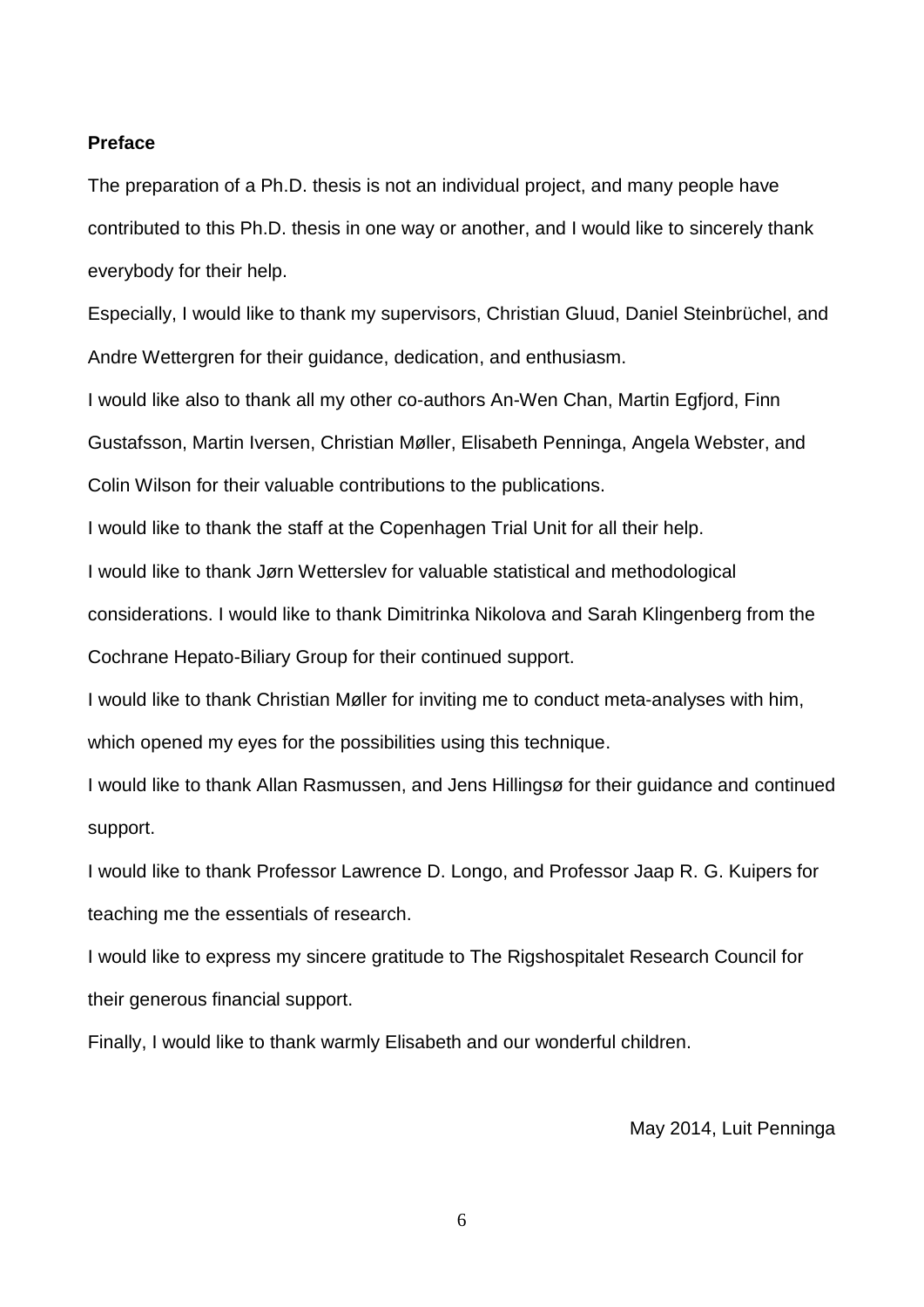#### **Original papers**

This Ph.D. thesis is based on the following papers:

**Paper I.** Penninga L, Møller CH, Gustafsson F, Gluud C, Steinbrüchel DA. Immunosuppressive T-cell antibody induction for heart transplant recipients. Cochrane Database Syst Rev. 2013 Dec 2;12:CD008842. doi: 10.1002/14651858.CD008842.pub2.

**Paper II.** Penninga L, Møller CH, Penninga EI, Iversen M, Gluud C, Steinbrüchel DA. Antibody induction therapy for lung transplant recipients. Cochrane Database Syst Rev. 2013 Nov 27;11:CD008927. doi: 10.1002/14651858.CD008927.pub2.

**Paper III.** Penninga L, Wettergren A. Wilson CH, Chan AW, Steinbrüchel DA, Gluud C. Antibody induction versus placebo, no induction, or another type of antibody induction for liver transplant recipients. Cochrane Database Syst Rev. 2014 June;6:CD010253. doi: 10.1002/14651858.CD010253.pub2.

**Paper IV.** Penninga L, Wettergren A. Wilson CH, Chan AW, Steinbrüchel DA, Gluud C. Antibody induction versus corticosteroid induction for liver transplant recipients. Cochrane Database Syst Rev. 2014 May;5:CD010252. doi: 10.1002/14651858.CD010252.pub2.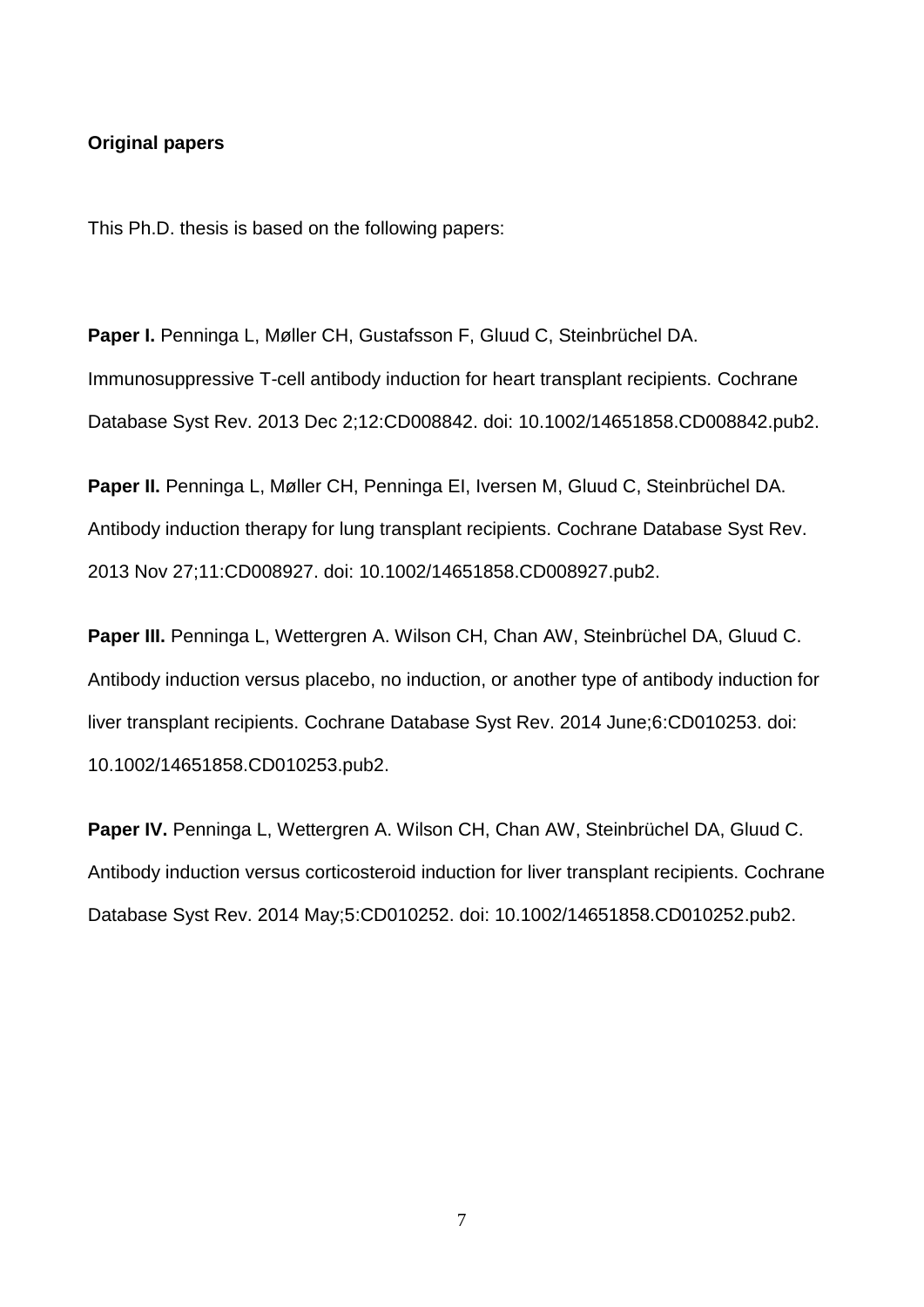# **Summary**

## **Background**

Transplantation of heart, lung, liver, kidney, and pancreas are accepted treatment modalities for patients with end-stage organ failure. These recipients of solid organ transplants are subject to life-long immunosuppressive medication to avoid rejection of the transplanted organ. Immunosuppression after solid organ transplantation is a very complex medical intervention, and requires a balance between sufficient immunosuppression to avoid rejection of the transplanted organ, while avoiding the risks of over-immunosuppression, and the risks of drug-specific adverse effects.

Polyclonal and monoclonal T-cell specific antibodies can be used to induce immunosuppression shortly after transplantation for preventing rejection. Furthermore, the use of T-cell specific antibodies may allow for delayed introduction of maintenance immunosuppressive drugs. Currently, the harms and benefits of the different types of Tcell specific antibodies are unclear.

Cochrane reviews with meta-analyses and trial sequential analyses of randomised clinical trials generally provide the best available evidence for health care interventions and clinical practice. Such Cochrane reviews are used to assess and summarise benefits and harms of clinical interventions. Furthermore, Cochrane reviews will also reveal lack of evidence, and define the specific need for future randomised clinical trials. Cochrane reviews assessing T-cell specific antibody induction are needed to assess the role of T-cell specific antibodies for induction of immunosuppression after solid organ transplantation.

## **Objectives**

To assess the benefits or harms of T-cell specific antibody induction in heart, lung, liver, pancreas and kidney-pancreas transplant recipients.

## **Methods**

We performed five systematic reviews of all relevant randomised clinical trials. To quantify the estimated effect of various interventions, we performed meta-analyses using The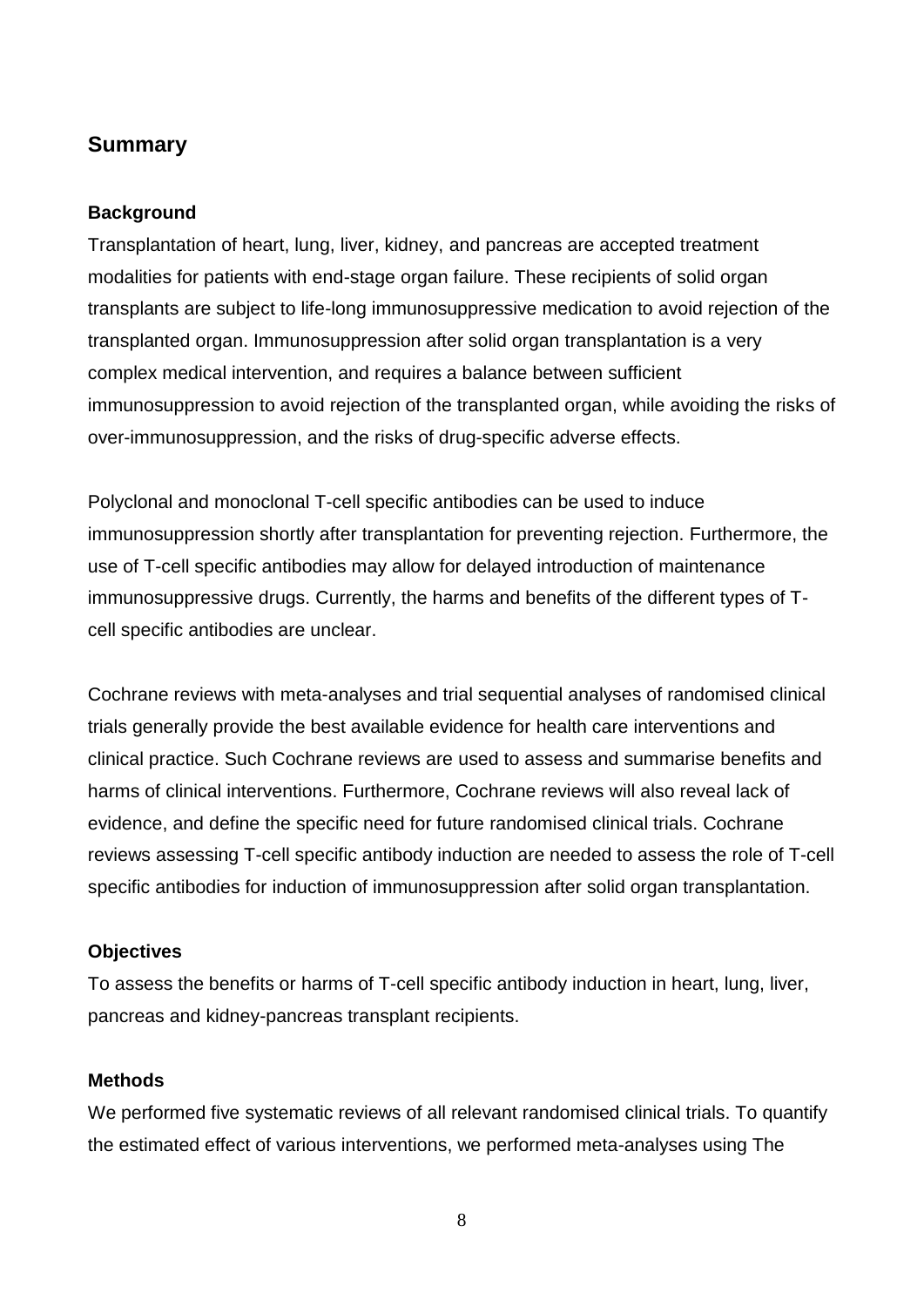Cochrane Collaboration methodology and trial sequential analysis. All reviews were performed according to protocols published in the Cochrane Database of Systematic Reviews. Included trials were identified through The Cochrane Library, MEDLINE Ovid, EMBASE Ovid, and Science Citation Index Expanded. In addition, we searched the WHO International Trial Clinical Trial Register Platform, as well the reference lists from included trials and (systematic) reviews, meta-analyses, and health technology assessment reports. Two authors independently screened the retrieved titles and abstracts for inclusion. Data extraction and the assessment of risk of bias were conducted by two authors independently of each other.

#### **Results**

The five systematic reviews included a total of 70 randomised clinical trials with 6214 participants. All trials had high risk of bias regarding one or more bias domains (generation of the randomisation sequence, concealment of the randomisation sequence, blinding of patients and personnel, blinding of outcome assessors, incomplete outcome data, selective outcome reporting, and other biases). Therefore, interventional effects should be interpreted conservatively.

We included 22 trials with a total of 1427 heart transplant recipients. We found that acute rejection might be reduced by interleukin-2 receptor antagonists compared with no induction, and by polyclonal antibody induction compared with interleukin-2 receptor antagonists, though trial sequential analyses cannot exclude random errors, and the significance of our observations depended on the statistical model used. Furthermore, in heart transplant recipients no other clear benefits or harms were associated with the use of any kind of T-cell antibody induction compared with no induction, or when one type of Tcell antibody is compared with another type of antibody.

We included six trials with a total of 278 lung transplant recipients. We found no significant differences among interventions in terms of mortality, acute rejection, adverse effects, infection, pneumonia, cytomegalovirus infection, bronchiolitis obliterans syndrome, posttransplantation lymphoproliferative disease, or cancer.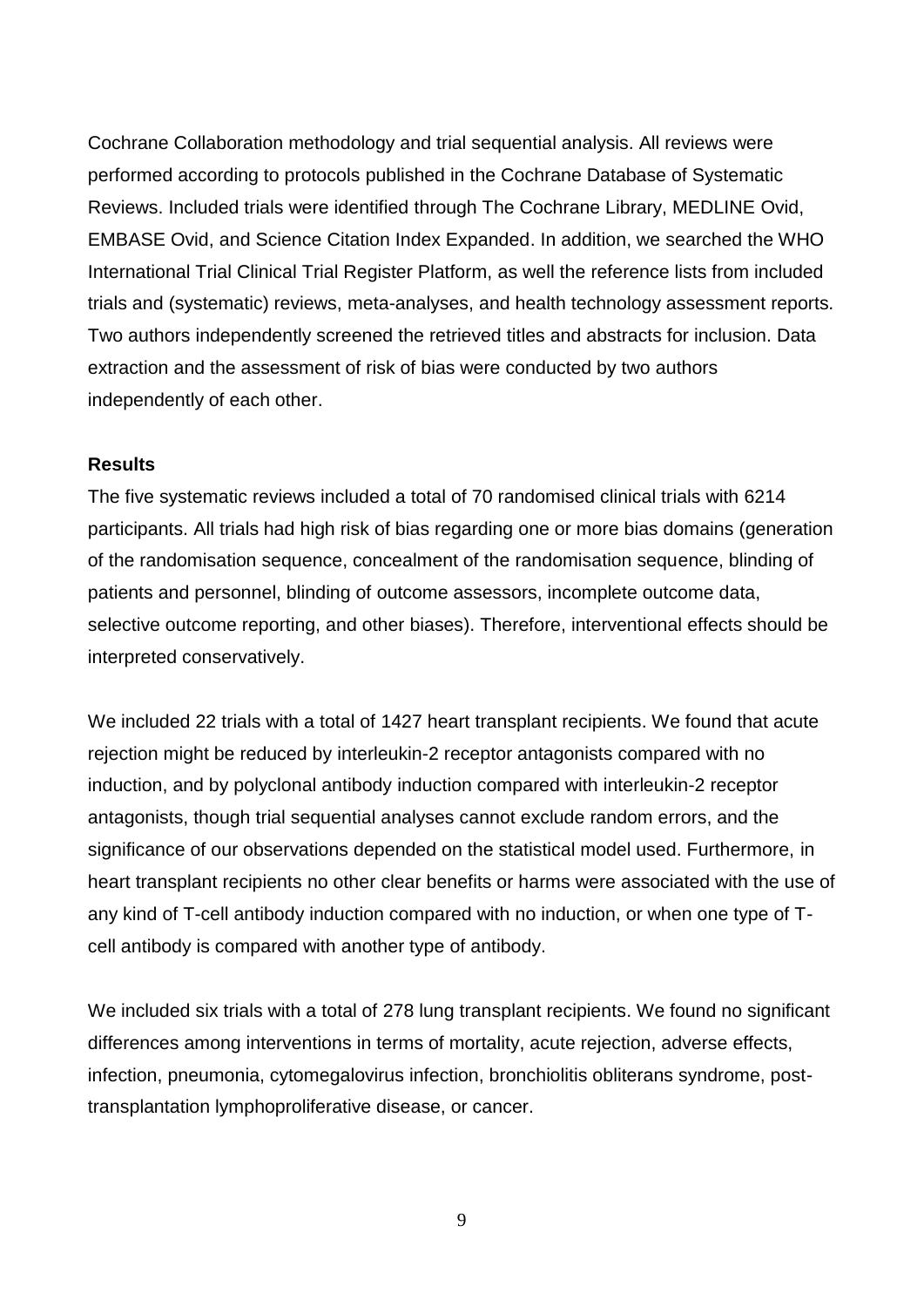We included 19 trials with 2067 liver transplant recipients comparing antibody induction versus no induction, placebo, or another type of antibody. We found no significant differences in mortality, graft loss including death, adverse events, infection, cancer, posttransplant lymphoproliferative disease, or hepatitis C virus recurrence. Acute rejection seemed to be reduced when any kind of T-cell specific antibody induction was compared with no induction. When trial sequential analysis was applied, the trial sequential monitoring boundary for benefit was crossed before the required information size was obtained.

We included 10 trials with 1489 liver transplant recipients which compared antibody induction versus corticosteroid induction, and no significant differences were found regarding, mortality, graft loss, or acute rejection outcomes. Cytomegalovirus infection may be reduced in patients receiving antibody induction compared with corticosteroid induction. However, when trial sequential analysis was applied, the required information size was not reached, and random errors could not be excluded. Furthermore, diabetes mellitus seemed to be less frequent when T-cell specific antibody induction was compared with corticosteroid induction, and the trial sequential monitoring boundary for benefit was crossed before the required information size was reached.

We could not identify trials with pancreas-transplant-alone recipients. We included 13 trials with 953 simultaneous kidney-pancreas transplant recipients, and we found no significant differences in mortality, pancreas graft loss, renal graft loss, acute pancreas rejection, acute renal rejection, adverse effects, or pancreas and kidney function for the different comparisons.

#### **Conclusions**

We did not find any significant differences in mortality and graft loss for the different types of investigated T-cell specific antibodies in heart, lung, liver, and kidney-pancreas transplant recipients. Acute rejection might be reduced in heart and liver transplant recipients when T-cell specific antibody induction was compared with no antibody induction. T-cell specific antibody induction in liver transplant recipients seemed to reduce diabetes mellitus and may reduce cytomegalovirus infection when compared with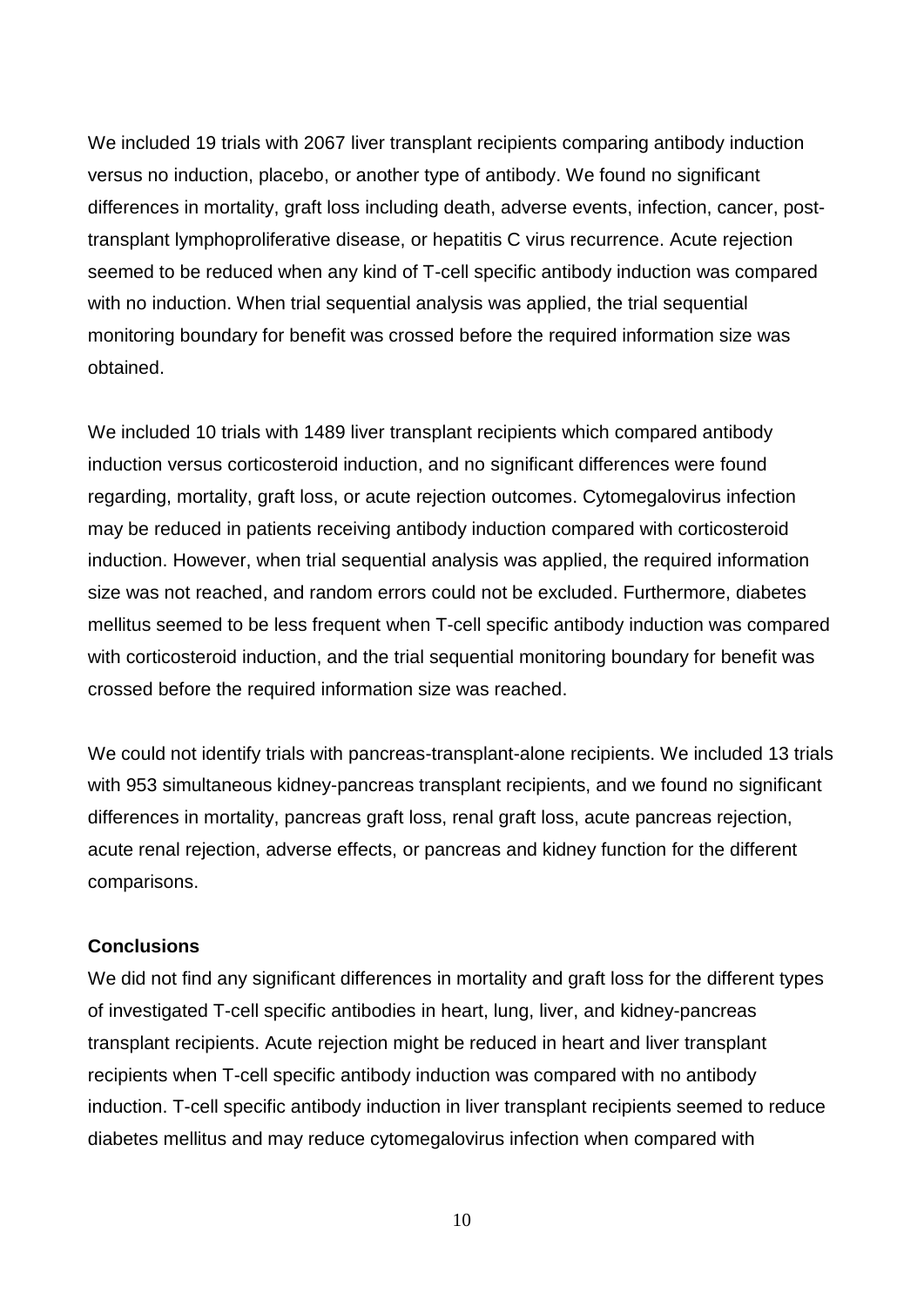corticosteroid induction. For the different comparisons, all trials had methodological limitations increasing the risks of overestimating benefits and underestimating harms (bias), small number of participants increasing the risks of random errors (play of chance), and short trial duration not informing on long-term outcomes. Many of the patient-important outcomes are reported differently in most of the trials. There is a need for well-designed randomised clinical trials with low risk of bias and low risk of play of chance to properly assess induction of immunosuppression with the different types of T-cell specific antibodies in heart, lung, liver, pancreas and kidney-pancreas transplant recipients.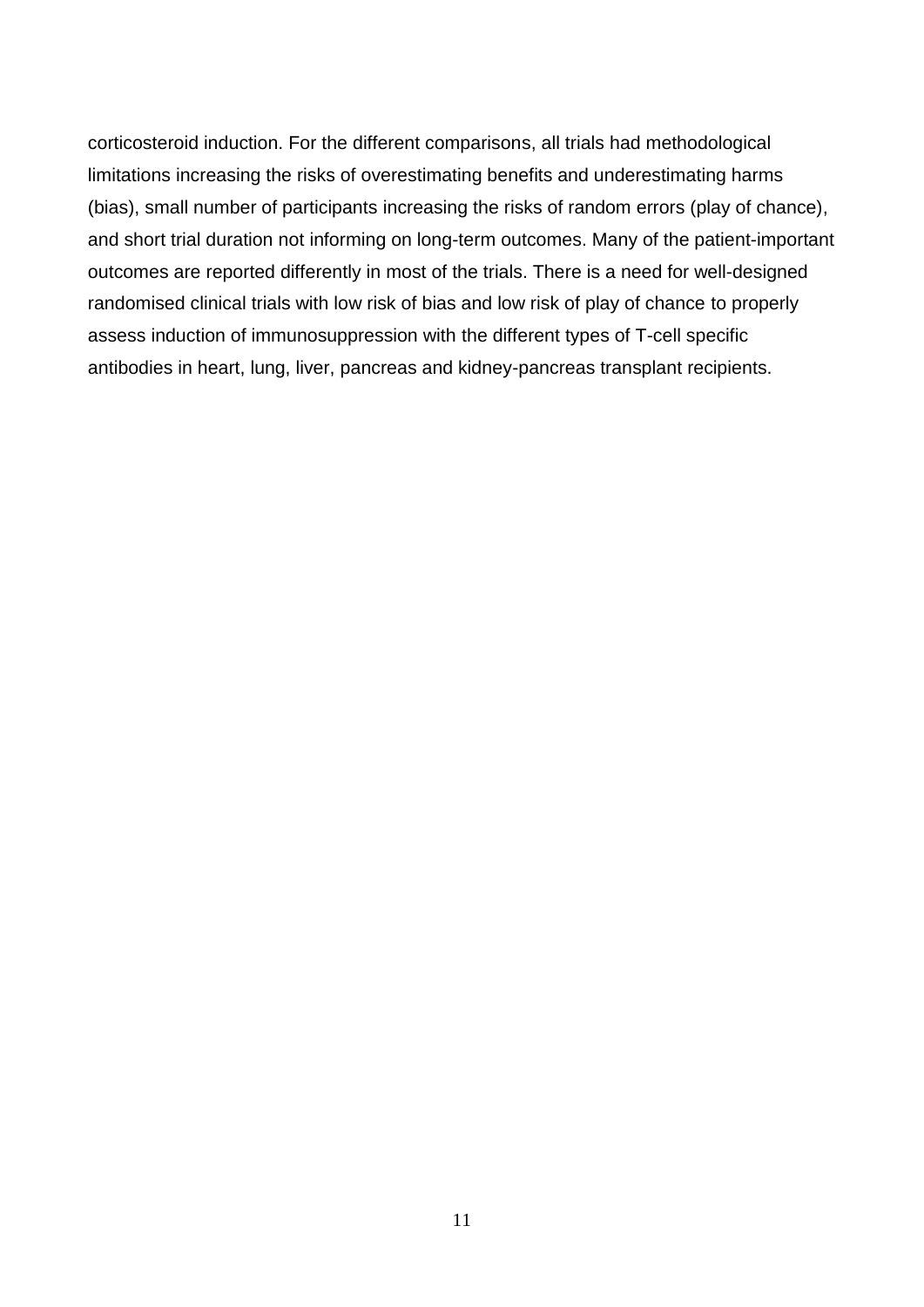# **Dansk resumé**

## **Baggrund**

Cochrane litteraturbedømmelser (engelsk: systematic reviews) med meta-analyser og sekventielle analyser (engelsk: trial sequential analysis) af randomiserede kliniske forsøg giver vejledning til klinisk praksis, sundhedsrelaterede beslutninger, og nationale og internationale retningslinier. Systematiske literaturoversigter af høj kvalitet opsummerer og giver overblik over eksisterende evidens, og kan fremme eller forhindre implementering af evidens i klinisk praksis. Derudover er systematiske literaturoversigter med til at klarlægge manglende evidens for klinisk praksis, og kan danne baggrund for fremtidige forsøg. Eftersom organtransplantation er blevet en etableret behandling for patienter med organsvigt, er det yderst vigtigt at reducere dødelighed og lidelserne efter transplantation og at øge langtidsfunktion af det transplanterede organ.

## **Formål**

At vurdere gavn og skade af behandling med T-celle specifikke antistoffer for at forhindre afstødning af det transplanterede organ efter: 1) hjertertransplantation; 2) lungetransplantation; 3) levertransplantation i sammenligning med ingen antistoffer, eller i sammenligning med andre typer af T-celle specifikke antistofbehandlinger; 4) levertransplantation i sammenligning med induktion med kortikosteroider; og 5) pankreas og nyre-pankreas transplantation.

#### **Metode**

Vi gennemførte fem systematiske literaturoversigter indkluderende relevante randomiserede kliniske forsøg. Til at kvantificere den estimerede effekt af de undersøgte interventioner, udførte vi meta-analyser i henhold til Cochrane samarbejdets metodologiske anbefalinger samt sekventiel analyse af forsøgene. Alle publikationer var baseret på protocoller som vi publicerede i Cochrane Databasen for Systematiske Oversigsigtsartikler. Vi søgte systematisk efter randomiserede kliniske forsøg i The Cochrane Llibrary, MEDLINE, EMBASE, Science Citation Index Expanded, og WHO International Clinical Trial Platform. To forfattere screenede uafhængigt af hinanden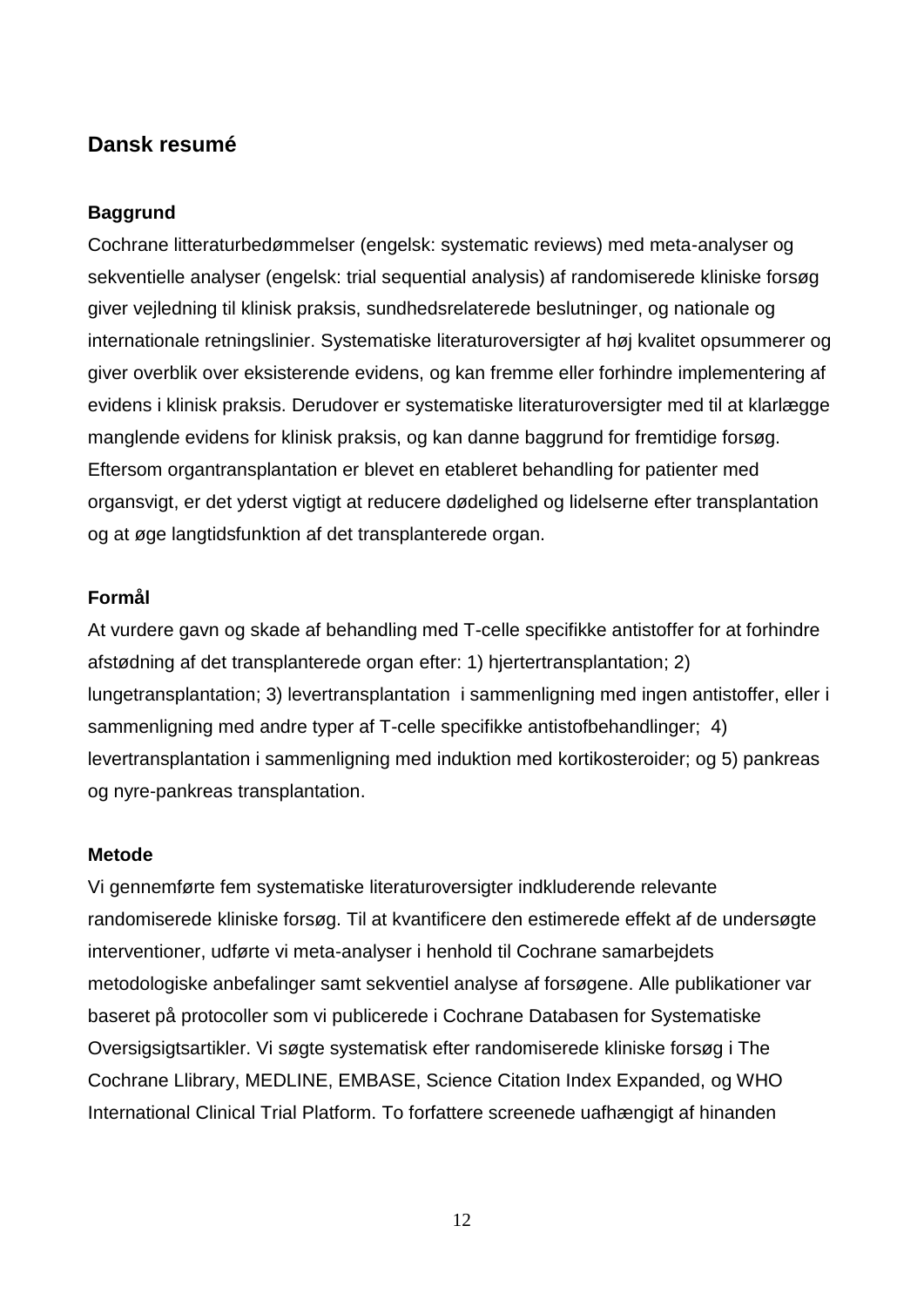søgeresultaterne for om de opfyldte inklusionskriterierne. To forfattere foretog data ekstraktion og vurdering af risiko for bias uafhængigt af hinanden.

## **Resultater**

Fem systematiske oversigtsartikeler inkluderede i alt 70 randomiserede kliniske forsøg med 6214 patienter. Alle forsøgene havde høj risiko for bias i en eller flere bias domæner (generering af randomiserings sekvens; skjult allokering; blinding af patienter og personale; blinding af effektmåls vurderer; inkomplette data om effektmål; selektiv rapportering af effektmål, andre bias risici). Derfor bør alle interventionseffekter tolkes konservativt.

Vi inkluderede 22 forsøg med 1427 hjertetransplanterede patienter. Akut afstødning bliver muligvis reduceret når interleukin-2 receptor antagonister (IL-2 RA) sammenlignes med ingen induktionsterapi, og når polyklonale antistoffer sammenlignes med IL-2 RA, dog kan sekventiel analyse af forsøgne ikke udelukke tilfældige fejl, og det signifikante fund var afhængig af den anvendte statistiske analyse model. Ingen andre signifikante forskelle fandtes ved anvendelsen af T-celle specifikke antistof induktionsterapi sammenlignet med ingen antistof induktion, eller en anden type af antistof induktion.

Vi inkluderede seks forsøg med 278 lungetransplanterede patienter, og vi fandt ingen statistisk signifikante forskelle angående mortalitet, akut afstødning, bivirkninger, infektioner, lungebetændelse, cytomegalovirus infektion, bronchiolitis obliterans syndrom, post-transplantation lymfoproliferativ sygdom, eller kræft.

Vi inkluderede 19 forsøg med 2067 levertransplanterde patienter som sammenlignede antistof induktion versus ingen antistof induktion, placebo, eller en andet type antistof induktion. Vi fandt ingen signifikante forskelle i mortalitet, levergraft overlevelse, bivirkninger, infektioner, kræft, post-transplantation lymfoproliferativ sygdom, og fornyet hepatitis C virus infektion. Akut afstødning ser ud til at være reduceret når antistof induktion sammenlignes med ingen antistof induktion, og sekventiel analyse af forsøgne viser at grænsen for gavn er overskreden.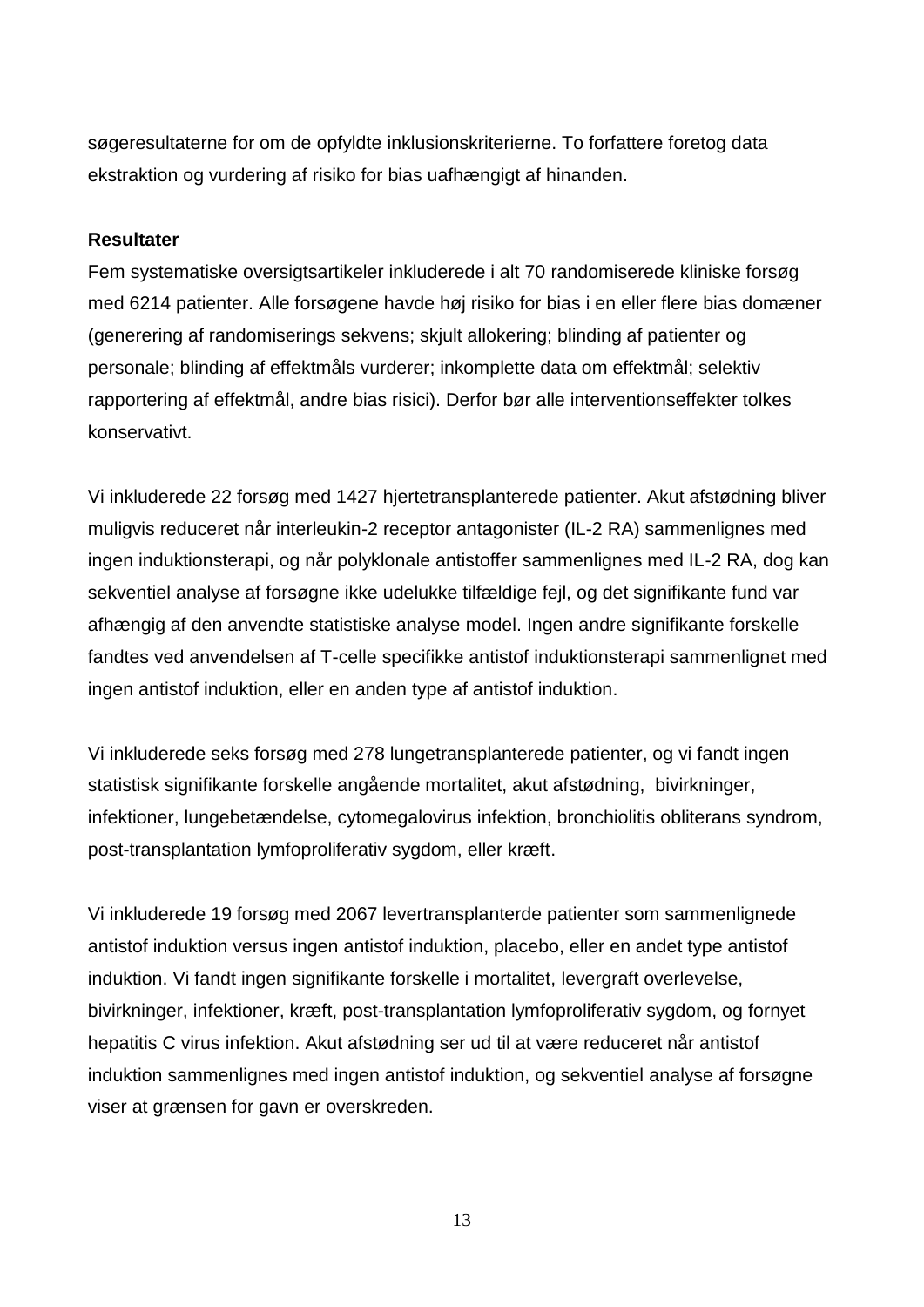Vi inkluderede 10 forsøg med 1489 levertransplanterede patienter som sammenlignede antistof induktionsterapi med induktion med kortikosteroider. Vi fandt ingen signifikante forskelle i dødelighed, levergraft overlevelse, og akut afstødning. Cytomegalovirus infektion ser ud til at være reduceret i patienter som får antistof induktion sammenlignet med kortikosteroid induktion. Sekventiel analyse af forsøgene viste at den nødvendige informationsstørrelse ikke var opnået, og tilfældige fejl kan ikke udelukkes. Desuden er diabetes mellitus signifikant mindre hyppigt når antistof induktion sammenlignes med induktion med kortikosteroider, og sekventiel analyse af forsøgene viser at grænsen for gavn er overskreden.

Vi fandt ingen randomiserede forsøg med isolerede pankreas transplanterede patienter. Vi inkluderede 13 forsøg med 953 nyre-pankreas transplanterede patienter. Vi fandt ingen signifikant forskelle i mortalitet, pankreasgraft overlevelse, nyregraft overlevelse, pankreasafstødning, nyreafstødning, bivirkninger, og nyre– og pankreasfunktion.

#### **Konklusioner**

Baseret på de tilgængelige randomiserede kliniske forsøg er der fortsat usikkerhed om de gavnlige og skadelige virkninger af T-celle specifikke antistoffer for induktionsbehandling efter organtransplantation. Vi fandt ingen statistisk signifikant forskel i dødelighed og overlevelse af det transplanterede organ for de forskellige typer T-celle specifike antistoffer hos hjerte, lung, lever, og nyre-pankreas transplanterede patienter. T-celle specifikke antistoffer anvendt hos lever og hjertet transplanterede patienter ser ud til at reducere akut afstødning. T-celle specifikke antistoffer anvendt hos levertransplanterede patienter ser ud til at reducere diabetes og cytomegalovirus i sammenligning med brug af induktion med kortikosteroider. Alle de inkluderede forsøg var af lav metodologisk kvalitet med risiko for overestimering af gavnlige effekter og underestimering af skadelige effekter (bias), inkluderede få patienter i forsøgene med risiko for tilfældige fejl (tilfældighedernes spil), og havde kort forsøgsvarighed og opfølgning hvilket umuliggør vurdering af langtidseffekter. Der er derfor fortsat et behov for veldesignede og veludførte randomiserede kliniske forsøg af høj metodologisk kvalitet for at evaluere behandlingen med T-celle specifikke antistoffer for at forhindre afstødning efter hjerte, lung, lever, og pankreas og nyrepankreastransplantation.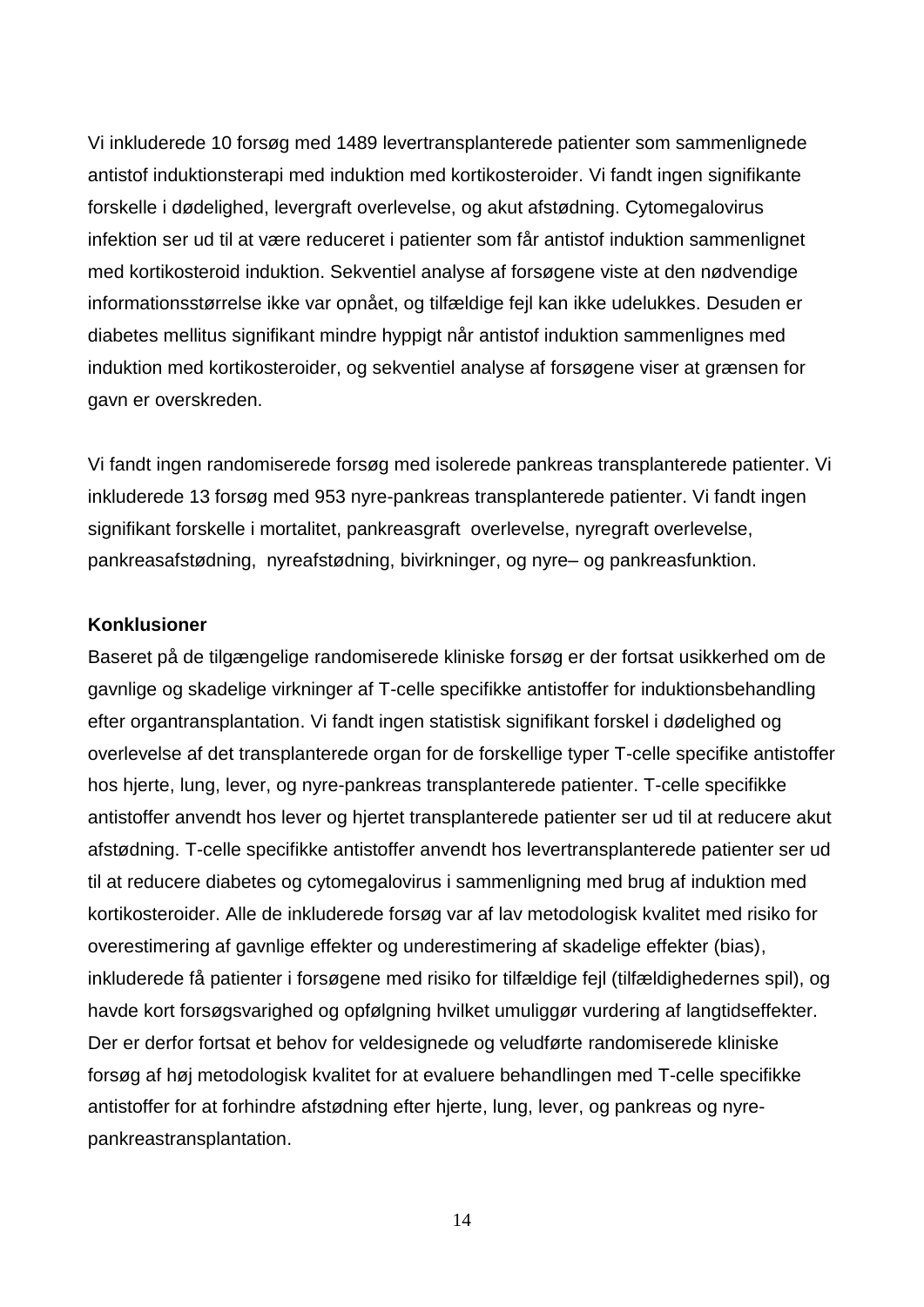# **Chapter 1**

## **Introduction**

Organ transplantation is a valuable treatment option for patients with end-stage organ failure<sup>1</sup>. These recipients of solid organ transplants are subject to life-long immunosuppressive medication to avoid rejection of the transplanted organ<sup>2</sup>. Transplant recipients are at high risk of rejection of the transplanted organ, especially early after transplantation, and rejection becomes less frequent as time passes after transplantation $3,4$ . Therefore, clinical practice in solid organ transplantation includes potent high-dose immunosuppression on the day of transplantation, and during the early days and weeks after transplantation. This practice of administration of potent immunosuppressive agents during and shortly after the transplant procedure is called 'induction<sup>5</sup>. Strategies for 'induction' include administration of high doses of conventional maintenance immunosuppressive drugs like corticosteroids, calcineurin-inhibitors (cyclosporine and tacrolimus), or anti-metabolites (mycophenolate mofetil or azathioprine)<sup>6</sup>.

T-cell specific antibodies are also frequently used for 'induction' of immunosuppression shortly after transplantation for preventing of rejection. Furthermore, the administration of T-cell specific antibodies may allow for delayed introduction of maintenance immunosuppressive drugs<sup>7</sup>.

# **The best evidence for clinical practice**

Cochrane reviews with meta-analyses and trial sequential analyses of randomised clinical trials generally provide the best available evidence for health care interventions and clinical practice<sup>8;9</sup>. Such Cochrane reviews are used to assess and summarise benefits and harms of clinical interventions<sup>9</sup>. Furthermore, Cochrane reviews will also reveal lack of evidence, and define the specific need for future randomised clinical trials<sup>9</sup>.

## **Immunosuppression**

In general, immunosuppression after solid organ transplantation is a very complex medical intervention, and requires a careful balance between sufficient immunosuppression to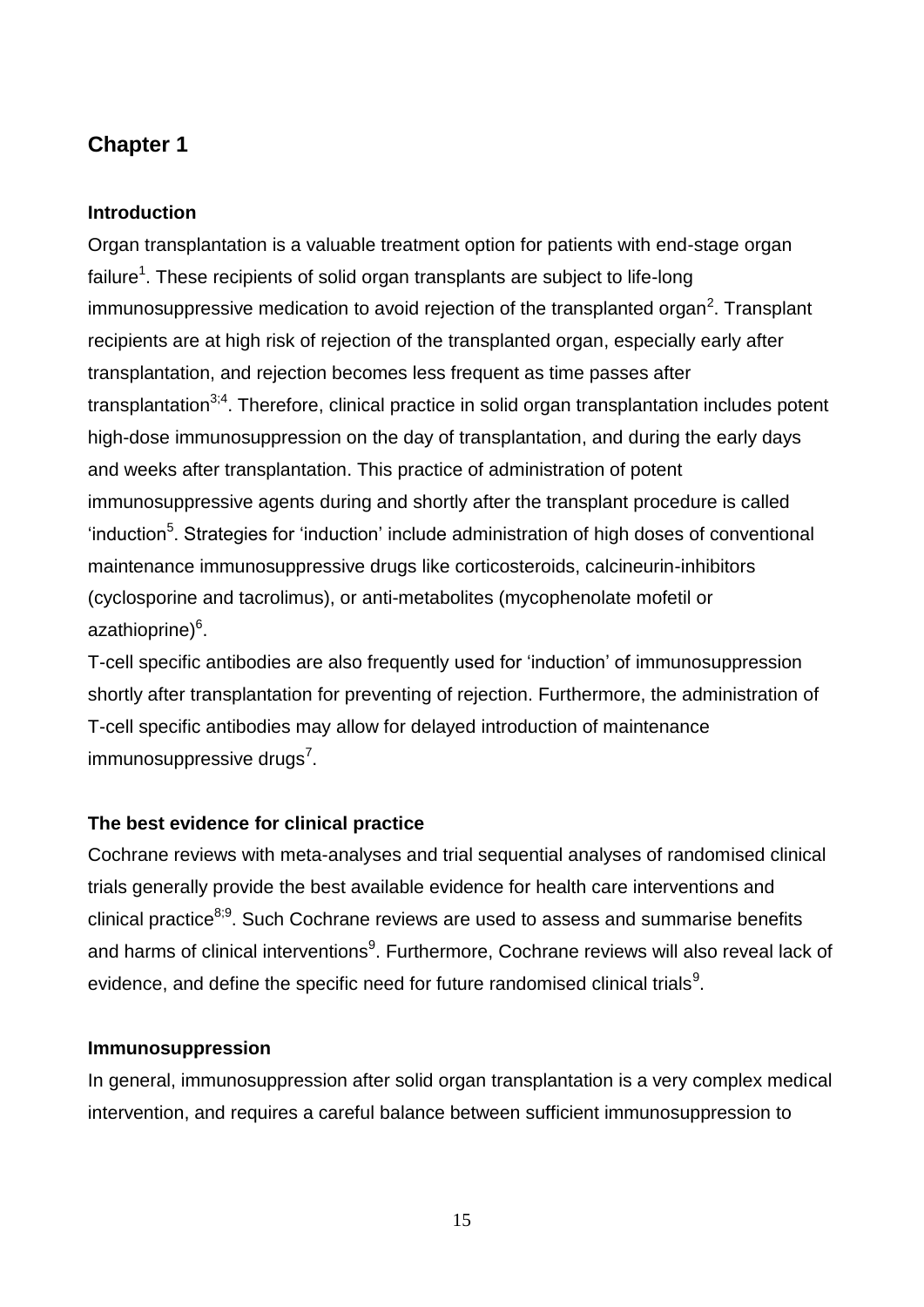avoid rejection of the transplanted organ, while avoiding the risks of overimmunosuppression, and the risks of drug-specific adverse effects $^{10;11}$ . Currently, the harms and benefits of the different types of T-cell specific antibodies are unclear<sup>11-13</sup>. T-cell specific antibodies are very potent drugs which cause profound immunosuppression, and some agents even remove all circulating T-cells from the circulation<sup>12;14</sup>. This may cause increased risks of infection, post-transplantation lymphoproliferative disease, and malignancy<sup>14-17</sup>. Prolonged use of these T-cell specific antibodies is considered harmful, and consequently T-cell specific antibodies are not used as maintenance immunosuppressive drugs<sup>7;14-16</sup>.

The question remains whether T-cell specific antibodies should be used for induction of immunosuppression in solid organ transplants<sup>10;18;19</sup>. There is uncertainty regarding the use of T-cell specific antibody induction, and there is uncertainty regarding the type of Tcell specific antibody to use. This uncertainty is clearly reflected in recent journal articles: is induction therapy still needed for heart transplantation?<sup>20,21</sup>; induction therapy: why, when and which agent?<sup>12</sup>; induction therapy in heart transplantation: is there a role?<sup>5</sup>; the question of induction? maybe not all antibodies are equal... $^{13}$ ; can antibody prophylaxis allow sparing of other immunosuppressives<sup>22</sup>; to induce or not to induce: do patients at greatest risk for fatal rejection benefit from cytolytic induction therapy<sup>11</sup>; anti-interleukin-2 receptor antibodies in transplantation; what is the basis for choice? $23$ ; induction therapy in renal transplant recipients; how convincing is the current evidence<sup>24</sup>; post-transplant lymphoproliferative disease, association with induction therapy<sup>25</sup>; acute rejection,  $T$ -celldepleting antibodies, and cancer after transplantation<sup>16</sup>.

Furthermore, it has been speculated and hoped for that T-cell specific antibodies could cause a kind of tolerance in the recipient for the transplanted organ<sup>3;26;27</sup>. The proposed mechanism was that a lower number of circulating T-cells at the time of transplantation might smoothen the contact between the donor organ and the recipient, and thereby facilitate the acceptance of the donor organ by the recipient<sup>3;26;27</sup>. Hence, it was hoped for that use of T-cell specific antibody induction might allow for total withdrawal of maintenance immunosuppressive treatment, or if total withdrawal was not feasible, that at least lower doses of maintenance immunosuppressive drugs could be used $^{22}$ . Being aware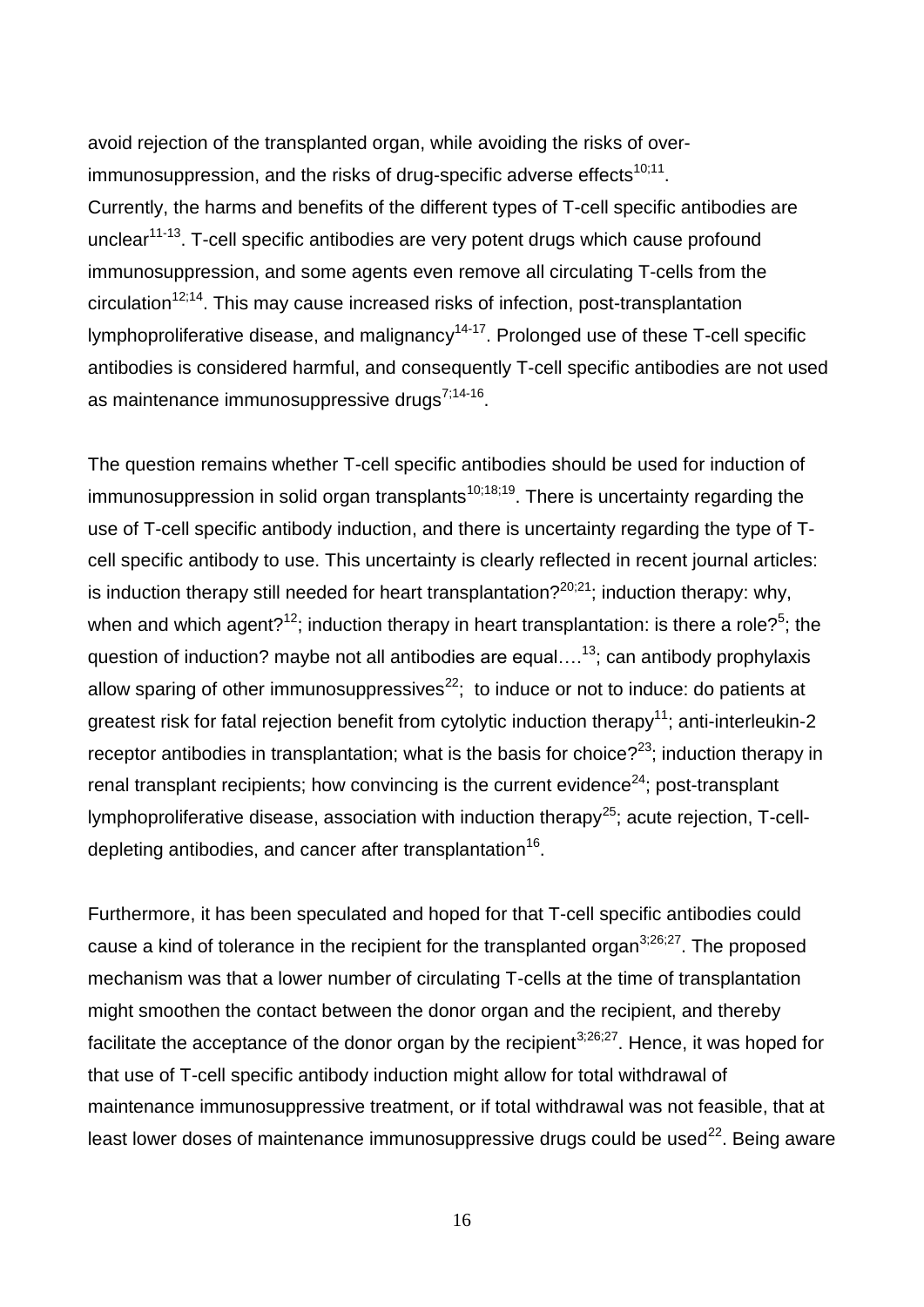of the hypothesis that antibody induction therapy can cause tolerance we searched for evidence for this in randomised clinical trials.

This Ph.D. thesis aimed to summarise the evidence from randomised clinical trials regarding the use of T-cell specific antibody induction in solid organ transplant recipients (heart; lung; liver) using meta-analysis and trial sequential analysis. We have not assessed the role of T-cell specific antibody induction in isolated kidney transplant recipients, as this has been done previously<sup>28</sup>, but we report on the preliminary results of our Cochrane review on antibody induction for pancreas and kidney-pancreas transplant recipients.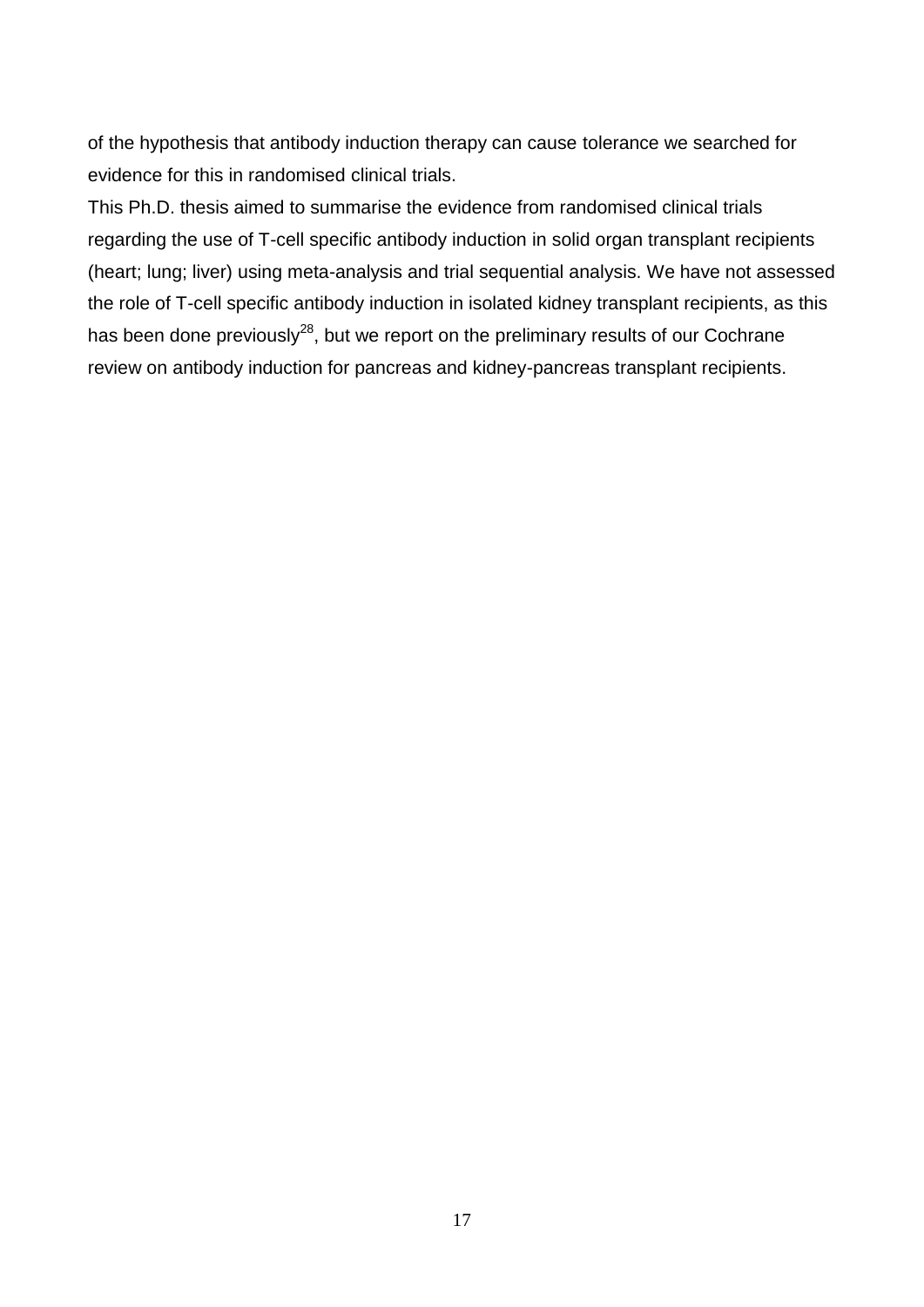# **Chapter 2**

# **Polyclonal and monoclonal T-cell specific antibodies used for induction**

Different types of T-cell specific antibodies have been used for induction of immunosuppression for solid organ transplant recipients<sup>12;14;23</sup>. In this chapter we shortly describe the different agents, their mechanism of action, and their current availability.

# **Polyclonal antibodies**

Minnesota anti-lymphocyte globulin (ALG), and rabbit and horse anti-thymocyte globulin (ATG) are polyclonal antibodies which have been used for induction. Production and distribution of Minnesota ALG was stopped in 1992 in the United States.<sup>29</sup>. Rabbit ATG and horse ATG are still commercially available. These polyclonal antibodies recognise not only single T-cell epitopes, but a wide range of multiple T-cell epitopes<sup>30</sup>. Furthermore, even other immune cells than T-cells, like B-cells, natural killer cells, and monocytes might be affected by these polyclonal antibodies<sup>30</sup>.

# *Minnesota anti-lymphocyte globulin (ALG)*

In 1968, equine ALG was isolated from horses at the University of Minnesota, then purified and used for human transplantation. In 1970, Minnesota ALG received application as an investigational drug from the Food and Drug Administration (FDA) regulations in the US, which meant that the University could produce and distribute ALG, but not sell the drug. Minnesota ALG was then available for induction of immunosuppression as well as treatment of acute rejection in organ transplantation. A decade later many studies reported positive results and outcomes using Minnesota ALG. Minnesota ALG was often used as part of quadruple immunosuppressive drug therapy drug with corticosteroids, azathioprine, and cyclosporine maintenance therapy $6$ . After these reports, some considered the outcomes so impressive that antibody induction was considered as a proven beneficial component of immunosuppression. The discussion changed from whether antibody induction should be used towards which type of antibody induction drug to use<sup>13</sup>. Since 1971, The University of Minnesota produced, distributed and sold Minnesota ALG. By the late 1980's the university was producing Minnesota ALG for more than 100 transplant centres around the world. For profit selling of the drug was against the FDA regulations.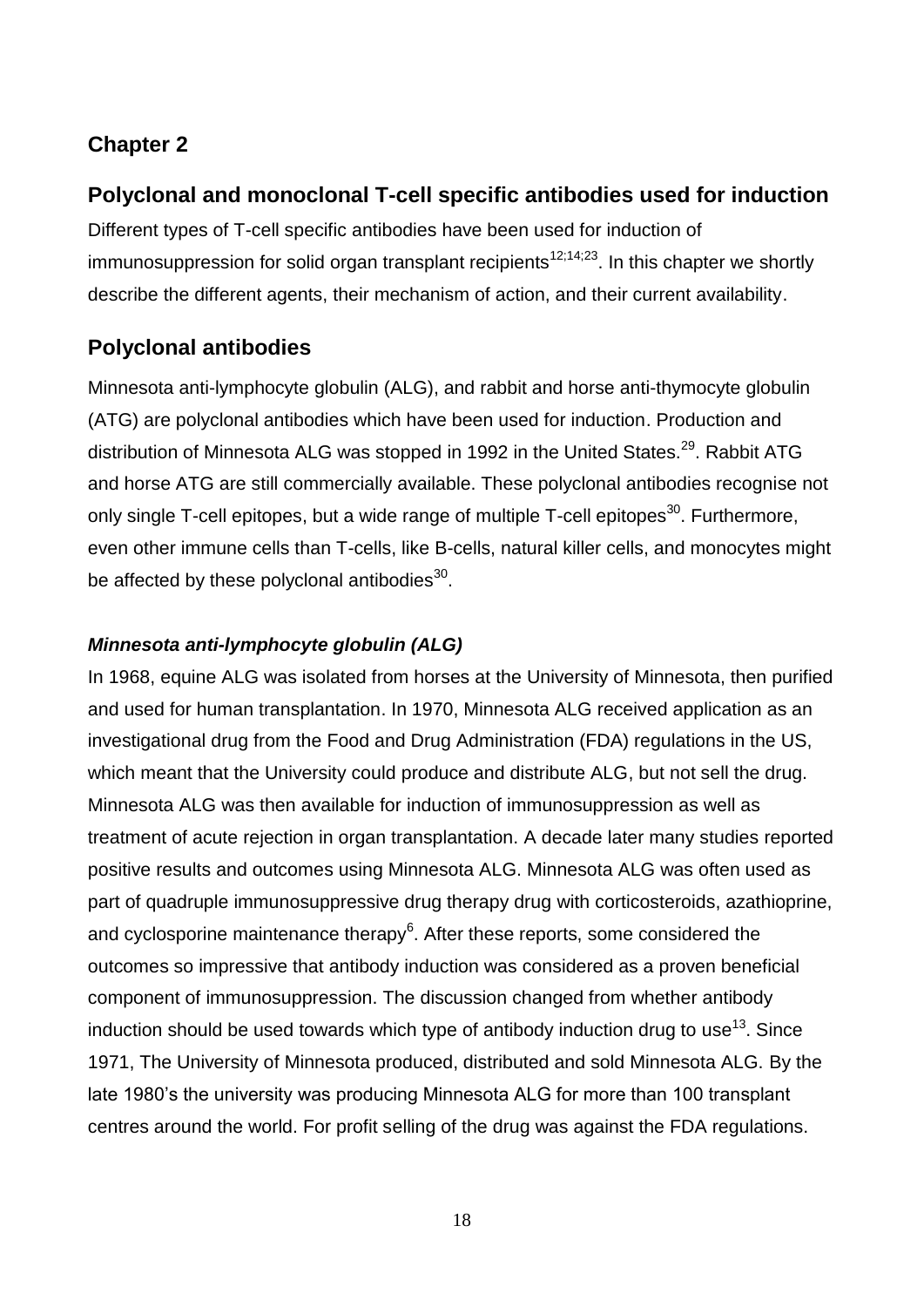Consequently, the FDA withdrew, Minnesota ALG from the market in 1992 due to charges of academic misconduct<sup>29</sup>.

## *Equine anti-thymocyte globulin (ATG)*

Equine ATG (ATGAM) is a polyclonal anti-lymphocyte globulin produced by immunisation of horses to human T-lymphocytes. Subsequently, the antibodies are harvested from the horse serum. Equine ATG was first developed in the laboratory of Sir Peter Medawar in the UK, and then used by Thomas Starzl in the 1960's. It has been registered In the US since 1981 for use in kidney transplantation, and was the first commercially available ATG formulation in Europe and the US $^{30}$ . It has not been registered for use in non-renal solid organ transplantation. Administration of equine ATG causes profound immunosuppression by a rapid reduction in the number of T-lymphocytes. This prevents, or at least delays, cellular rejection of the transplanted organs. This reduction in T-lymphocytes is due to complement-dependent cell-mediated cytotoxicity, and lysis of lymphocytes. This prevents, or at least delays, cellular rejection of the transplanted organs. Furthermore equine ATG affects other immune cells, and has complex actions involving cytokine pathways. Half-life of the drug is approximately 5 days, and administration is often daily for 14 days or shorter, but reports of 50 subsequent daily doses have been published $30$ . Adverse effects associated with the administration of equine ATG are haematological effects like thrombocytopenia and leukopenia (including lymphopenia and neutropenia). Furthermore administration of equine ATG may cause cytokine release syndrome, and influenza-like symptoms may occur. Equine ATG should be administered slowly intravenously through a high-flow vein to avoid thrombophlebitis. Serious adverse effects occur in 5% and include serum-sickness, dyspnoea or apnoea, ARDS, arthralgia, pain, nausea, vomiting and diarrhoea. Filtration of Equine ATG before administration reduces adverse effects

## *Rabbit anti-thymocyte globulin (ATG)*

Rabbit anti-thymocyte globulin is an IgG polyclonal anti-human thymocyte globulin. Rabbit ATG is marketed as two different formulas. Thymoglobulin (manufactured by Genzyme/Sanofi) is produced by immunisation of rabbits with human thymocytes. Rabbit ATG Fresenius is produced in rabbits by immunisation of rabbits with a human Jurkat cell line. Thymoglobulin was the first available rabbit ATG, and appeared on the market in 1984 in Europe, and 1999 in the US. It has been registered in the United States since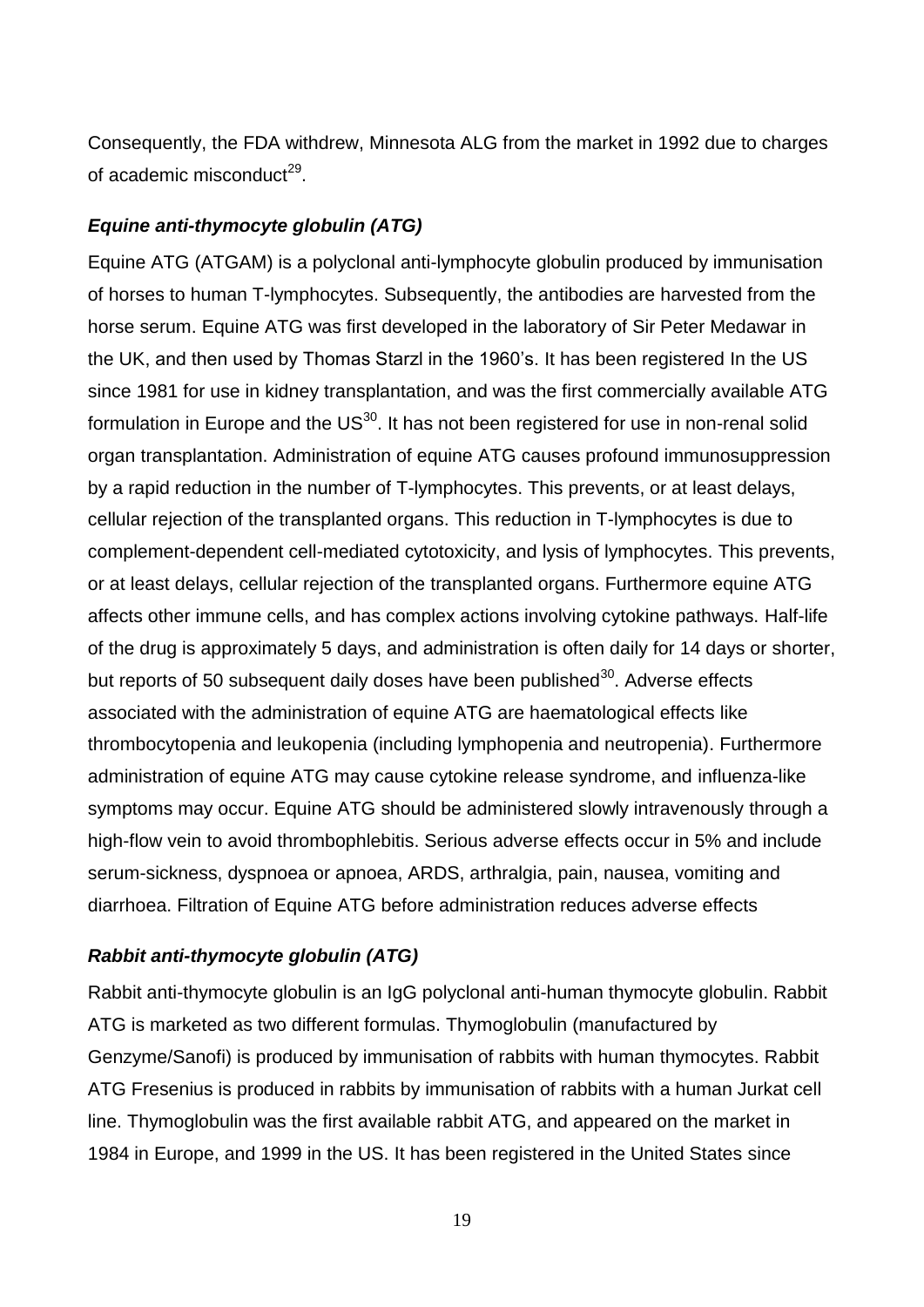1998 for treatment of acute rejection in renal transplant recipients. Furthermore, it is used for treating aplastic anaemia, and graft-versus-host disease after bone marrow transplantation.

Rabbit anti-thymocyte globulin is an IgG polyclonal anti-human thymocyte globulin. After immunisation of the rabbit with either human thymocytes or human Jurkat cell line, the antibodies are obtained from the rabbit. Subsequently, the reactive antibodies to human cells are removed, and the product is pasteurised to avoid viral and bacterial contamination. Administration of rabbit ATG causes immunosuppression. Because of the similarity of thymocyte epitopes to those on mature T lymphocytes, the binding of antibodies to T lymphocytes results in complement-dependent and/or antibody-dependent cell-mediated cytotoxicity, and cell phagocytosis by macrophages. These mechanisms cause the depletion of T-cells from the circulation<sup>30</sup>. Rabbit ATG is given on a daily basis for 1-2 weeks, at a dose of 1.0–1.5 mg/kg daily. Administration of rabbit ATG may cause release of cytokines, and patients might complain about influenza-like symptoms and rashes. Furthermore, the 'cytokine release syndrome' may cause fever, chills, rashes, nausea, vomiting, diarrhoea, hypotension, and dyspnea. This can occur especially with the first infusion<sup>6</sup>. Premedication consisting of corticosteroids, antihistamines, and paracetamol is frequently administered to avoid these adverse effects. Haematological adverse effects, e.g. thrombocytopenia and leukopenia, occur frequently after rabbit ATG administration, and are normally treated by discontinuation of further ATG administrations.

## **Monoclonal antibodies**

Muromonab-CD3 (OKT3) and alemtuzumab (Campath-1H) are monoclonal T-cell specific antibodies which have been used for induction<sup>14</sup>. In addition, a wide variety of monoclonal antibodies have been developed, and tested, like anti-CD2. Some of these monoclonal antibodies have been studied in very small trials, but have not ever been commercially available. Muromonab-CD3 was withdrawn from the market in 2010 due to decreasing demands, and after publication of a Cochrane review which highlighted the high number of adverse events associated with muromonab-CD3 administration $31$ . Alemtuzumab is still commercially available<sup>32</sup>.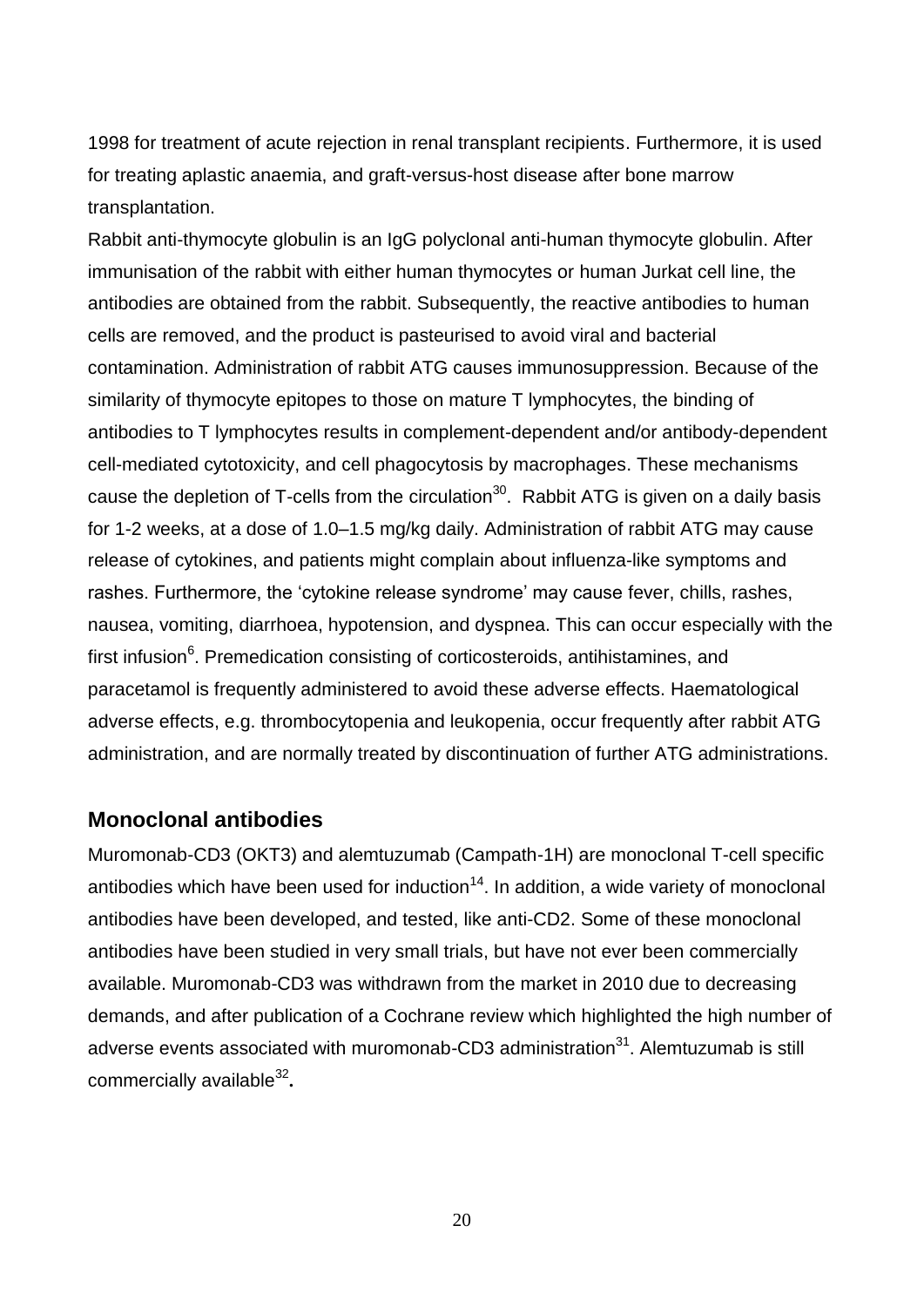### *Muromonab-CD3*

Muromonab-CD3 (Orthoclone OKT3) is a monoclonal antibody which binds to the CD3 receptor complex at the T-cell. The CD3 molecule is present on all mature T-cells, and binding of Muromonab-CD3 to the CD3 receptor either destroys the T-cell directly or disables the T-cells allograft response. Muromonab-CD3 was the first monoclonal antibody registered in the USA, and was labelled for treatment of rejection in heart, liver and kidney transplant recipients. The good results of the use of Muromonab-CD3 for treatment of rejections initiated the use of muromonab-CD3 for induction of immunosuppresssion to prevent rejection. Muromonab-CD3 was given intravenously over 1 min at a dose of 5 mg/day with a half-life of 18 hours<sup>6;14;17</sup>. Nearly all patients develop the 'cytokine release syndrome' after first–time administration of muromonab-CD3. The cytokine release syndrome could cause influenza-like symptoms like fever, chills, malaise, nausea, headache, arthralgia, myalgia, vomiting, and/or diarrhoea, but might also cause severe hypotension, shortness of breath, hypoxia, and aseptic meningitis, and epileptic seizures <sup>33</sup>. Premedication with corticosteroids, antihistamines, and paracetamol before administration of muromonab-CD3 was a necessity. Human anti-mouse antibodies (HAMA) can develop in patients treated with muromonab-CD3. OKT3 was withdrawn from the US market in 2010 because of decreased demand after introduction of newer agents for antibody induction <sup>6</sup>.

#### *Alemtuzumab*

Alemtuzumab (Campath or Lemtrada, Genzyme/Sanofi) is a humanised monoclonal IgG antibody against human CD52, a protein present on the surfaces of mature lymphocytes. Alemtuzumab was originally raised by injection of human lymphocyte proteins in rats by Dr. Waldman in 1983 at the department of Pathology at Cambridge University, hence the name Campath-1. To avoid potential complications with the rat proteins of the antibody, the product was humanised, and called Campath-1H.

Waldmann initially developed the drug as a tool to understand the immune system, though it was soon clinically tested for haematological malignancies, organ and bone marrow transplantation, and a variety of auto-immune diseases. Alemtuzumab was used to treat Tcell leukaemia and T-cell lymphoma, and was FDA approved for treatment of chronic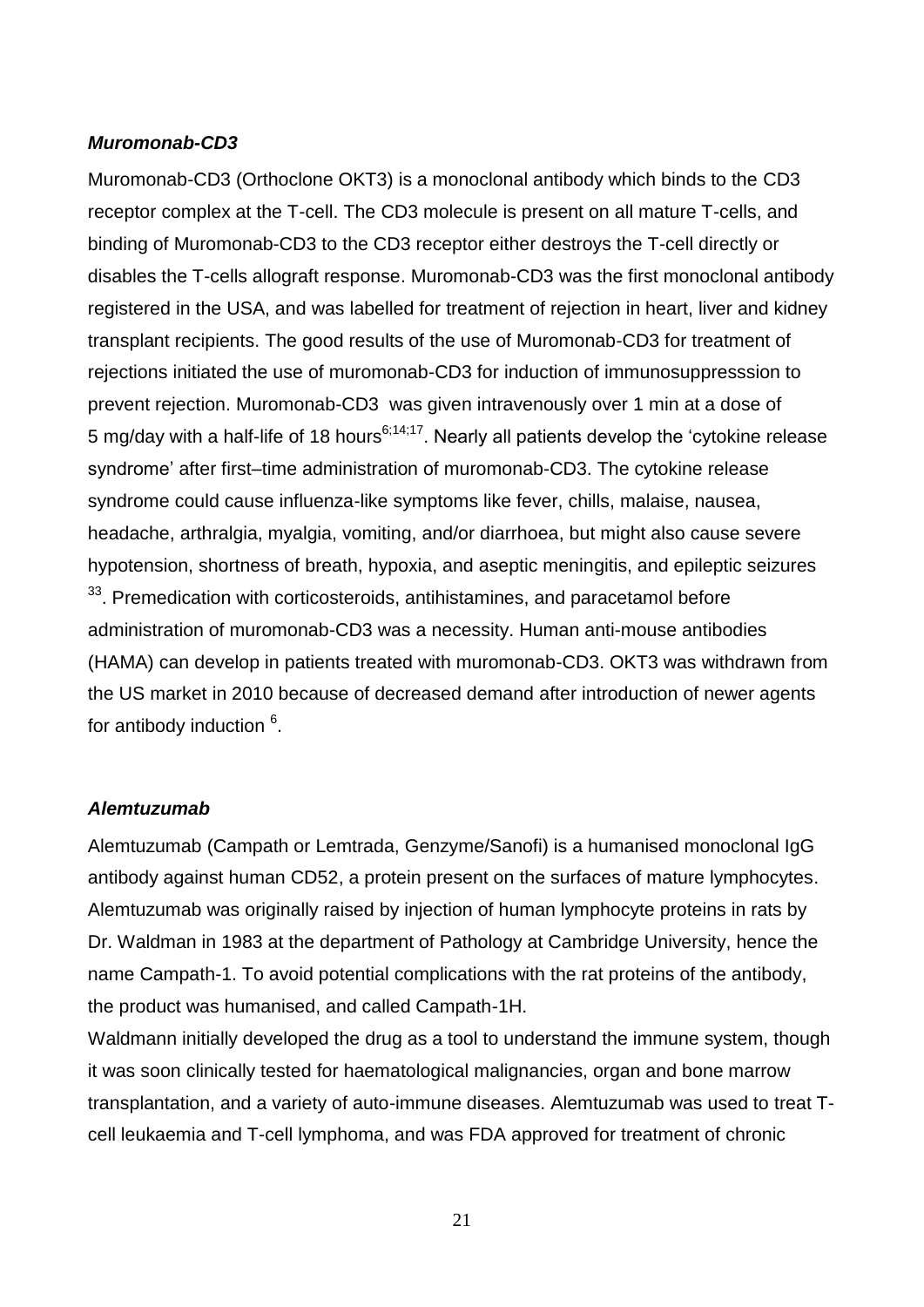lymphocytic leukaemia in 2001 $32$ . Alemtuzumab has not been registered for use in organ transplantation. Alemtuzumab (MabCampath) was withdrawn from the market in 2012 in Europe and the US, and substituted by a higher price relaunch product Alemtuzumab (Lembrada) for treatment of multiple sclerosis. In 2013, alemtuzumab was registered for treatment of multiple sclerosis in Europe.

CD52 is a cell surface antigen found on T and B lymphocytes, macrophages, monocytes. and NK cells, as well as on some granulocytes $6,32$ . Precisely how binding to CD52 results in lymphocyte depletion remains unclear, but it is likely to involve complement fixation, anti-body-dependent cellular cytotoxicity, and cross-linking of the CD 52 surface antigen<sup>24</sup>. Very mild cytokine release may occur after the initial dose of alemtuzumab. Alemtuzumab is given as an IV infusion over 2 hours, typically as a single dose of 30 mg, or as 20 mg given in two doses several days apart. Possible adverse effects include hypotension, fevers, rigors, chills, rash, bronchospasm, and shortness of breath; thus, premedication with antihistamines and paracetamol is recommended. Because of profound lymphopenia, there is an increased risk of opportunistic infections, and monitoring is recommended<sup>14;32</sup>.

# **Interleukin-2 receptor antagonists**

Daclizumab, basiliximab, BT-563, and Lo-Tact-1 are interleukin-2 receptor antagonists which have been used for induction. Interleukin-2 receptor antagonists are monoclonal antibodies, but as they are supposed to act more selectively compared with the other monoclonal antibodies they are often classified separately. Interleukin-2 receptor antagonists block the alpha chain of the high affinity interleukin-2 receptor on activated Tlymphocytes, and inhibit phosphorylation of Jak1, Jak3, and STAT5a/b components of the interleukin-2 receptor dependent activation pathway  $^{23}$ . Currently, basiliximab is the only interleukin-2 receptor antagonist which is commercially available.

## *BT-563 and Lo-Tact-1*

BT-563 and Lo-Tact-1 are interleukin-2 receptor antagonists used in the 1990's for antibody induction, and were considered less potent interleukin-2 receptor antagonists than daclizumab and basiliximab. Both BT563, and Lo-Tact-1 have not been used for antibody induction for more than a decade $^{34,35}$ .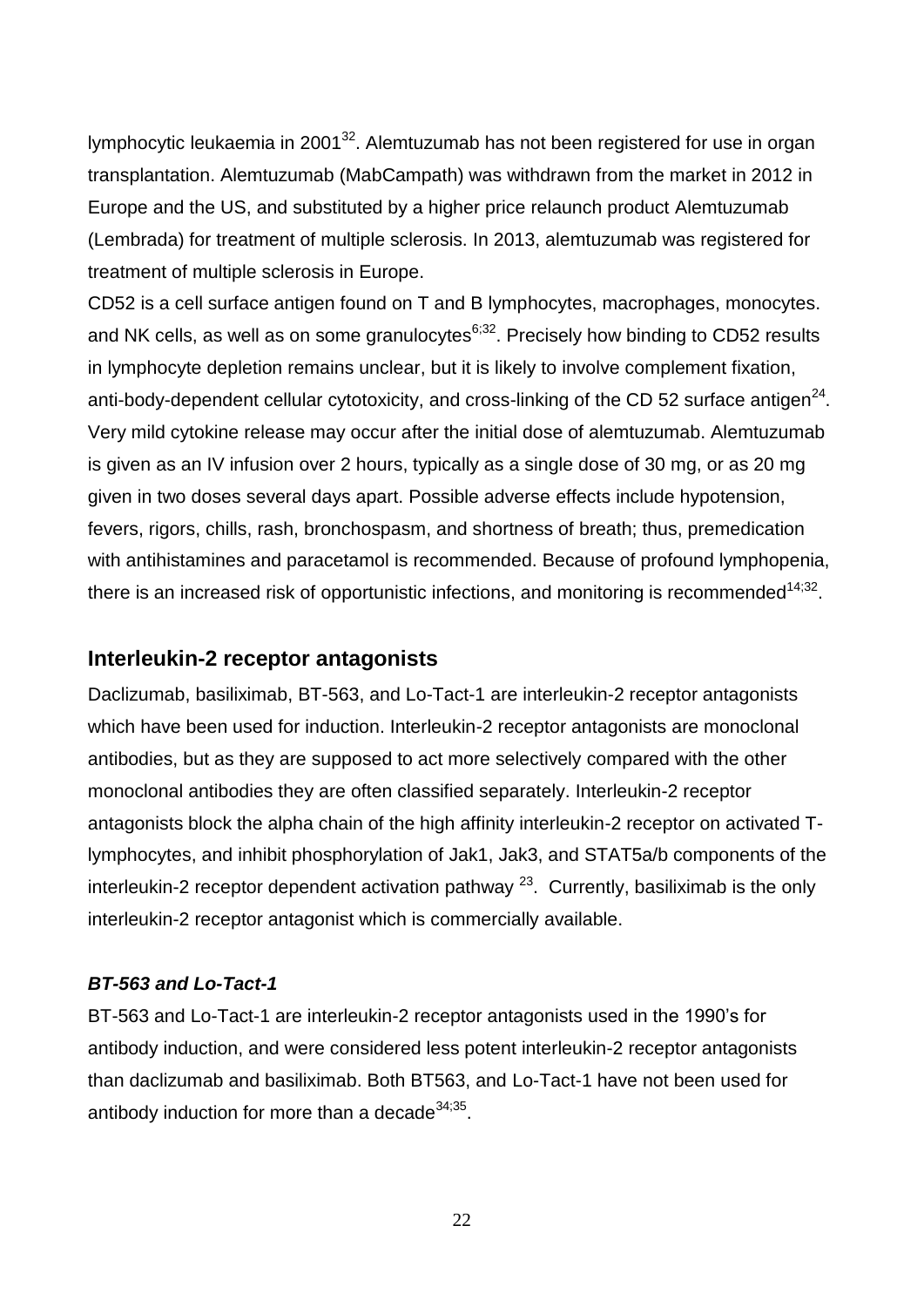## *Daclizumab*

Daclizumab (Zenapax, Roche Pharmaceuticals) is a recombinant mouse-human IL-2 receptor antagonist. Daclizumab was administrated intravenously at 1 mg/kg every 2 weeks for a total of 5 doses, and a period of 2 months, and the goal was to achieve blockade of the interleukin-2 receptor for 12 weeks. Daclizumab contains 10% mouse sequences, and may induce IgE-mediated hypersensitivity reactions. Daclizumab was withdrawn voluntarily from the market in 2009 by Roche. No safety concerns consisted 6;14;23;32 .

#### *Basiliximab*

Basiliximab (Simulect, Novartis) is a chimeric human-mouse interleukin-2 receptor antagonist which also binds and blocks the alpha subunit of the IL-2 receptor similar to daclizumab. Basiliximab is similar to daclizumab a non-T-cell depleting antibody<sup>6;13;23;32</sup>. Basiliximab is administrated at 20 mg intravenously over 30 min; usually two doses at day 0 and 4 of transplantation, and the first dose should be given within 2 hours prior to transplantation. The goal of basiliximab treatment is to achieve blockade of the interleukin-2 receptor for 4-6 weeks. Basiliximab is generally assumed to be well-tolerated by patients <sup>23</sup>. Basiliximab contains 30% mouse sequences, which may induce IgE-mediated hypersensitivity reactions. Basiliximab is more immunogenic than daclizumab, but for both drugs the development of anti-idiotypic IgE antibodies is rare. Clinical differences between basiliximab and daclizumab are considered to be small<sup>36</sup>. Half-life of basiliximab in liver transplant recipients is severely decreased compared with kidney transplantation, was shown by pharmacokinetic studies, especially in liver transplant recipients with ascitic fluid drainage<sup>23</sup>.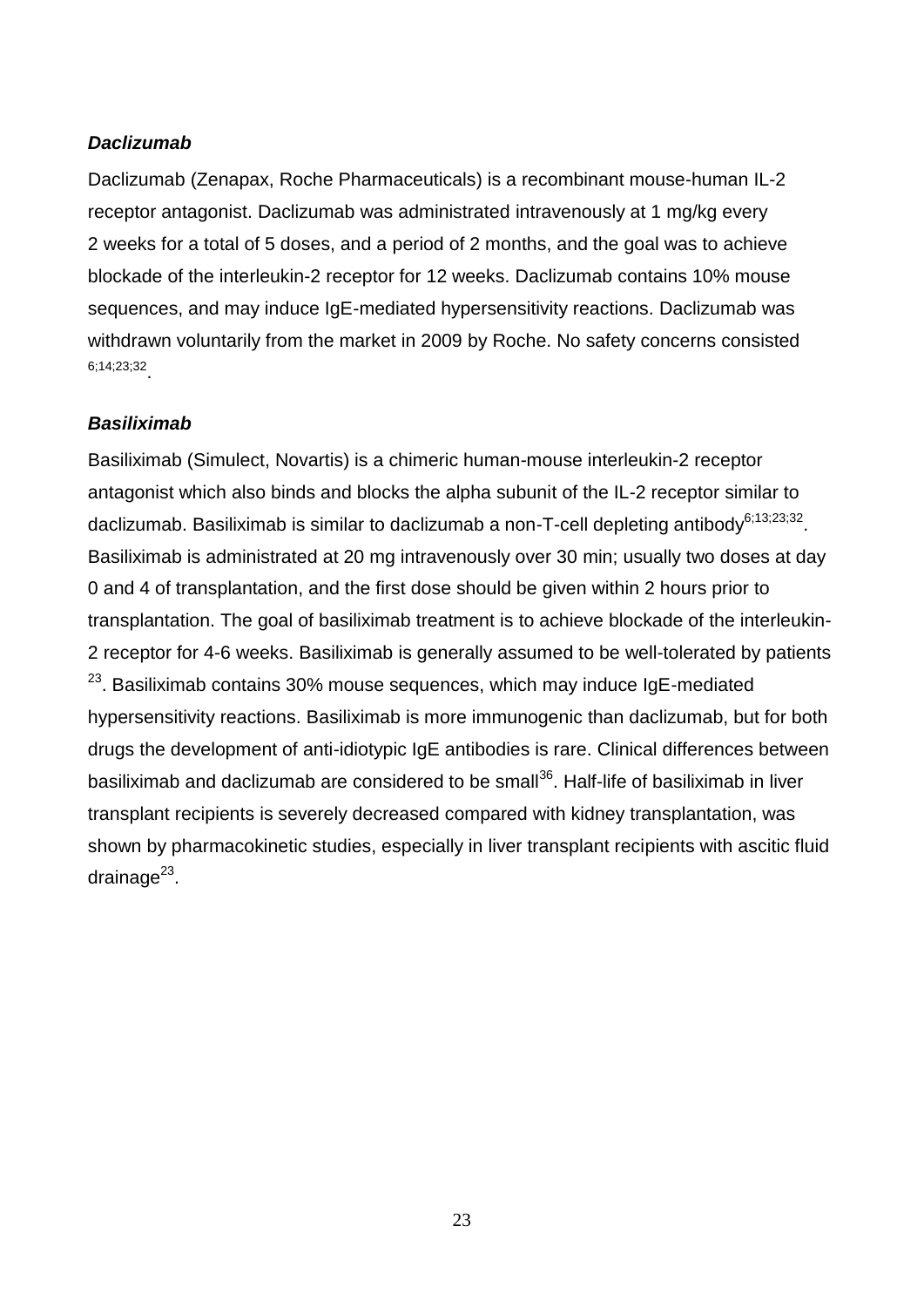# **Chapter 3**

# **Antibody induction for heart transplant recipients (paper I)**

In this Cochrane review we assessed the benefits, harms, feasibility and tolerability of immunosuppressive T-cell antibody induction versus placebo, or no antibody induction, or another kind of antibody induction for heart transplant recipients.

We included all randomised clinical trials assessing immunosuppressive T-cell antibody induction for heart transplant recipients. Within individual trials, we required all participants to receive the same maintenance immunosuppressive therapy.

We assessed mortality, acute rejection, infection, *Cytomegalovirus* (CMV) infection, posttransplantation lymphoproliferative disorder, cancer, adverse events, chronic allograft vasculopathy, renal function, hypertension, diabetes mellitus, and hyperlipidaemia.

In this review, we included 22 randomised clinical trials that investigated the use of T-cell antibody induction, with a total of 1427 heart-transplant recipients. All trials were with high risk of bias. Five trials, with a total of 606 participants, compared any kind of T-cell antibody induction versus no antibody induction; four trials, with a total of 576 participants, compared interleukin-2 receptor antagonist versus no induction; one trial, with 30 participants, compared monoclonal antibody (other than interleukin-2 receptor antagonist) versus no antibody induction; two trials, with a total of 159 participants, compared interleukin-2 receptor antagonist versus monoclonal antibody (other than interleukin-2 receptor antagonist) induction; four trials, with a total of 185 participants, compared interleukin-2 receptor antagonist versus polyclonal antibody induction; seven trials, with a total of 315 participants, compared monoclonal antibody (other than interleukin-2 receptor antagonist) versus polyclonal antibody induction; and four trials, with a total of 162 participants, compared polyclonal antibody induction versus another kind or dose of polyclonal antibodies.

No significant differences were found for any of the comparisons for the outcomes of mortality, infection, CMV infection, post-transplantation lymphoproliferative disorder,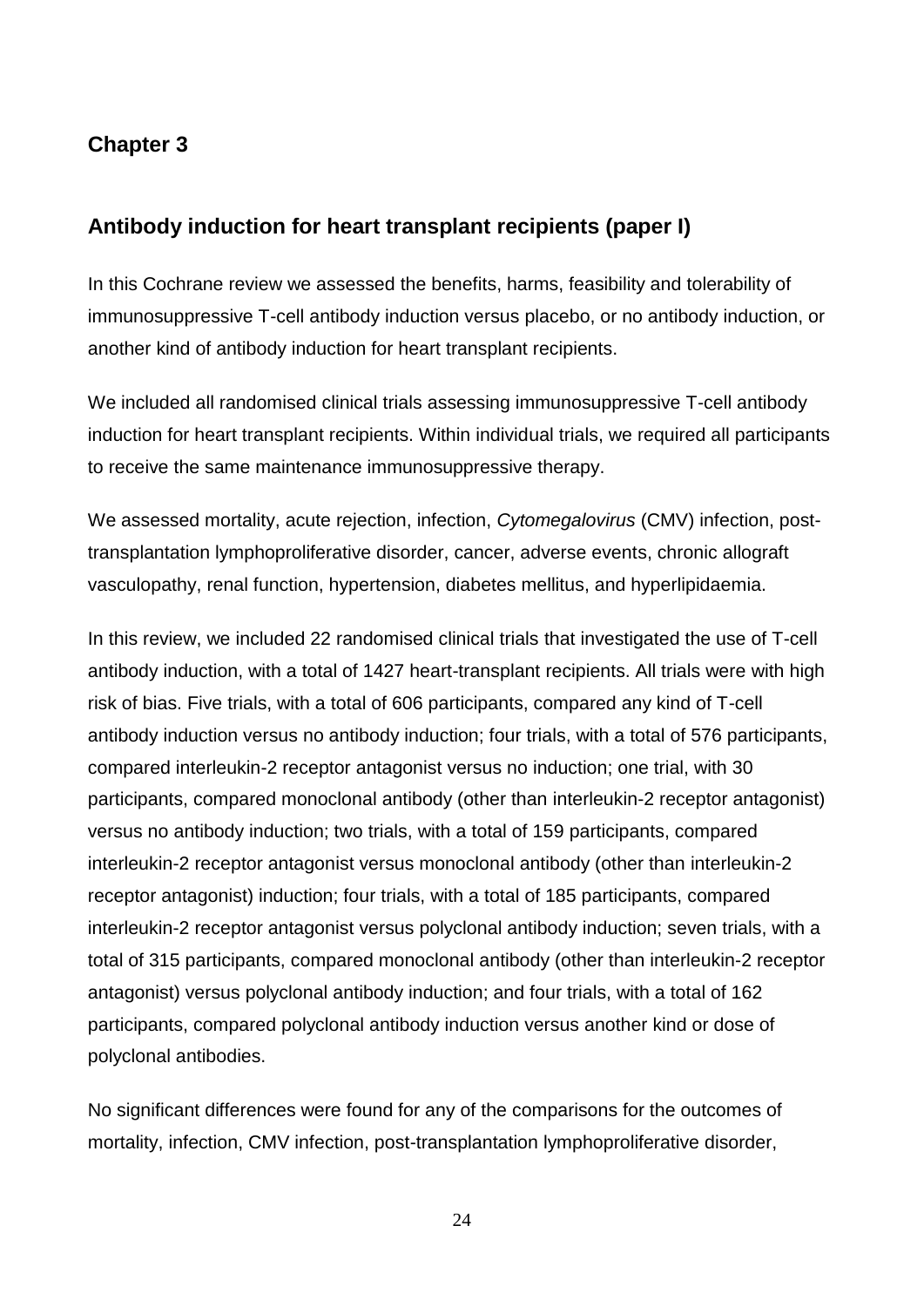cancer, adverse events, chronic allograft vasculopathy, renal function, hypertension, diabetes mellitus, or hyperlipidaemia. Acute rejection occurred significantly less frequently when IL-2 RA induction was compared with no induction (93/284 (33%) versus 132/292 (45%); RR 0.73; 95% CI 0.59 to 0.90;  $1^2$  57%; low-quality evidence) applying the fixedeffect model. No significant difference was found when the random-effects model was applied (RR 0.73; 95% CI 0.46 to 1.17;  $I^2$  57%; low-quality evidence). In addition, acute rejection occurred more often statistically when interleukin-2 receptor antagonist induction was compared with polyclonal antibody induction (24/90 (27%) versus 10/95 (11%); RR 2.43; 95% CI 1.01 to 5.86;  $I^2$  28%; low-quality evidence). For all of these differences in acute rejection, trial sequential alpha-spending boundaries were not crossed and the required information sizes were not reached when trial sequential analysis was performed, indicating that we cannot exclude random errors.

We observed some occasional significant differences in adverse events in some of the comparisons, however, definitions of adverse events varied between trials, and numbers of participants and events in these outcomes were too small to allow definitive conclusions to be drawn.

This review shows that acute rejection might be reduced by interleukin-2 receptor antagonist compared with no induction, and by polyclonal antibody induction compared with interleukin-2 receptor antagonist, though trial sequential analyses cannot exclude random errors, and the significance of our observations depended on the statistical model used. Furthermore, this review does not show other clear benefits or harms associated with the use of any kind of T-cell antibody induction compared with no induction, or when one type of T-cell antibody is compared with another type of antibody. The number of trials investigating the use of antibodies against T-cells for induction after heart transplantation is small, and the number of participants and outcomes in these randomised clinical trials is limited. Furthermore, the included trials are at a high risk of bias. Hence, more randomised clinical trials are needed to assess the benefits and harms of T-cell antibody induction for heart-transplant recipients. Such trials ought to be conducted with low risks of systematic and random errors.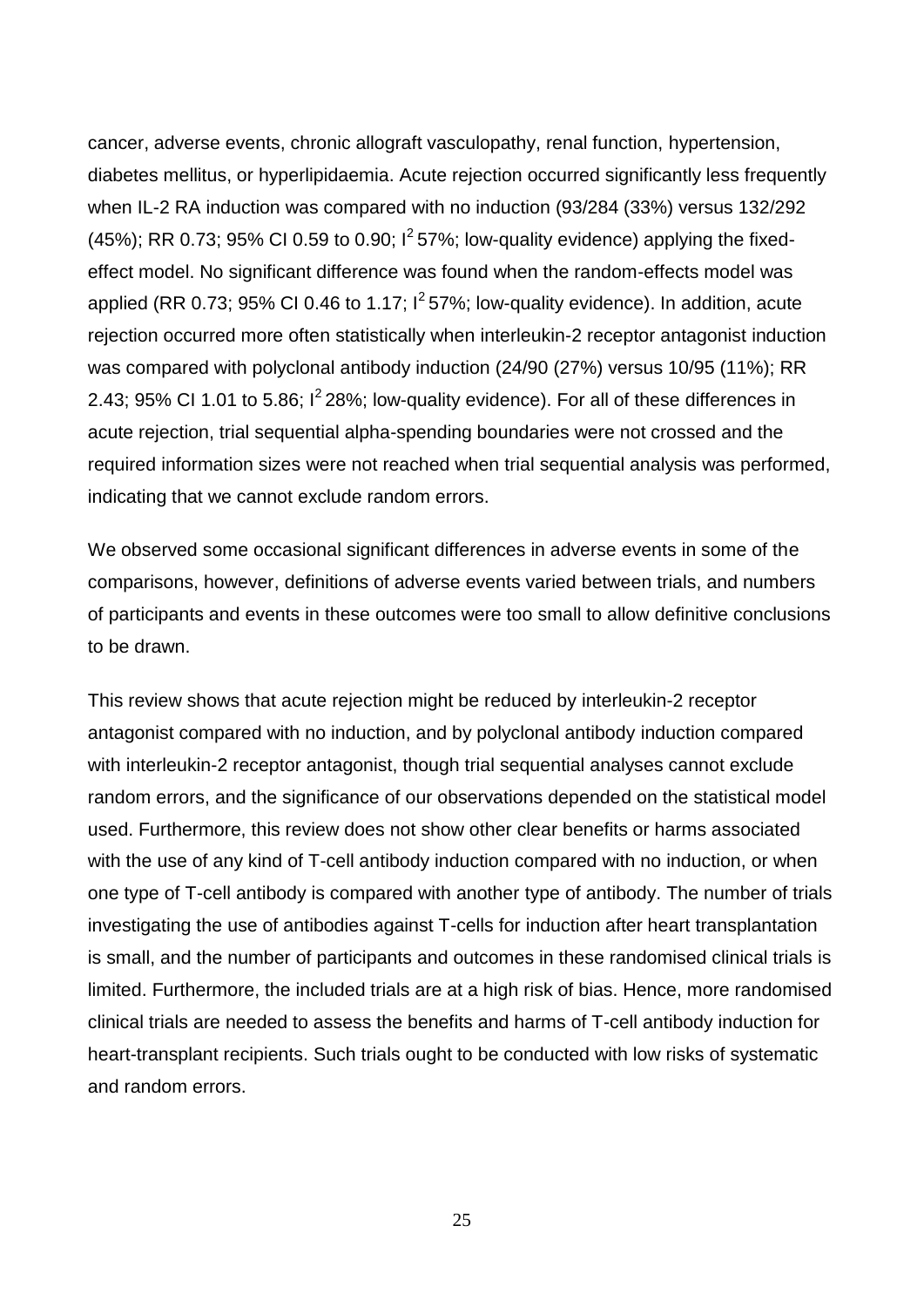# **Chapter 4**

# **Antibody induction for lung transplant recipients (paper II)**

In this review, we aimed to assess the benefits and harms of immunosuppressive T-cell antibody induction with ATG, ALG, interleukin-2 receptor antagonist, alemtuzumab, or muromonab-CD3 for lung transplant recipients.

We included all randomised clinical trials that compared immunosuppressive monoclonal and polyclonal T-cell antibody induction for lung transplant recipients. An inclusion criterion was that all participants must have received the same maintenance immunosuppressive therapy within each study.

Our review included six randomised clinical trials (representing a total of 278 adult lung transplant recipients) that assessed the use of T-cell antibody induction. All trials were with high risk of bias.

We conducted comparisons of polyclonal or monoclonal T-cell antibody induction versus no induction (3 studies, 140 participants); polyclonal T-cell antibody versus no induction (3 studies, 125 participants); interleukin-2 receptor antagonists (IL-2RA) versus no induction (1 study, 25 participants); polyclonal T-cell antibody versus muromonab-CD3 (1 study, 64 participants); and polyclonal T-cell antibody versus interleukin-2 receptor antagonist (3 studies, 100 participants). Overall we found no significant differences among interventions in terms of mortality, acute rejection, adverse effects, infection, pneumonia, cytomegalovirus infection, bronchiolitis obliterans syndrome, post-transplantation lymphoproliferative disease, or cancer.

We found a significant outcome difference in one trial that compared anti-thymocyte globulin versus muromonab-CD3 relating to adverse events (25/34 (74%) versus 12/30 (40%); RR 1.84, 95% CI 1.13 to 2.98; low-quality evidence). However, trial sequential analysis found that the required information size had not been reached, and the cumulative Z-curve did not cross the trial sequential alpha-spending monitoring boundaries.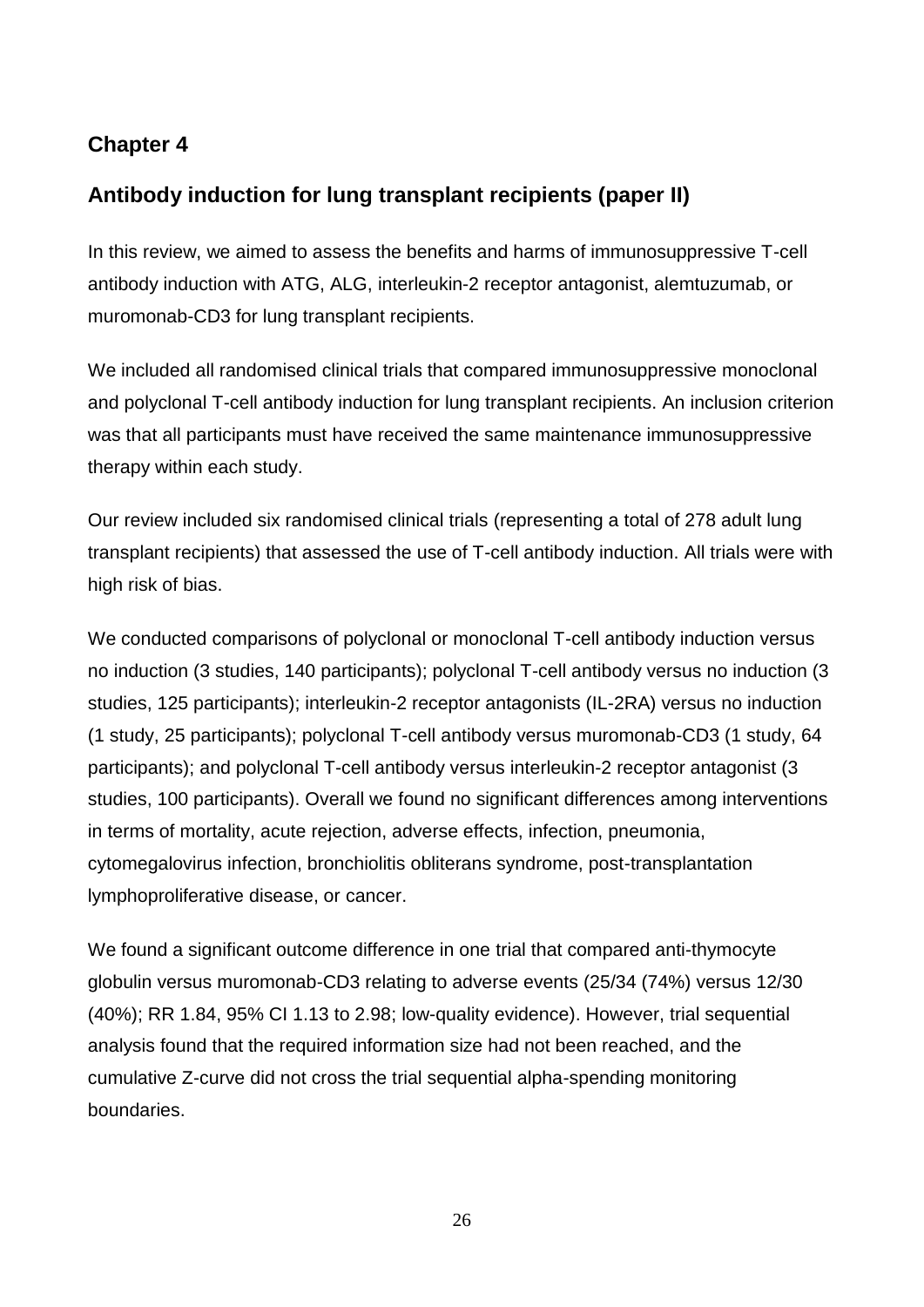None of the studies reported quality of life or kidney injury. Trial sequential analyses indicated that none of the meta-analyses achieved the required information sizes and the cumulative Z-curves did not cross the trial sequential alpha-spending monitoring boundaries, nor reached the area of futility.

We concluded that no clear benefits or harms associated with the use of T-cell antibody induction compared with no induction, or when different types of T-cell antibodies were compared were identified in this review. Few studies were identified that investigated use of antibodies against T-cells for induction after lung transplantation, and numbers of participants and outcomes were also limited. All trials were with high risk of bias.

Further randomised clinical trials are needed to perform robust assessment of the benefits and harms of T-cell antibody induction for lung transplant recipients. Such trials ought to be conducted with low risks of systematic and random errors.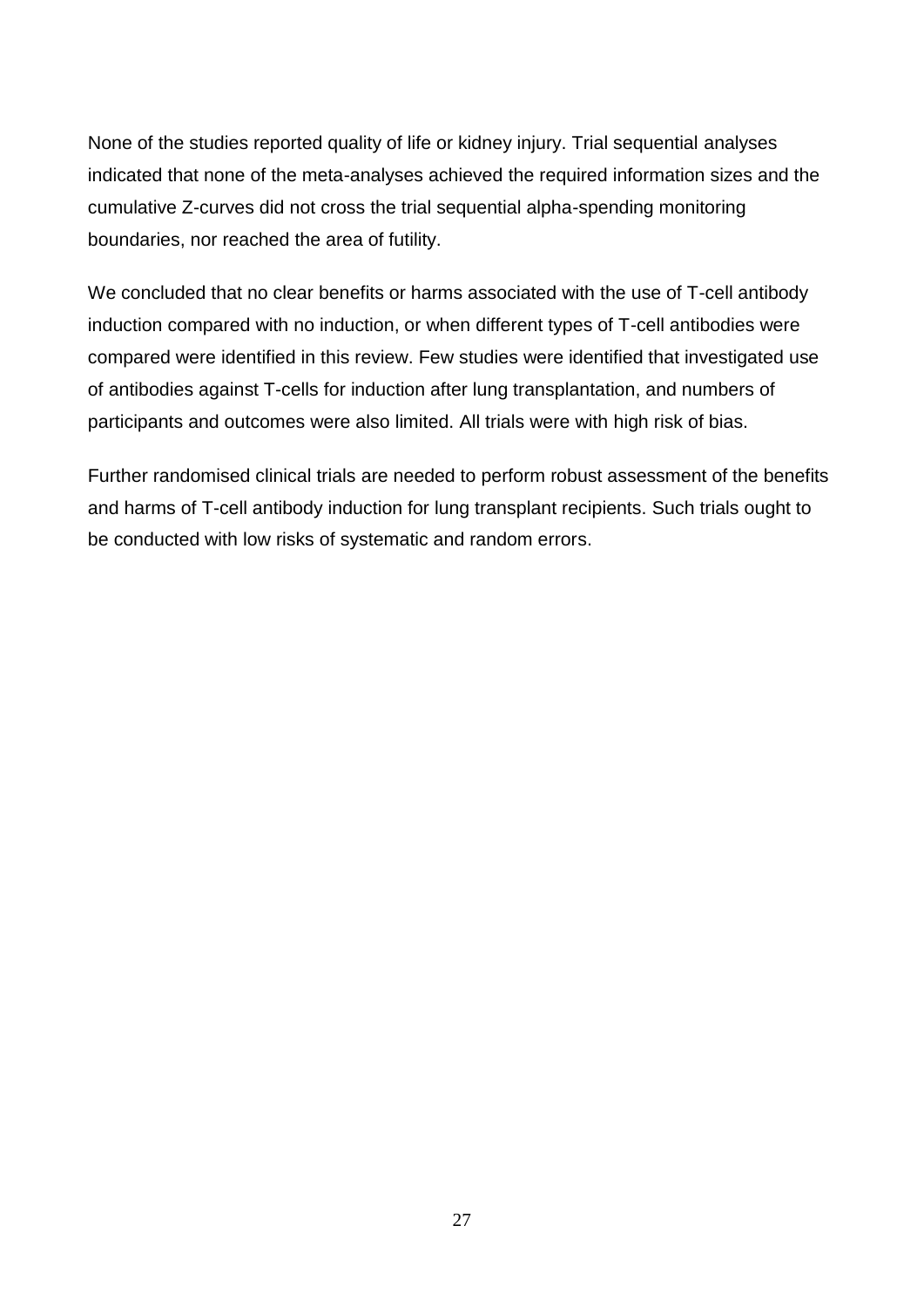# **Chapter 5**

# **Antibody induction versus placebo, no induction, or another type of antibody induction for liver transplant recipients (paper III)**

In this Cochrane review we assessed randomised clinical trials on immunosuppression with T-cell specific antibody induction compared with placebo, no induction, or another type of antibody induction in liver transplant recipients. Our inclusion criteria stated that patients within each included trial should have received the same maintenance immunosuppressive therapy. We planned to include trials with all the different types of Tcell specific antibodies which are or have been used for induction, i.e., polyclonal antibodies (rabbit or horse anti-thymocyte globulin (ATG), or anti-lymphocyte globulin (ALG)), monoclonal antibodies (muromonab-CD3, anti-CD2, or alemtuzumab), and interleukin-2 receptor antagonists (daclizumab, basiliximab, BT563, or Lo-Tact-1).

We included 19 randomised clinical trials with a total of 2067 liver transplant recipients. All 19 trials were with high risk of bias. Of the 19 trials, 16 trials were two-armed trials, and three trials were three-armed trials. Hence, we found 25 comparisons with antibody induction agents: interleukin-2 receptor antagonist (IL-2 RA) versus no induction (10 trials with 1454 patients); monoclonal antibody versus no induction (five trials with 398 patients); polyclonal antibody versus no induction (three trials with 145 patients); interleukin-2 receptor antagonist versus monoclonal antibody (one trial with 87 patients); and interleukin-2 receptor antagonist versus polyclonal antibody (two trials with 112 patients). Thus, we were able to compare T-cell specific antibody induction versus no induction (17 trials with a total of 1955 patients). Overall, there was no difference in mortality, graft loss including death, and adverse events outcomes between any kind of T-cell specific antibody induction compared with no induction when the T-cell specific antibody induction agents were analysed together or in separate. Acute rejection seemed to be reduced when any kind of T-cell specific antibody induction was compared with no induction (RR 0.85; 95% CI 0.75 to 0.96;  $I^2$  20%; moderate-quality evidence) and when applying trial sequential analysis, the trial sequential monitoring boundary for benefit was crossed before the required information size was obtained. Furthermore, serum creatinine was statistically significantly higher when T-cell specific antibody induction was compared with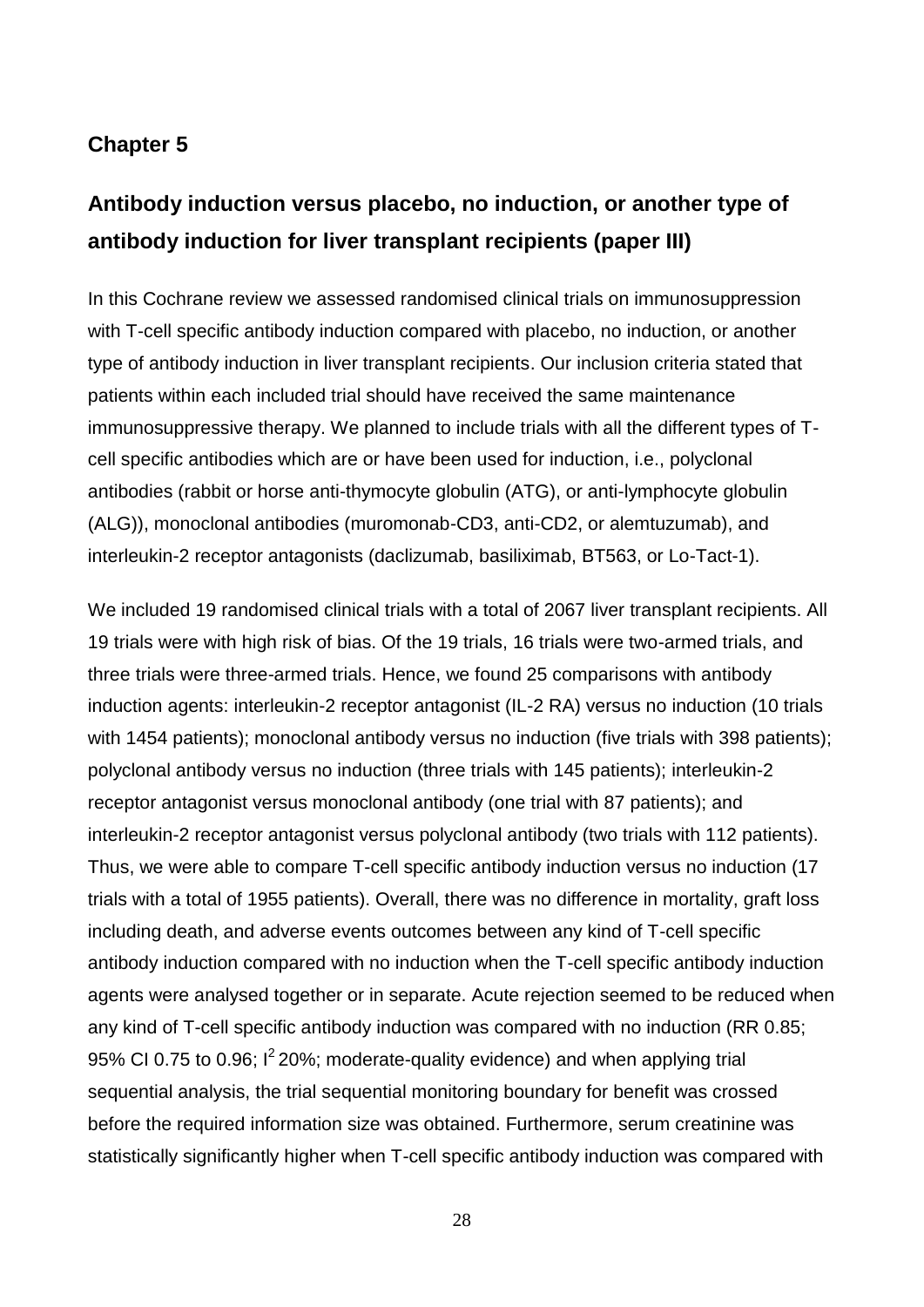'no induction' (MD 3.77 μmol/L; 95% CI 0.33 to 7.21; low-quality evidence), as well as when polyclonal T-cell specific antibody induction was compared with 'no induction', but this small difference was not clinically significant. We did not find any statistical significant differences for any of the remaining pre-defined outcomes: infection, cytomegalovirus infection, hepatitis C recurrence, malignancy, post-transplant lymphoproliferative disease, renal failure requiring dialysis, hyperlipidaemia, diabetes mellitus, and hypertension when the T-cell specific antibody induction agents were analysed together or in separate. Limited data were available for meta-analysis on drug-specific adverse events like haematological adverse events for anti-thymocyte globulin.

When T-cell specific antibody induction agents were compared with another type of antibody induction, no statistical significant differences were found for mortality, graft loss, and acute rejection for the separate analyses. When interleukin-2 receptor antagonists were compared with polyclonal T-cell specific antibody induction, drug-related adverse events were less common in the patients treated with interleukin-2 receptor antagonists (RR 0.23; 95% CI 0.09 to 0.63; low-quality evidence), but this was caused by the results from one trial, and trial sequential analysis could not exclude random errors. We did not find any statistical significant differences for any of the remaining pre-defined outcomes: infection, cytomegalovirus infection, hepatitis C recurrence, malignancy, post-transplant lymphoproliferative disease, renal failure requiring dialysis, hyperlipidaemia, diabetes mellitus and hypertension

We conclude that the effects of T-cell antibody induction remain uncertain due to the low quality of the evidence, the small number of randomised clinical trials for certain comparisons which provide data to measure review outcomes, as well as the limited number of participants in the trials. T-cell specific antibody induction seems to reduce acute rejection when compared with no induction. No other clear benefits or harms were associated with the use of any kind of T-cell specific antibody induction compared with no induction, or when compared with another type of T-cell specific antibody. Furthermore, the included trials are all with high risk of bias. Hence, more randomised clinical trials are needed to assess the benefits and harms of T-cell specific antibody induction compared with placebo, and compared with another type of antibody for prevention of rejection in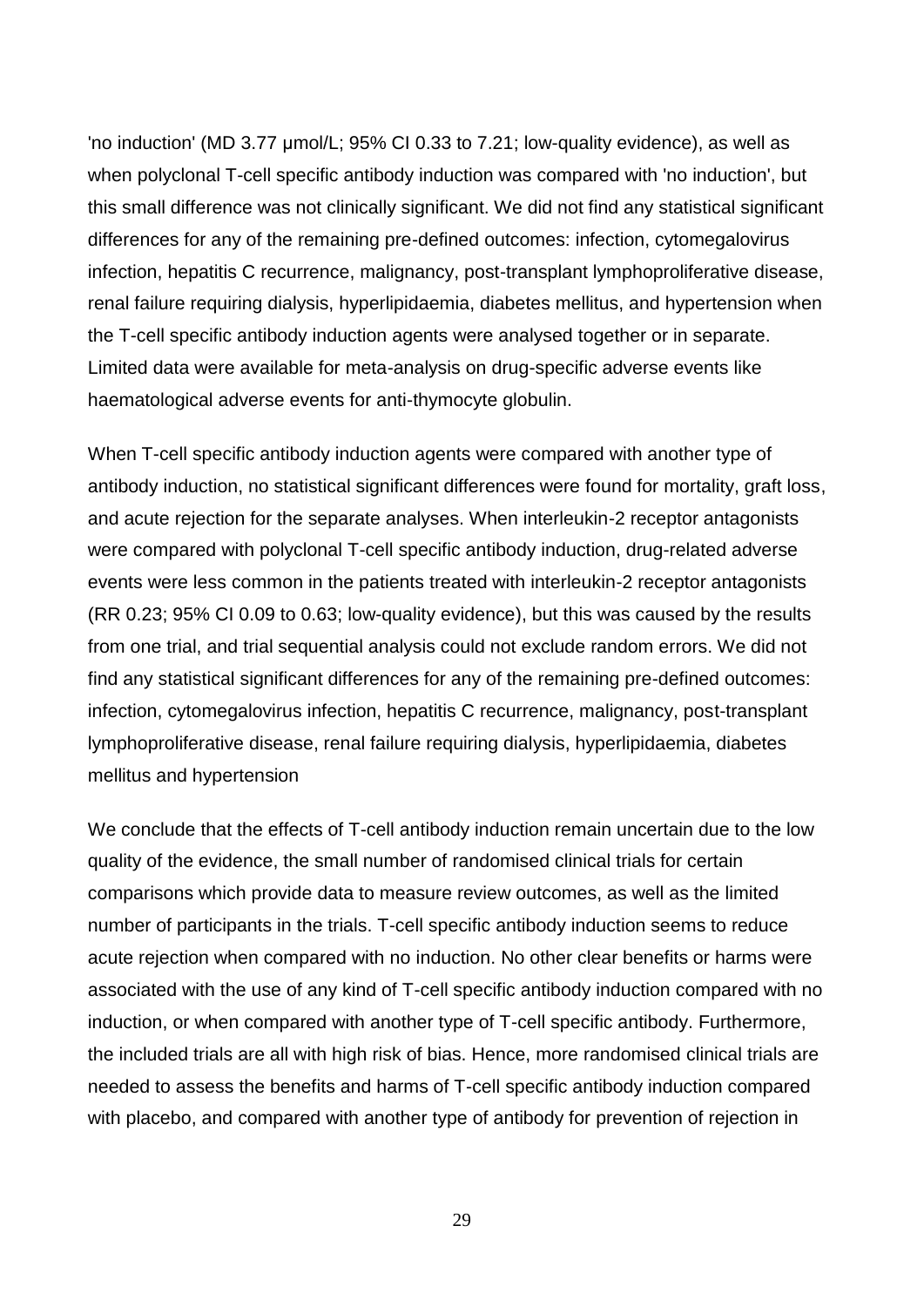liver transplant recipients. Such trials ought to be conducted with low risks of systematic and random errors.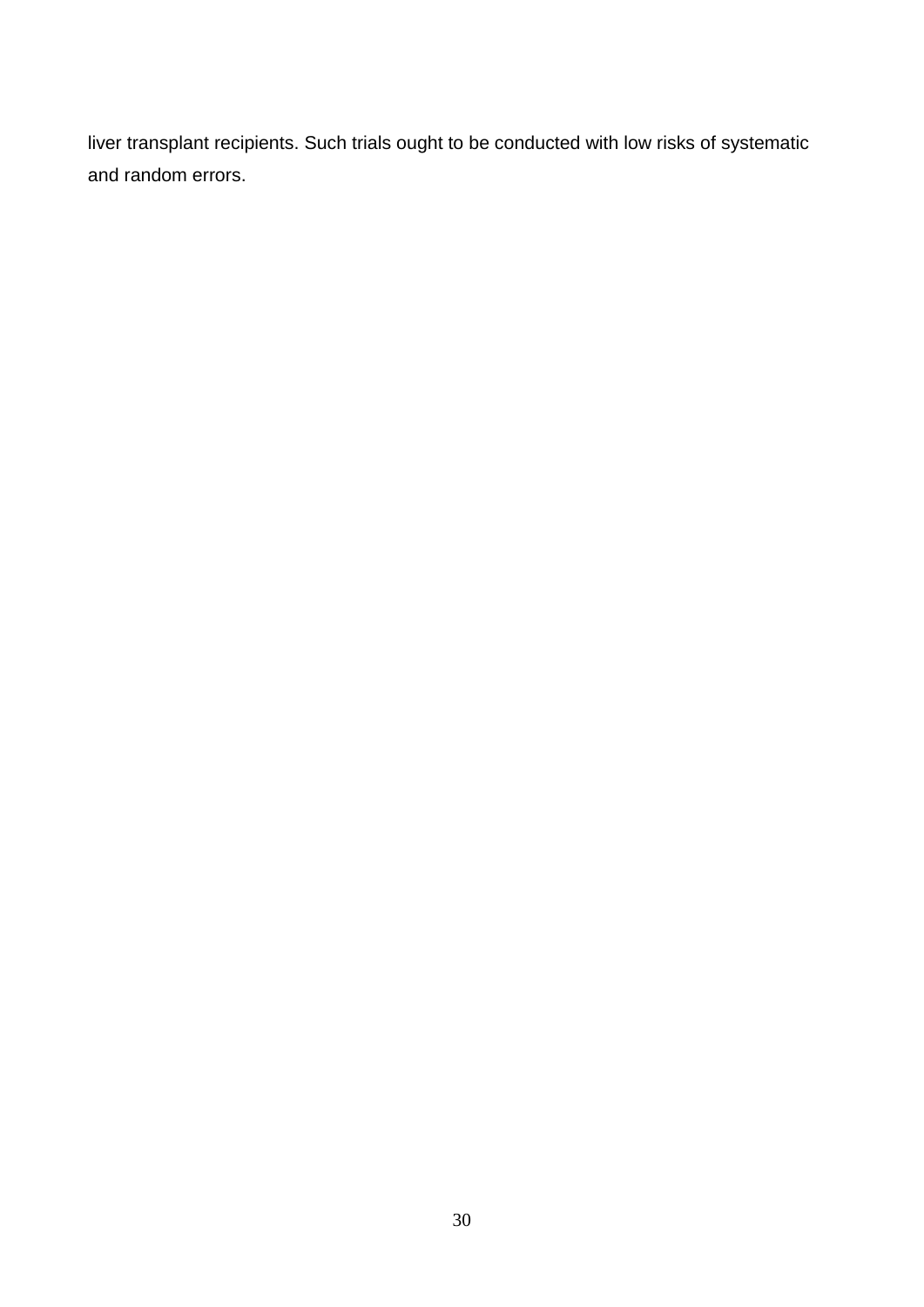# **Chapter 6**

# **Antibody induction versus corticosteroid induction for liver transplant recipients (paper IV)**

In this Cochrane review we assessed the benefits and harms of T-cell specific antibody induction compared with corticosteroid induction for liver transplant recipients.

We assessed all randomised clinical trials on immunosuppression with T-cell specific antibody induction compared with corticosteroid induction in liver transplant recipients. We stipulated in our inclusion criteria that, within each trial, patients should have received the same maintenance immunosuppressive therapy.

We included 10 randomised trials with a total of 1589 liver transplant recipients which studied the use of T-cell specific antibody induction versus corticosteroid induction. All trials were with high risk of bias. We compared any kind of T-cell specific antibody induction versus corticosteroid induction in 10 trials with 1589 participants, including interleukin-2 receptor antagonist induction versus corticosteroid induction in nine trials with 1470 participants, and polyclonal T-cell specific antibody induction versus corticosteroid induction in one trial with 119 patients.

Our analyses showed no significant differences regarding mortality, graft loss, and acute rejection, infections, hepatitis C virus recurrence, malignancy, and post-transplantation lymphoproliferative disorder when any kind of T-cell specific antibody induction was compared with corticosteroid induction. Cytomegalovirus infection was less frequent in patients receiving any kind of T-cell specific antibody induction compared with corticosteroid induction (RR 0.50; 95% CI 0.33 to 0.75;  $I^2$  3%; low-quality evidence). This was also observed when interleukin-2 receptor antagonist induction was compared with corticosteroid induction (RR 0.55; 95% CI 0.37 to 0.83;  $I^2$  0%; low-quality evidence), and when polyclonal T-cell specific antibody induction was compared with corticosteroid induction (RR 0.21; 95% CI 0.06 to 0.70; low-quality evidence). However, when applying trial sequential analysis regarding cytomegalovirus infection the required information size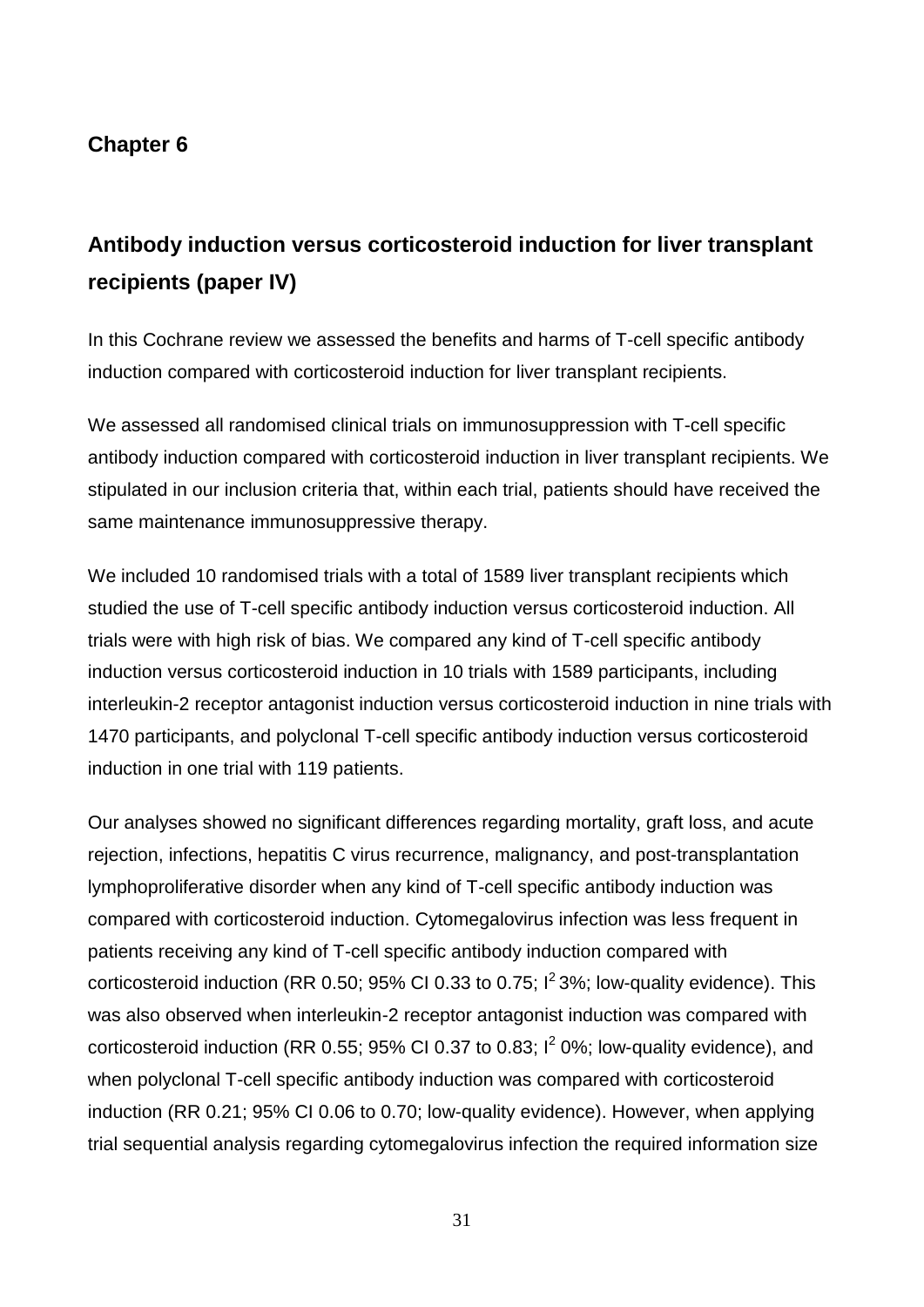was not reached. Furthermore, diabetes mellitus occurred less frequently when T-cell specific antibody induction was compared with corticosteroid induction (RR 0.45; 95% CI 0.34 to 0.60;  $I^2$  0%; moderate-quality evidence), when interleukin-2 receptor antagonist induction was compared with corticosteroid induction (RR 0.45; 95% CI 0.35 to 0.61;  $1^2$  0%; moderate-quality evidence), and also when polyclonal T-cell specific antibody induction was compared with corticosteroid induction (RR 0.12; 95% CI 0.02 to 0.95; low-quality evidence). When applying trial sequential analysis, the trial sequential monitoring boundary for benefit was crossed. We found no subgroup differences for type of interleukin-2 receptor antagonist (basiliximab compared to daclizumab). Definitions of adverse events were different between trials and this complicated pooling of data for this outcome. No data were found on quality of life.

We conclude that due to the low quality of the evidence, the effects of T-cell antibody induction remain uncertain. T-cell specific antibody induction seems to reduce diabetes mellitus and may reduce cytomegalovirus infection when compared with corticosteroid induction. No other clear benefits or harms were associated with the use of T-cell specific antibody induction compared with corticosteroid induction. For some of the analyses, the number of trials investigating the use of T-cell specific antibody induction after liver transplantation is small, and the numbers of patients and outcomes in these randomised trials are limited. Furthermore, the included trials are heterogeneous in nature and have applied different types of T-cell specific antibody induction therapy. All trials were with high risk of bias. Hence, more randomised clinical trials are needed to assess the benefits and harms of T-cell specific antibody induction compared with corticosteroid induction for liver transplant recipients. Such trials ought to be conducted with low risks of systematic and random errors.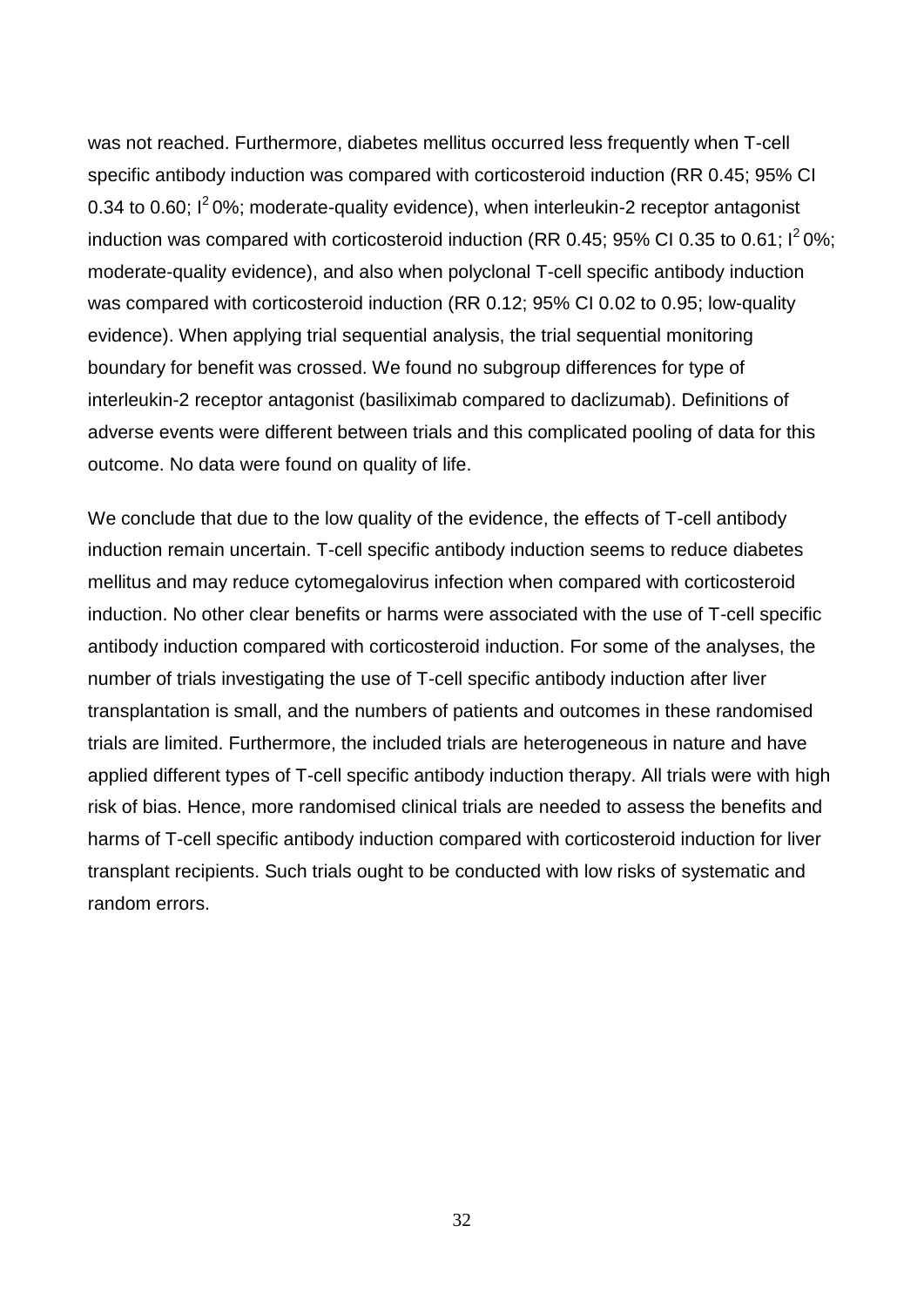# **Chapter 7**

# **Antibody induction for pancreas and kidney-pancreas transplant recipients (abstract)**

In this Cochrane review we assessed randomised clinical trials on T-cell specific antibody induction compared with placebo, no induction, or another type of antibody induction in pancreas and kidney-pancreas transplant recipients. Our inclusion criteria stated that patients within each included trial should have received the same maintenance immunosuppressive therapy. We planned to include trials with all the different types of Tcell specific antibodies which are or have been used for induction, i.e., polyclonal antibodies (rabbit or horse anti-thymocyte globulin (ATG), or anti-lymphocyte globulin (ALG)), monoclonal antibodies (muromonab-CD3, anti-CD2, or alemtuzumab), and interleukin-2 receptor antagonists (daclizumab, basiliximab, BT563, or Lo-Tact-1).

We identified randomised trials assessing antibody induction for kidney-pancreas transplant recipients, but not for isolated pancreas transplantation. We included 13 randomised clinical trials with a total of 953 kidney-pancreas transplant recipients. All 13 trials were with high risk of bias. Of the 13 trials, 12 trials were two-armed trials, and one trial was a three-armed trial.

We conducted comparisons of T-cell specific antibody induction versus no antibody induction in six trials, 716 participants); polyclonal T-cell specific antibody induction (antithymocyte globulin) versus no antibody induction (2 trials, 100 participants); interleukin-2 receptor antagonists versus no antibody induction (3 trials, 388 participants); polyclonal Tcell specific antibody induction versus interleukin-2 receptor antagonist induction (2 trials, 79 participants); polyclonal T-cell specific antibody induction versus monoclonal T-cell specific antibody induction (4 trials; 126 participants); low-dose muromonab-CD3 versus standard-dose muromonab-CD3 (1 trial; 10 participants).

Overall, there was no difference in mortality, graft loss including death, and acute pancreas and kidney rejections between any kind of T-cell specific antibody induction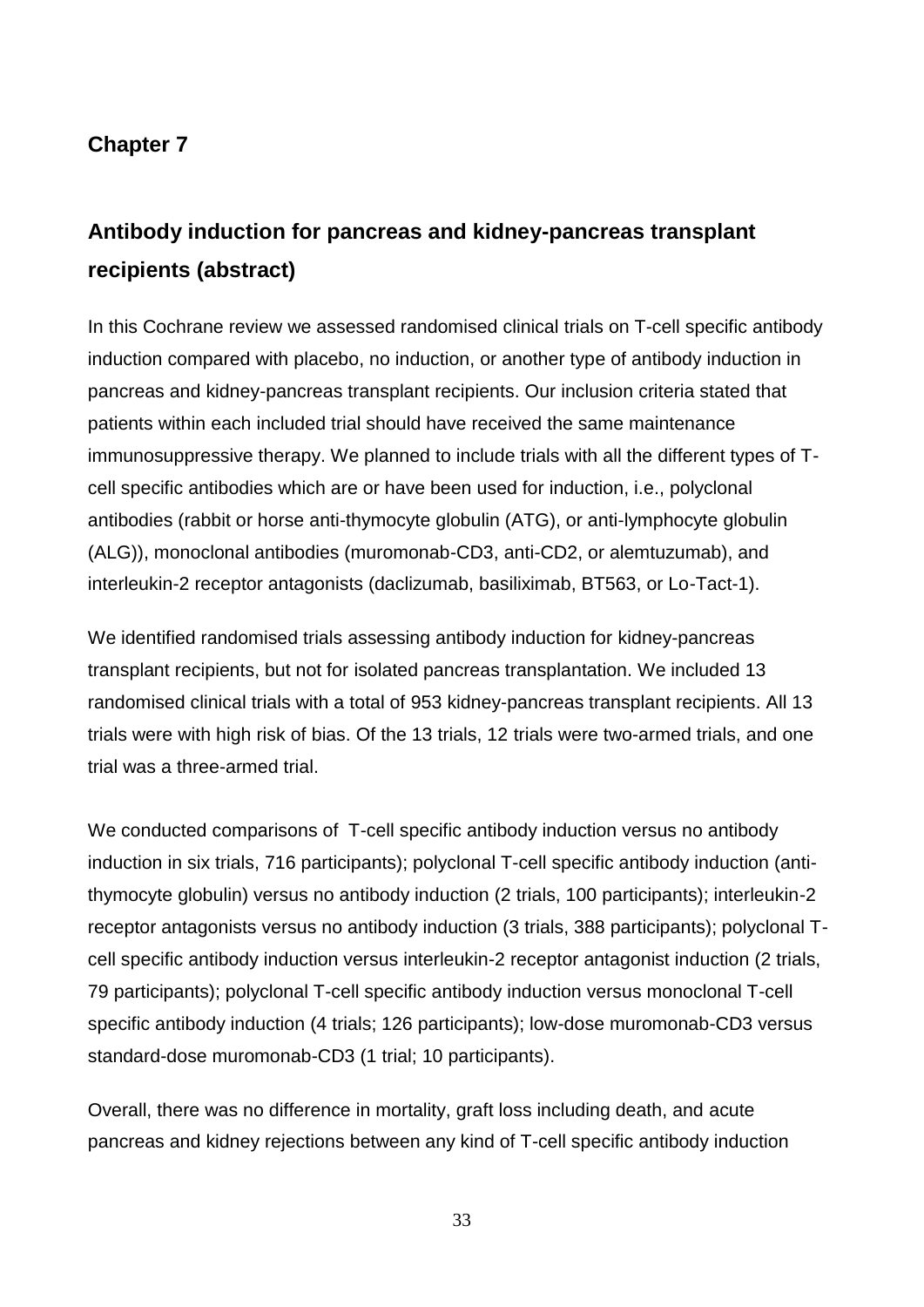compared with no induction when the T-cell specific antibody induction agents were analysed together or in separate. We did not find any statistical significant differences for any of the remaining pre-defined outcomes: infection, sepsis, cytomegalovirus infection, malignancy, post-transplant lymphoproliferative disease, treatment withdrawal, adverse events, pancreas graft function, and kidney graft function

We conclude that the effects of T-cell antibody induction for kidney-pancreas recipients remain uncertain due to the low quality of the evidence, the small number of randomised clinical trials for certain comparisons which provide data to measure review outcomes, as well as the limited number of participants in the trials. Furthermore, the included trials are all with high risk of bias. Hence, more randomised clinical trials are needed to assess the benefits and harms of T-cell specific antibody induction compared with placebo, and compared with another type of antibody for prevention of rejection in pancreas and kidneypancreas transplant recipients. Such trials ought to be conducted with low risks of systematic and random errors.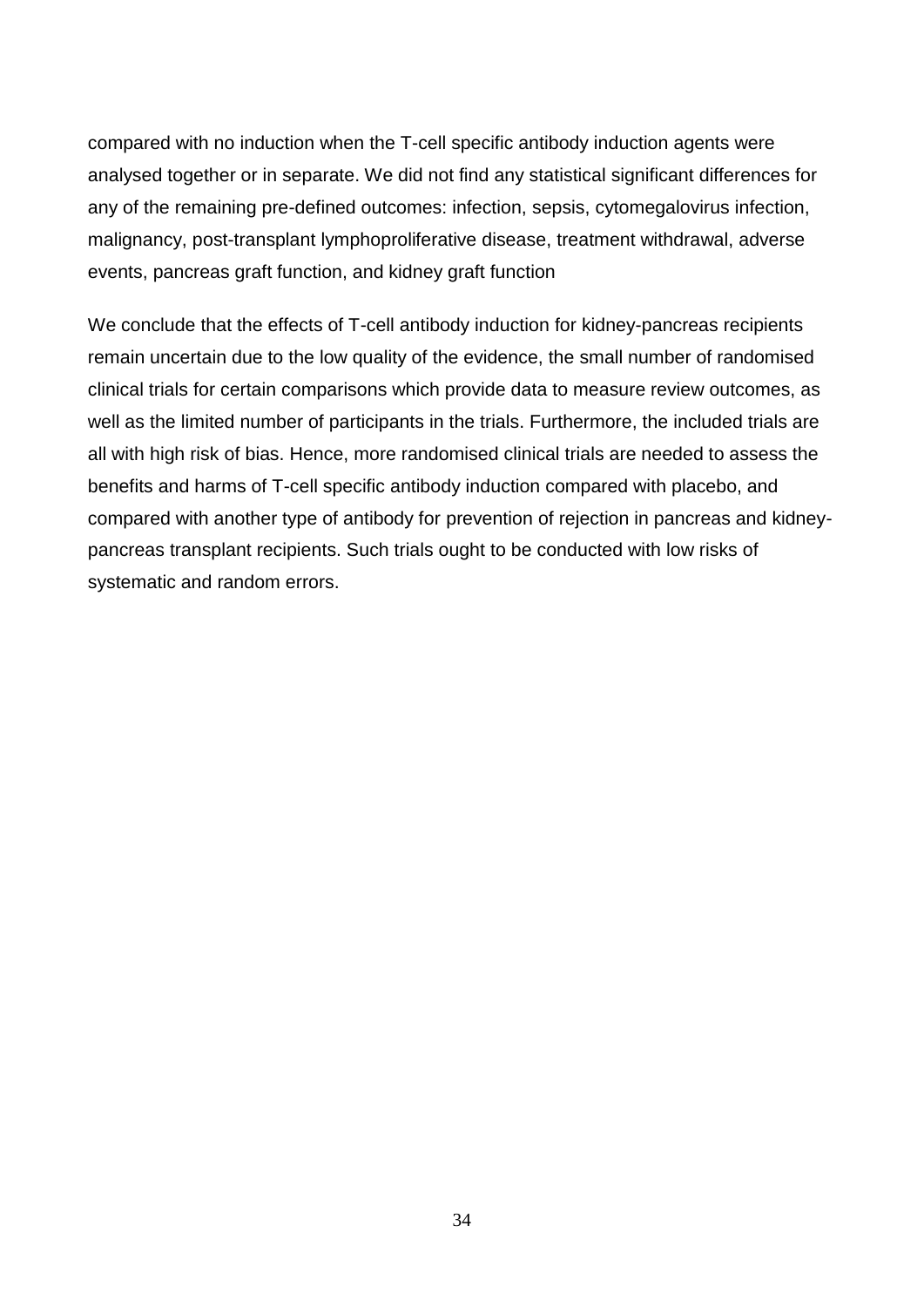# **Discussion**

## **Summary of main results**

Our systematic reviews investigated the benefits and harms of T-cell specific antibody induction in solid organ transplant recipients. We included data from 70 trials with a total of 6214 participants. All trials were with high risks of bias.

In each of the systematic reviews, we did not find statistical significant differences in mortality and graft loss for the different types of investigated T-cell specific antibodies in heart, lung, liver, and kidney-pancreas transplant recipients. We found a possible reduction in acute rejection when T-cell specific antibody induction was compared with no antibody induction in heart and liver transplant recipients.

T-cell specific antibody induction in liver transplant recipients seemed to reduce diabetes mellitus and may reduce cytomegalovirus infection when compared with corticosteroid induction.

We did not find evidence for benefit of harm for any of the other predefined outcomes infection, cytomegalovirus infection, post-transplantation lymphoproliferative disorder, cancer, adverse events, renal function, hypertension, diabetes mellitus, and hyperlipidaemia. Neither did we find evidence for benefit or harm for organ specific outcomes like chronic allograft vasculopathy for heart transplant recipients, bronchiolitis obliterans syndrome and pneumonia in lung transplant recipients, and hepatitis C recurrence for liver transplant recipients

For the different comparisons in the Cochrane reviews, a large proportion of the trials had methodological limitations, small number of participants, small number of events, and short trial duration. The different comparisons did not have sufficient power to draw firm conclusions. Many of the different comparisons had wide 95% confidence intervals, which might both hide beneficial and harmful effects.

We applied trial sequential analysis on the different outcomes for the different comparisons, and found that we lack firm evidence to draw firm conclusions both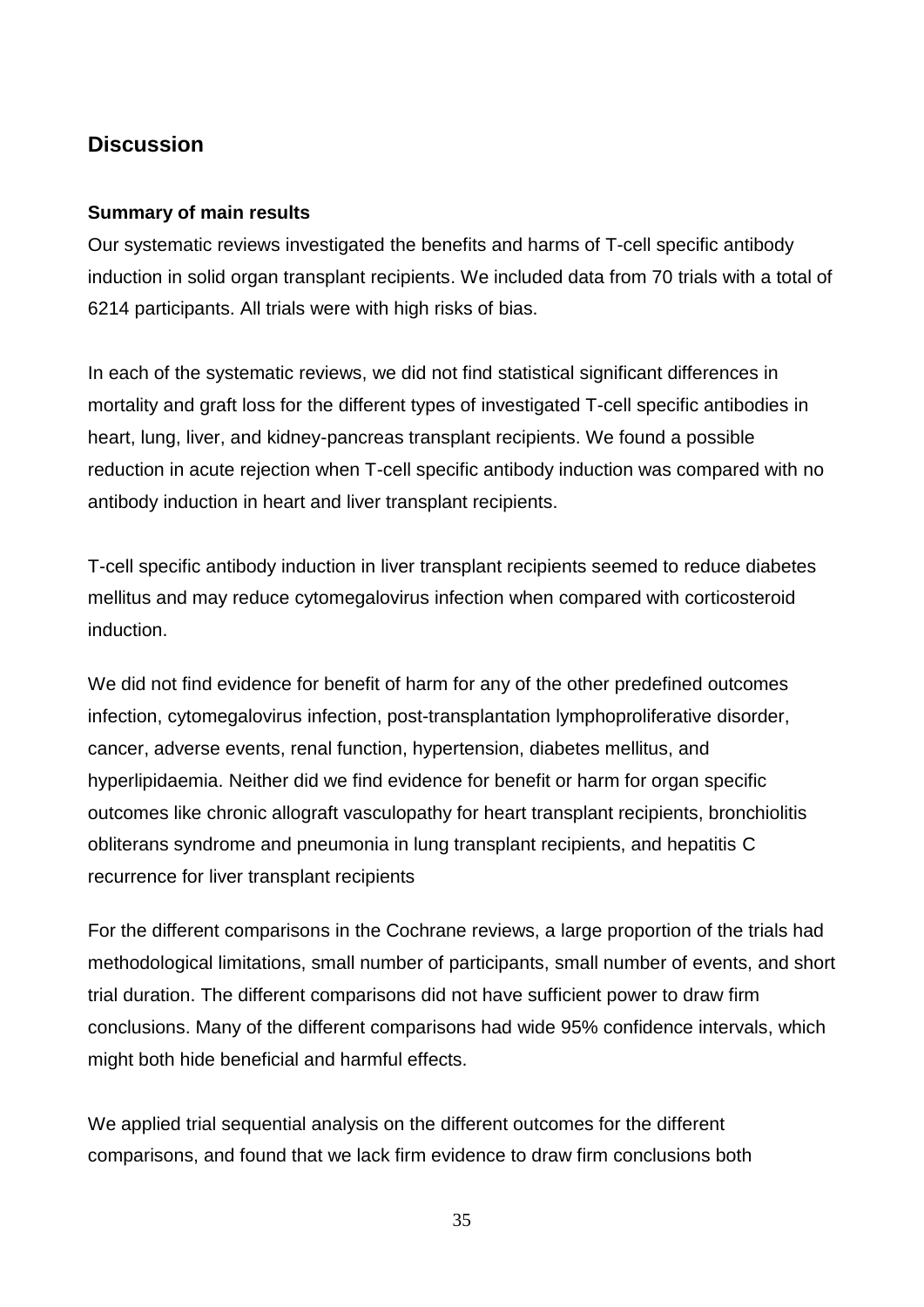regarding benefits and harms of the different type of T-cell specific antibodies. Therefore, we conclude that there is a need for well-designed, large randomised clinical trials with low risk of bias and low risk of play of chance to properly assess induction of immunosuppression with different types of T-cell specific antibodies in heart, lung, liver, pancreas and kidney-pancreas transplant recipients.

## **Quality of the evidence**

Risk of bias is known to impact on the estimated intervention effect, with trials with high risk of bias tending to overestimate beneficial intervention effects and underestimate harmful intervention effects<sup>37-43</sup>. The risk of bias was high in all trials in our Cochrane reviews. Among the 70 trials included in our reviews, no trial was classified as having low risk of bias according to all bias domains (generation of the randomisation sequence, concealment of the randomisation sequence, blinding of patients and personnel, blinding of outcome assessors, incomplete outcome data, selective outcome reporting, for profit bias). Therefore, the estimated intervention effect may possibly be due to systematic errors. Most recent trials applied proper generation of the randomisation sequence, and adequate concealment of the randomisation sequence. Blinding was sparse in the included trials, and this might have influenced the outcomes of the trials. In some health care interventions like surgical procedures, appropriate blinding can be very challenging, if not impossible<sup>44</sup>. However, outcome assessors can nearly always be blinded. Antibody induction is though a short term pharmacological intervention where blinding through use of placebo is feasible.

We included data from 70 randomised clinical trials. Twenty-two of these trials were industry sponsored, and might be subject to industry bias. Industry sponsored studies more often have favorable efficacy results, less harm results, and conclusions in favour of the experimental intervention compared with non-industry supported studies<sup>39</sup>.

We were not able to extract individual patient data from the identified randomised trials. Patients receiving heart transplants are transplanted for different reasons<sup>45</sup>. Indications for transplantation vary also among lung, liver and kidney transplant recipients, and patients transplanted for different indications (e.g., liver transplanted patients transplanted for either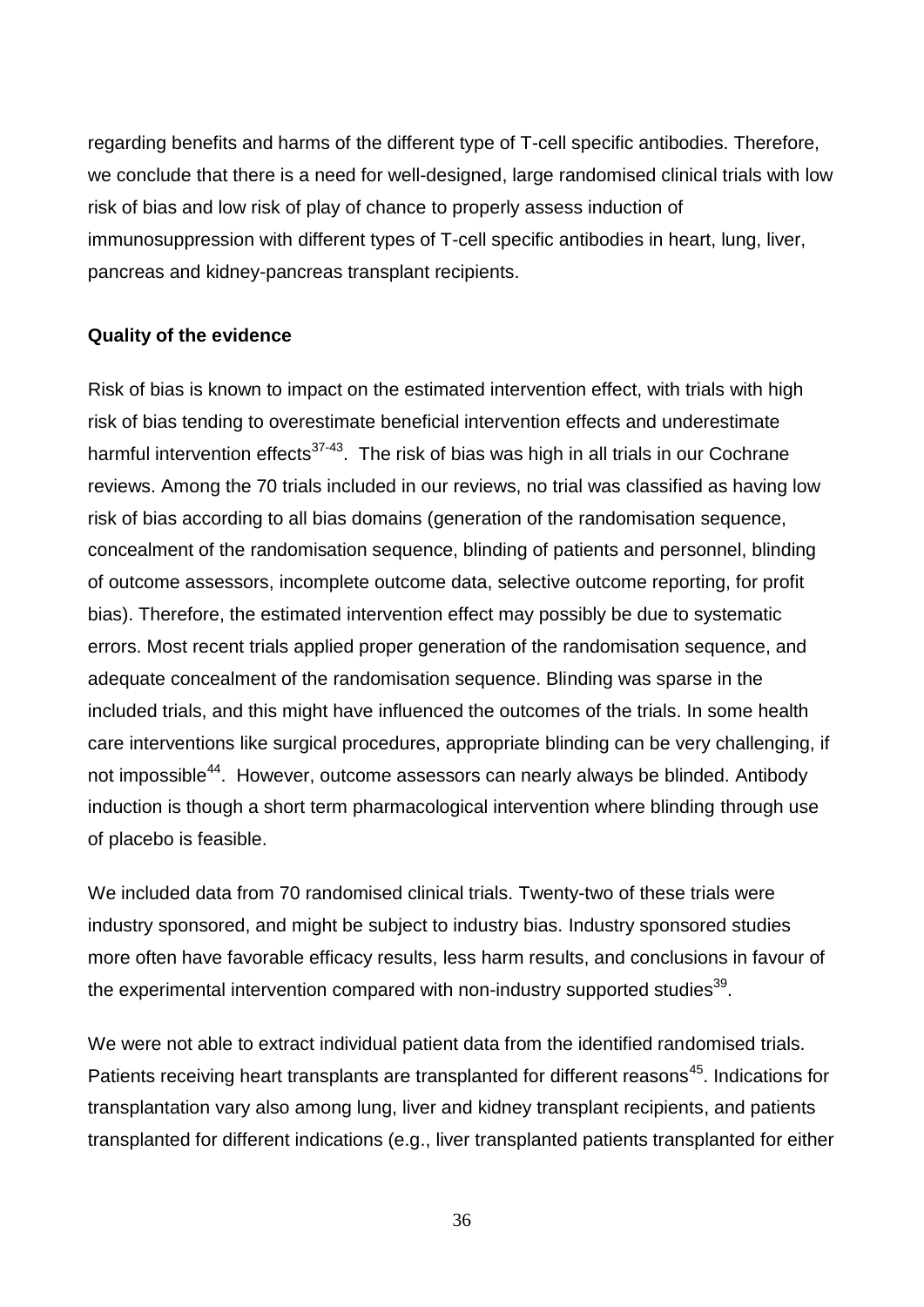autoimmune hepatitis, or hepatitis C virus, or metabolic liver disease) might react differently on antibody induction<sup>11</sup>. Meta-analysis of individual patient data might clarify whether harms and benefits of antibody induction are similar for patients transplanted for different indications<sup>46</sup>.

Reporting outcomes that are not predefined in the trials gives rise to other concerns beside reporting bias. Follow-up in the included trials was in general between three months and five years. Hence, we have no evidence from randomised trials on long-term effects (> 5 years) of T-cell specific antibody induction on our outcome measures. Long-term effects would in particular be relevant for outcome measures like mortality, graft loss, infection, chronic allograft vasculopathy, bronchiolitis obliterans syndrome, hepatitis C virus recurrence, post-transplant lymphoproliferative disease, and cancer<sup>15;16</sup>. Furthermore, none of the trials investigated the hypothesis that antibody induction may cause tolerance to the transplanted organ.

Randomised clinical trials are a necessity to clarify the benefits and harms of health care interventions. These randomised clinical trials should be well-designed, well-reported, and transparent. To ensure adequate protocols for these randomised trails, the SPIRIT guidelines have been developed<sup>47;48</sup>. Furthermore, the International Committee of Medical Journal Editors decided in 2005 that these protocols should be published in a clinical trial registry in order to qualify for publication. Furthermore, to ensure adequate reporting with focus on patient important outcomes, The CONSORT (CONsolidated Standards of Reporting Trials) Statement was prepared already in 1996, and updated in 2010<sup>49;50</sup>. To summarize and pool data from single randomised trials, systematic reviews are required, and this reporting of systematic reviews should follow the PRISMA (Preferred Reporting Items for Systematic reviews and Meta-Analyses) statement<sup>51</sup>.

We explored the presence of statistical heterogeneity by the chi-squared test and measured the quantity of heterogeneity by the  $I<sup>2</sup>$  test<sup>52</sup>. The chi-squared test has low power in the situation of a meta-analysis when trials have small sample size or are few in number as in this review. This means that while a statistically significant result may indicate a problem with heterogeneity, a non-significant result must not be taken as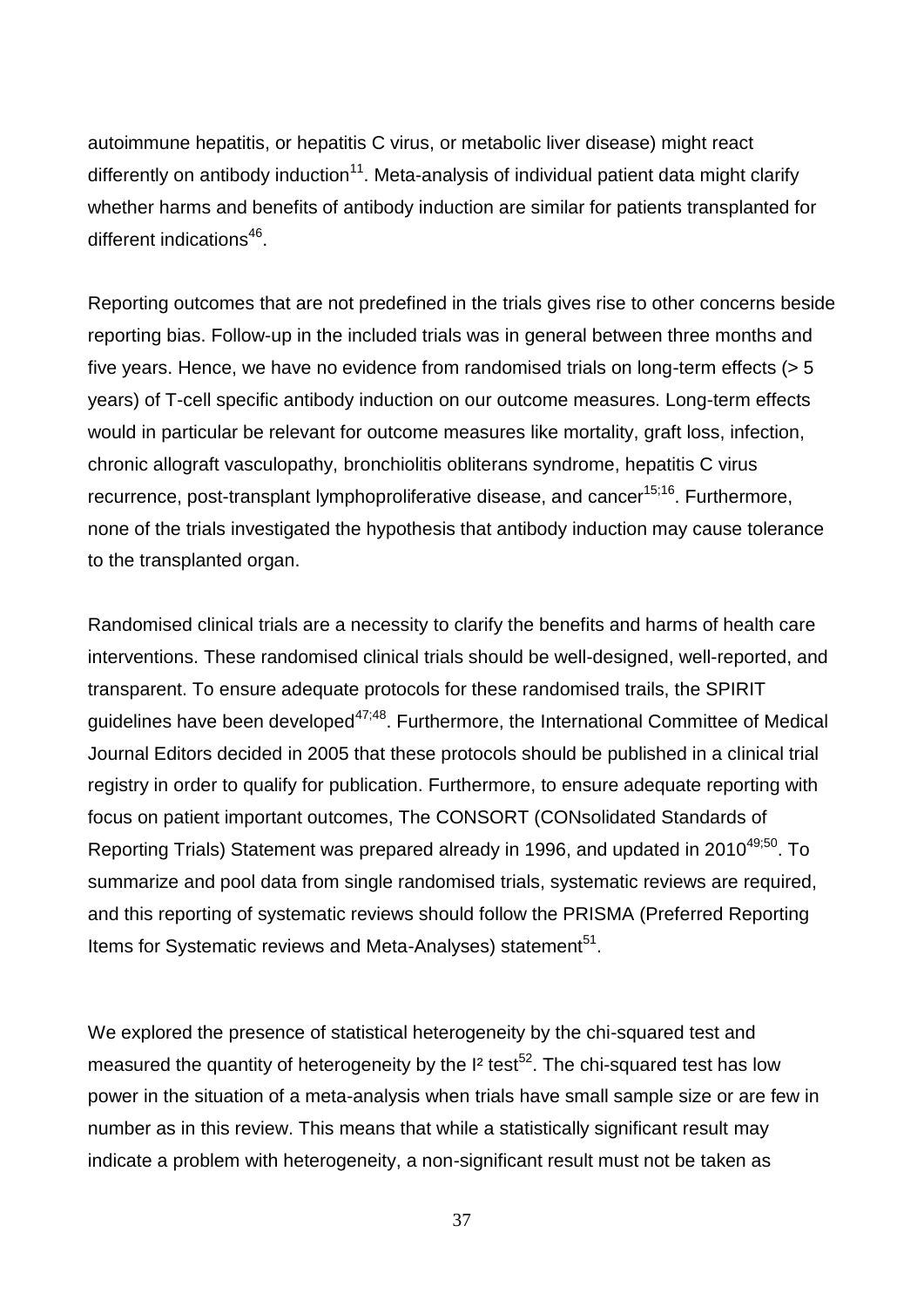evidence of homogeneity. To reflect our concern with heterogeneity, we looked at both fixed-effect model and random-effects model meta-analyses, in order to provide more conservative estimates of effect, and we reported both models when differences were found between the models<sup>52</sup>. Indeed, our review showed some significant results when the fixed-effect model was applied, which were not statistically significant when the randomeffects model was applied. This makes our findings less robust.

#### **Risks of random errors**

Random errors are unpredictable variations in outcome measures, i.e., the play of chance. The risk of random error is higher when data come from small information sizes (or 'sample sizes' for individual trials), so information sizes need to be sufficiently large for the risk of random error to be reduced and the chance of observing a true intervention effect to be increased<sup>53</sup>. Therefore, we also analysed the data using trial sequential analysis. Trial sequential analysis is a statistical method that assesses the risk of random error caused by sparse data and formal or informal repetitive testing of accumulating data. Trial sequential analysis allows us to calculate the required information size (i.e., the number of participants needed in a meta-analysis to detect or reject a certain intervention effect)<sup>53,54</sup>. The information size calculation should also account for the diversity present in the metaanalysis<sup>54</sup>. Trial sequential analysis helps us to assess whether a true intervention effect exists<sup>55</sup>. In our meta-analysis, the required information size was based on the assumption of a plausible RR reduction of 20%, or on the RR reduction observed in the included trials with low risk of bias. The underlying assumption of trial sequential analysis is that testing for significance may be performed each time a new trial is added to the meta-analysis. We added trials according to the year of publication, and when more than one trial was published in a year, we added trials alphabetically according to the last name of the first author. On the basis of the required information size and risk for type I (5%) and type II (20%) errors, we constructed trial sequential monitoring boundaries for benefits, harms, or futility. These boundaries determine the statistical inference that one may draw regarding a cumulative meta-analysis that has not reached the required information size; if a trial sequential boundary for benefit or harm was crossed before the required information size was reached, firm evidence may perhaps be established, and further trials may turn out to be superfluous. On the other hand, if a trial sequential boundary for futility was not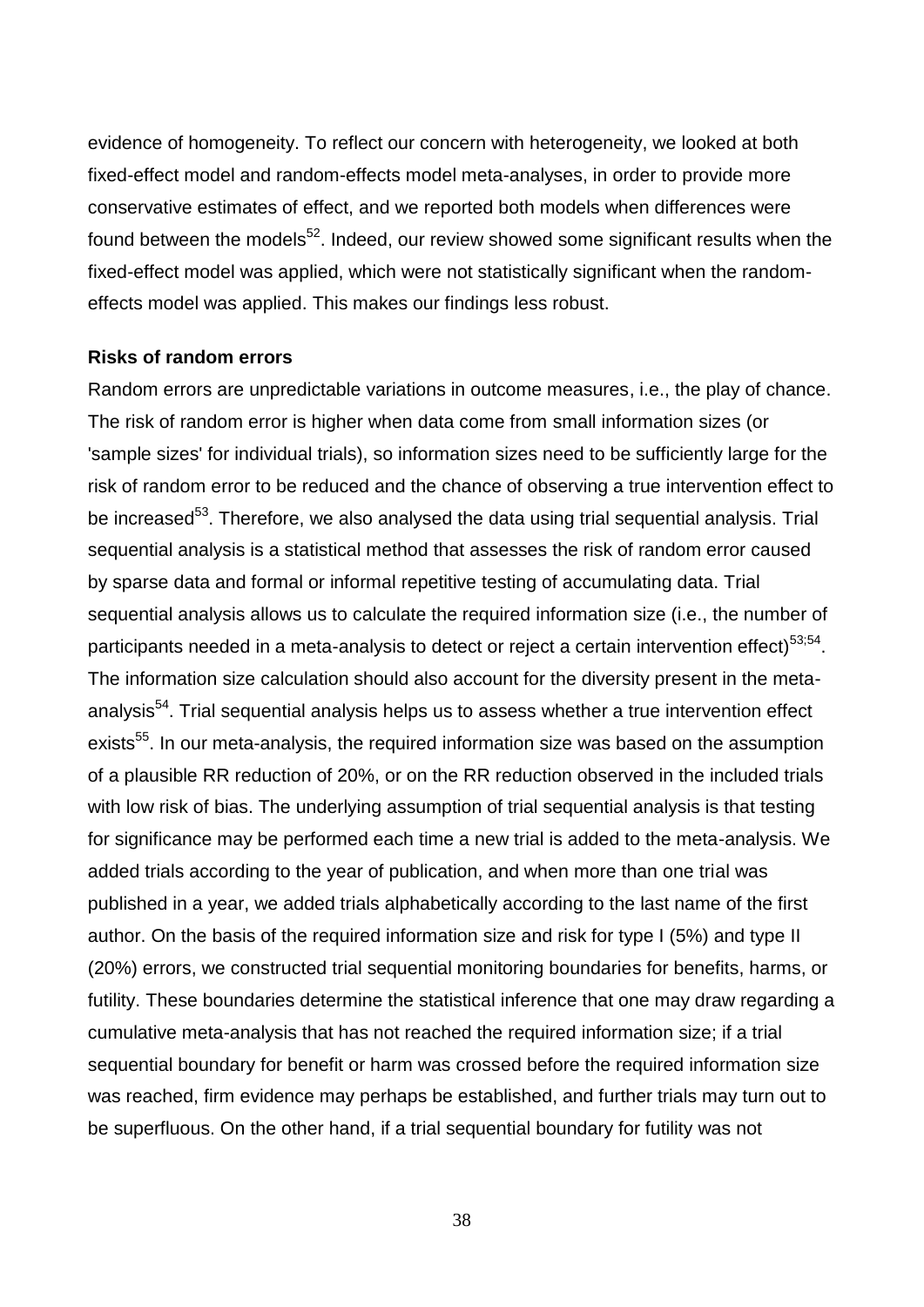surpassed, it is most probably necessary to continue doing trials to detect or reject a certain intervention effect<sup>53;54;56-60</sup>.

We performed trial sequential analyses for all the outcomes for the different comparisons in the different systematic reviews. Conventional meta-analysis found a statistically significant reduction in both cytomegalovirus infection and diabetes mellitus in liver transplant recipients receiving antibody induction compared with corticosteroid induction. Trial sequential analysis showed that the risk of random error is smaller for diabetes mellitus, as the boundary for benefit is crossed by the cumulative Z-curve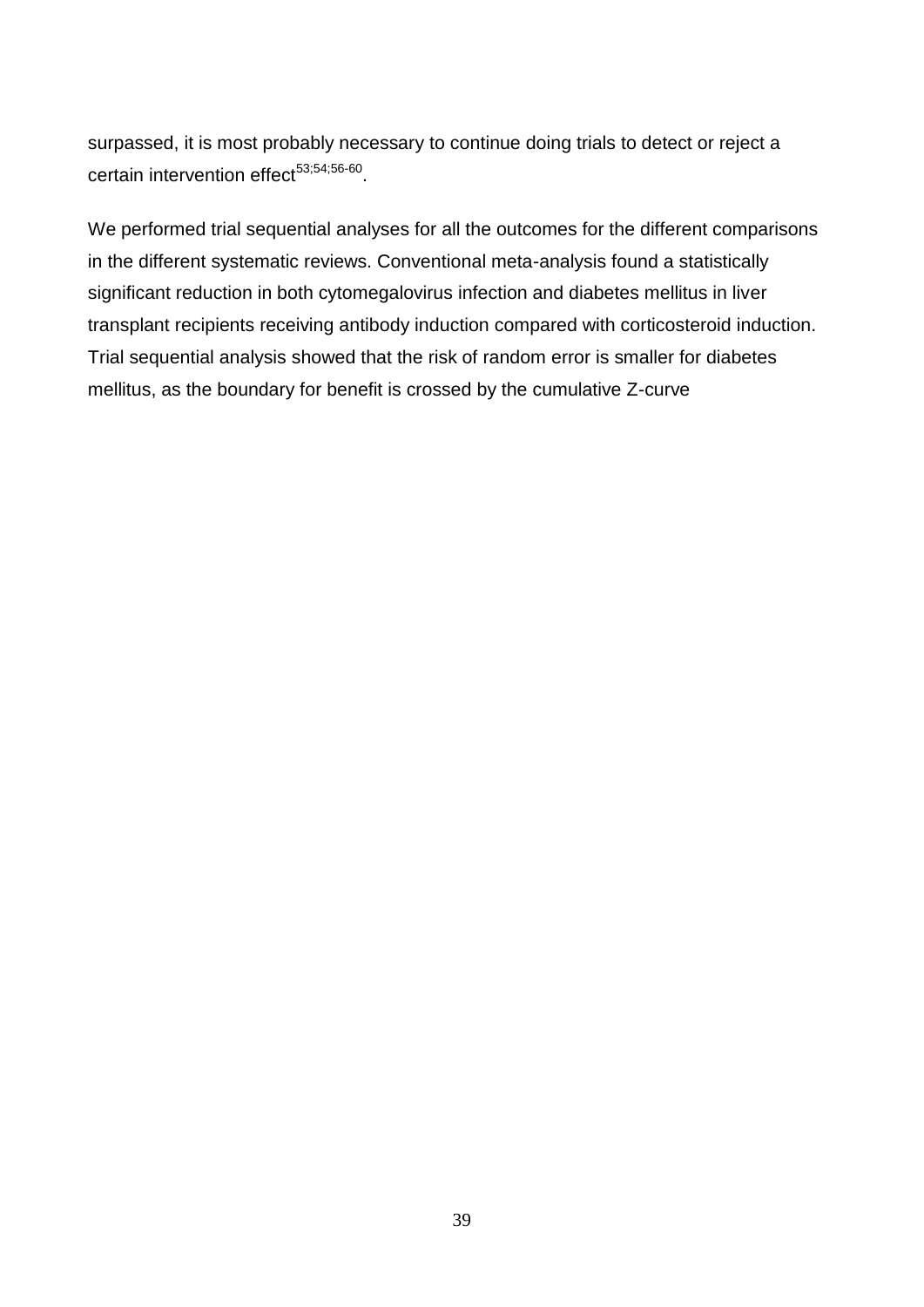## **Figure 1**



T-cell specific antibody induction versus corticosteroid induction. Outcome: cytomegalovirus infection. Trial sequential analysis of the effect of T-cell specific antibody induction versus corticosteroid induction on cytomegalovirus infection based on five trials with 1164 participants. The diversity-adjusted required information size (DARIS) of 5032 participants was calculated on the basis of type I error of 5%, type II error of 20%, and risk reduction of 20%, and information size was adjusted for diversity (3%). The cumulative Zcurve does not cross the trial sequential monitoring boundaries and the required information size was not reached.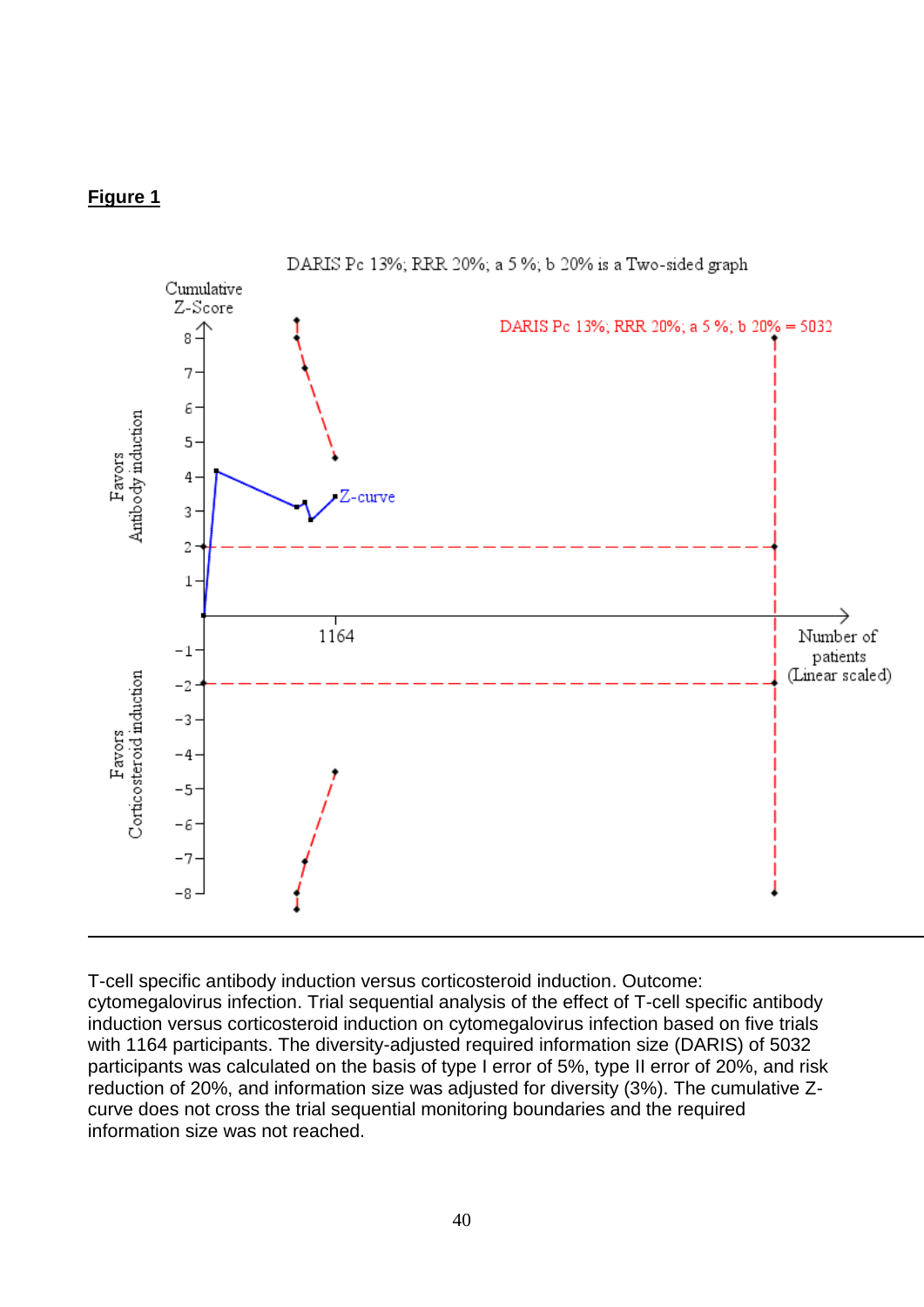



DARIS Pc 19%; RRR 20%; a 5%; b 20% is a Two-sided graph

T-cell specific antibody induction versus corticosteroid induction. Outcome: diabetes mellitus. Trial sequential analysis of the effect of T-cell specific antibody induction versus corticosteroid induction on diabetes mellitus based on 10 trials with 1579 participants. The diversity-adjusted required information size (DARIS) of 3083 participants was calculated on the basis of type I error of 5%, type II error of 20%, and risk reduction of 20%, and information size was adjusted for diversity (0%). The required information size was not reached but the cumulative Z-curve crosses the trial sequential monitoring boundary for benefit.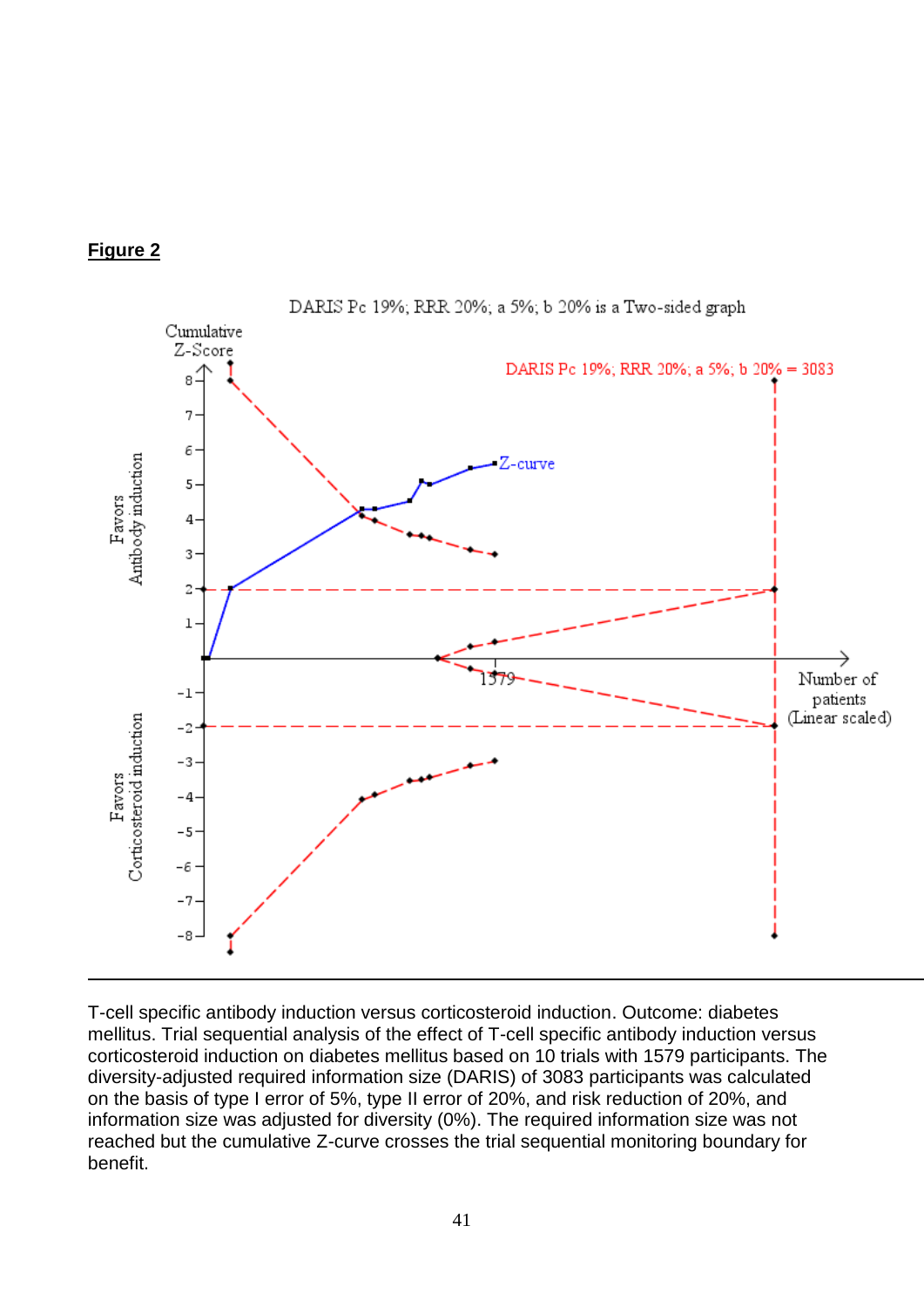#### **Agreements and disagreements with other studies and reviews**

Traditionally, immunosuppressive treatment for heart, lung, liver, pancreas, and kidneypancreas transplantation has gained much experience from knowledge regarding renal transplantation. New immunosuppressive agents are often first studied in kidney transplant recipients, and when proven effective then applied in non-renal solid organ transplant recipients. Many immunosuppressive agents are registered and approved only for use in kidney transplantation by the FDA and EMA, and are used off-label for non-renal solid organ transplant recipients. As off-label use is widespread, the manufacturers of the immunosuppressive agents have no economic incentive to actively apply for registration, and neither is there the necessity to initiate randomised clinical trials for heart, lung, liver and pancreas transplant recipients required for registration. Whether we can apply results from kidney transplant recipients to other solid organ transplant recipients is, however, unclear. It is assumed that drug-related adverse effects of immunosuppressive agents are similar in the different types of solid organ transplantation<sup>10;12;61</sup>. However, the incidence of acute rejection is different for the different types of solid organ transplant recipients, requiring different immunosuppressive treatments. Lung and pancreas recipients are at highest risk of rejection, heart and kidney at moderate risk, while liver transplant recipients have the lowest risk of rejection. Furthermore, the impact of episodes of acute rejection differs between organs. Acute rejection episodes in lung transplant recipients appear to increase the risk of the bronchiolits obliterans syndrome, though in heart transplant recipients there is no final proof that acute rejection episodes accelerate chronic allograft vasculopathy<sup>10;45;62</sup>. Chronic rejection is very seldom in liver transplant recipients, and it is unclear whether acute rejection episodes in liver transplant recipients have long-term consequences for the liver allograft.

In this Ph.D. thesis we did not assess T-cell specific antibody induction in kidney transplant recipients. A Cochrane review including 71 trials with a total of 10,537 patients studying the use of interleukin-2 receptor antagonists in kidney transplant recipients patients has been performed<sup>28</sup>. In this Cochrane review, interleukin-2 receptor antagonists compared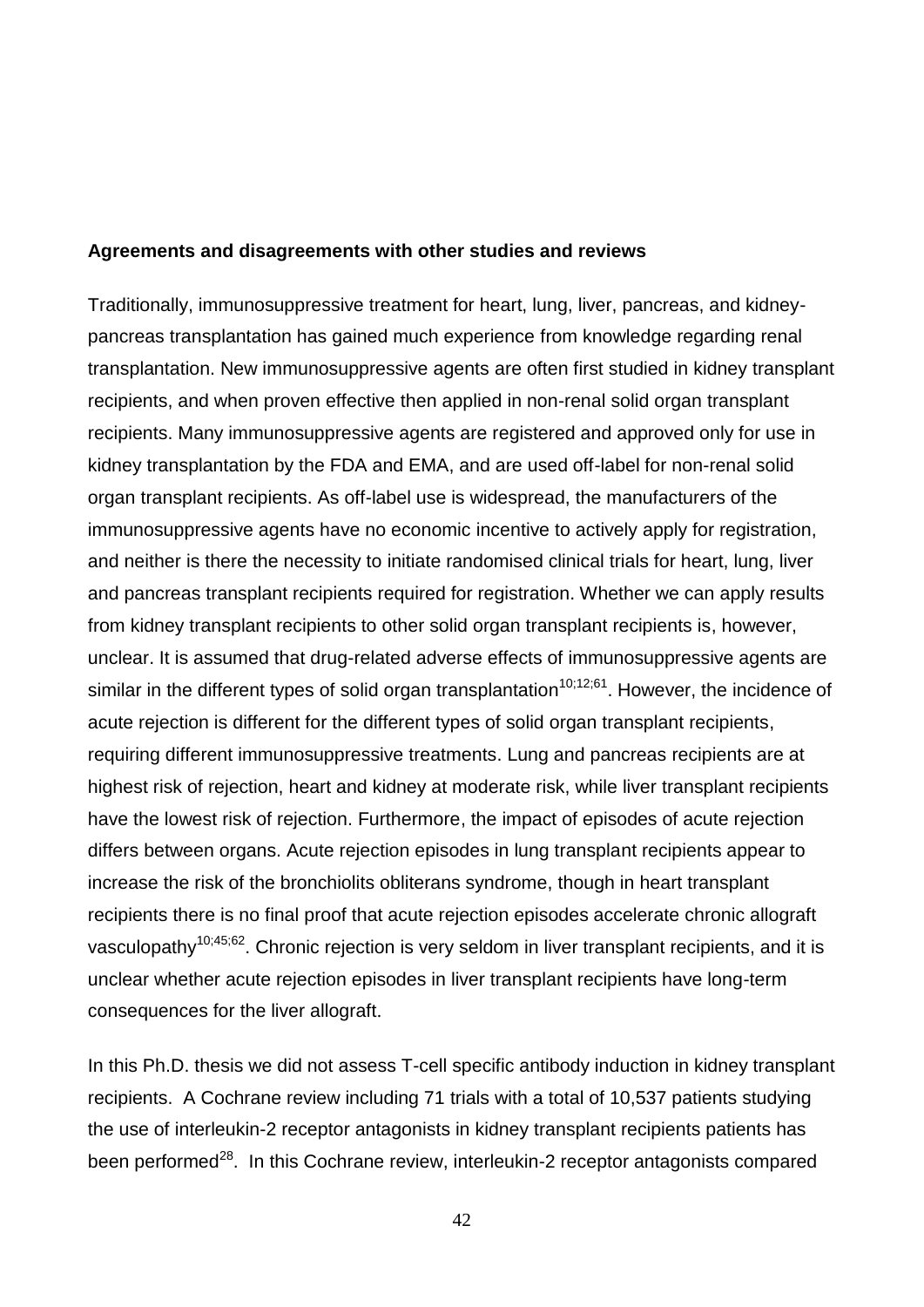with placebo seemed to reduce graft loss including death with a functioning graft by 25% at six months (16 trials; RR 0.75, 95% CI 0.58 to 0.98) and one year (24 trials: RR 0.75, 95% CI 0.62 to 0.90), but not beyond these time points<sup>28</sup>. Furthermore, in kidney transplant recipients, interleukin-2 receptor antagonists compared with placebo reduced biopsyproven acute rejection (14 trials; RR 0.72, 95% CI 0.64 to 0.81) and cytomegalovirus disease (13 trials; RR 0.81, 95% CI 0.68 to 0.97)<sup>28</sup>. Where interleukin-2 receptor antagonists were compared with anti-thymocyte globulin in kidney transplant recipients, biopsy-proven acute rejection at one year was increased in the interleukin-2 receptor antagonists group by 30%, but malignancies (7 trials; RR 0.25, 95% CI 0.07 to 0.87) and cytomegalovirus disease (13 trials; RR 0.68, 95 % CI 0.50 to 0.97) were reduced when interleukin-2 receptor antagonists were compared with anti-thymocyte globulin<sup>28</sup>. Hence, the benefits of interleukin-2 receptor antagonist induction found in renal transplant recipients were not observed or were not that convincing in non-renal solid organ transplant recipients. This might be due to the limited number of patients and events, systematic errors, and design errors in non-renal reviews<sup>24</sup>. Alternatively, the Webster 2010 review included trials that were all with high risk of bias. This bias may not have been accounted sufficiently for in the analyses or in the conclusions drawn<sup>28</sup>. Moreover, Webster and colleagues did not employ trial sequential analysis or other measures to control for random errors<sup>28</sup>. Furthermore, the differences between kidney and non-kidney transplant reviews may be explained by organ specific differences.

Transplant registries are widely applied, and indeed almost every solid organ transplant recipient is registered in a transplant registry $^{63}$ . These transplant registries have the advantage of being near-complete, and have long-term follow-up. These transplant registries also clearly report which T-cell specific antibodies and other immunosuppressive agents are used for the different types of solid organ transplantation<sup>16</sup>. Furthermore, they report on outcomes for transplant recipients receiving different kind of immunosuppressive agents. Due to the observational nature of the data, these findings should be interpreted with caution because they might suffer from selection bias, confounding by indication, or other confounding factors<sup>9</sup>. For example, patients at high risk of acute rejection might be more likely to receive T-cell specific antibody induction.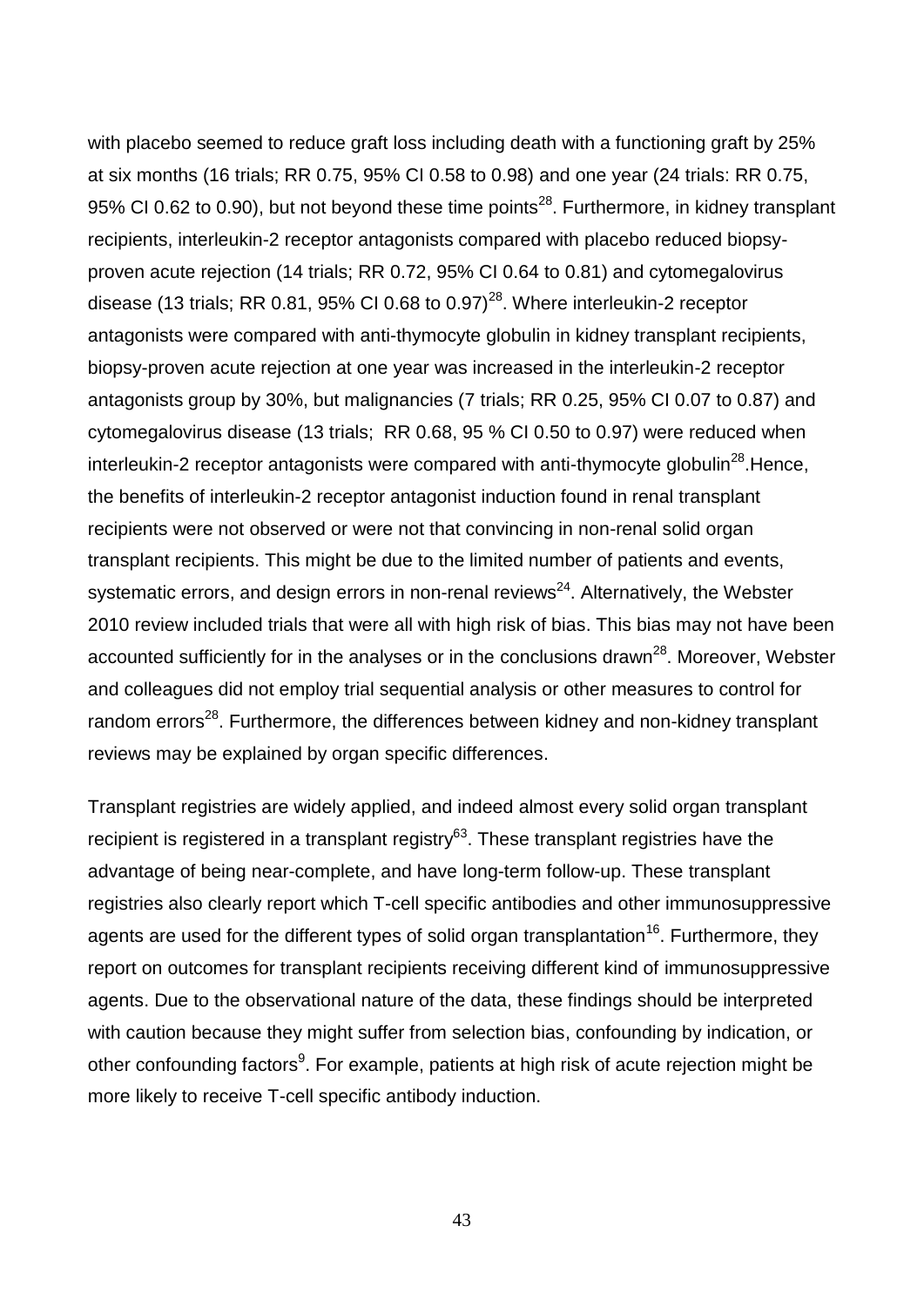Due to the completeness of the transplant registries, they should be used to obtain longterm follow-up after end of study on transplant recipients who have participated in randomised clinical trials<sup>63</sup>.

## **Overall completeness and applicability of the evidence**

To identify all available evidence from randomised trials, we conducted extensive searches for trials and included publications in all languages<sup>64</sup>. Furthermore, we included trials on all types of T-cell specific antibodies which are or have been used for induction in solid organ transplantation including both historically used antibodies, and currently available T-cell specific antibodies. We included trials regardless of dose and duration of treatment of the applied T-cell specific antibodies. We have included trials with different maintenance immunosuppressive drugs, but required that concomitant immunosuppressive treatment was similar in the intervention groups within the trial, to be able to properly assess the role of antibody induction. Participants of the included trials underwent organ transplantation for a large variety of indications, and represented a diverse sampling of solid organ transplant recipients. The heterogeneity of the patients in the different trials, and systematic reviews might indeed reflect the well-known heterogeneity in clinical practice. However, only few trials included patients who received an organ from a living or 'donation after cardiac' (DCD) donor, and none of these trials reported separately on outcomes for these patients. Data from paediatric patients were also very limited, as well as data from patients transplanted with donor specific antibodies, and ABO-blood group incompatibility. Furthermore, donor and recipient age have increased during the last decade.

Almost all trials reported on our primary outcomes mortality, graft loss, and acute rejection. The majority of trials reported on infections, cytomegalovirus infections, malignancy, and post-transplant lymphoproliferative disorder. None of the trials reported on quality of life, and only few trials reported on renal failure and function, with few and conflicting results. Limited data were available on drug-specific adverse events like cytokine release syndrome for muromonab-CD3 and haematological adverse events for anti-thymocyte globulin.

Not all types of T-cell specific antibody induction currently available have been studied in randomised clinical trials. Alemtuzumab for induction after solid organ transplantation has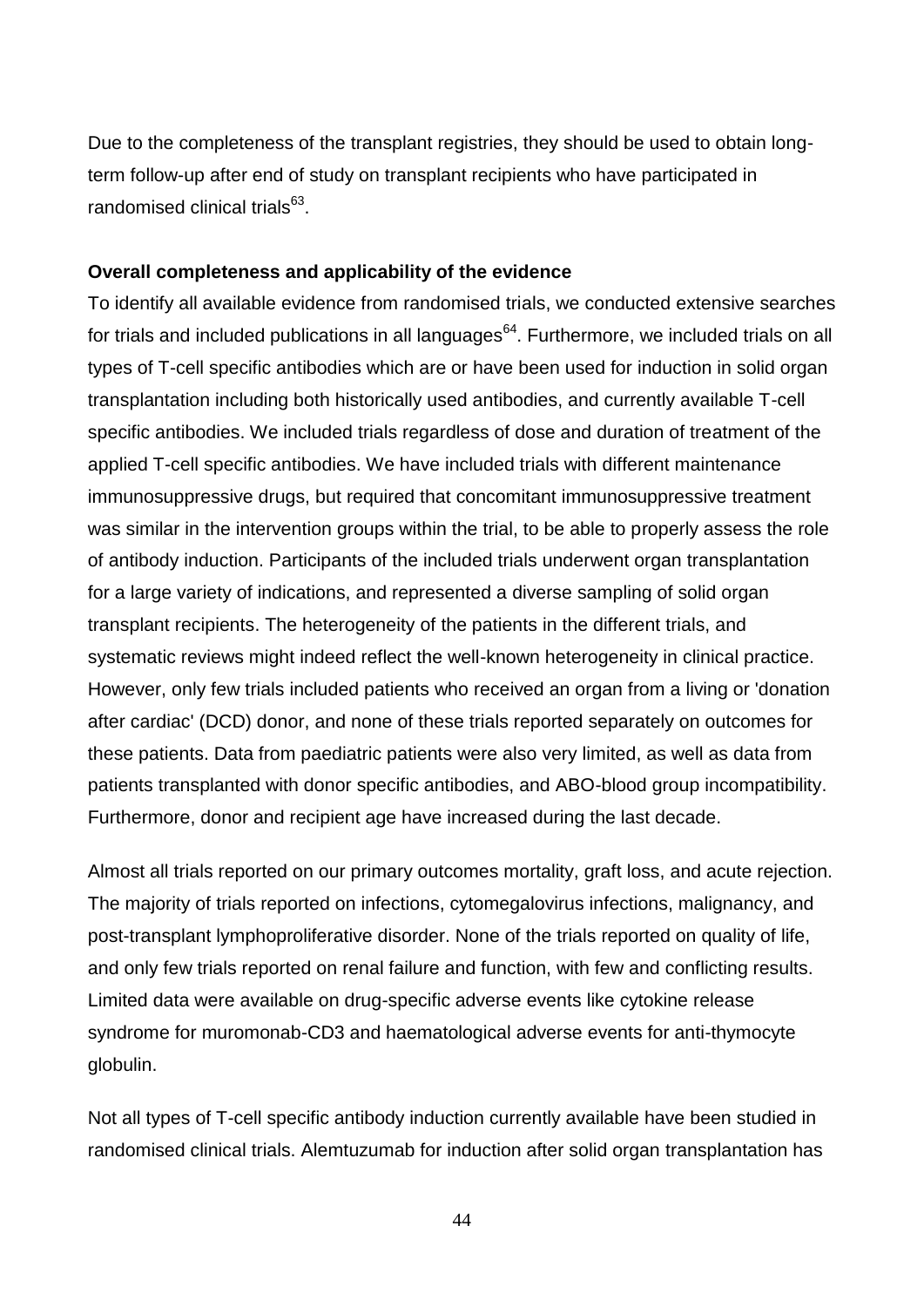been introduced during the last decade<sup>32</sup>. However, no evidence from randomised clinical trials regarding alemtuzumab in heart, lung, and liver was identified, though we identified a small trial which assessed alemtuzumab in kidney-pancreas transplantation. Other randomized trials with alemtuzumab are only available for kidney transplant recipients. Furthermore, the majority of trials are performed using interleukin-2 receptor antagonists, and trials investigating polyclonal antibodies versus placebo are sparse. In addition, many trials compare the use of T-cell antibody induction with no induction, while fewer trials compare one type of T-cell specific antibody compared with another type of T-cell specific antibody.

#### **Strengths and limitations**

We have already touched upon a number of strengths by conducting systematic reviews with bias assessment, meta-analyses and trial sequential analyses above. Our systematic reviews tried to assess in detail the available evidence on T-cell specific antibody induction for solid organ transplant recipients. However the results are limited by the number, size, and quality of the trials. Furthermore, immunosuppression after solid organ transplantation is a very complex medical intervention involving often three or four other immunosuppressive agents, and a variety of other drugs they might interact with. Proper assessment of other immunosuppressive drugs is important to optimize immunosuppressive treatment<sup>65</sup>.

When evaluating benefits and harms we used trial sequential analysis to control for random errors and we applied congruence, i.e., we requested the same thresholds for beneficial and harmful effects. This may not be ethically defensible. Usually we require more solid evidence for benefits than for harms. Moreover, many interventions that may offer benefits have been withdrawn from the market due to just some patients dying in association with the intervention. Accordingly, societies and regulatory agencies do not have congruent requirements for evidence on benefits and harms. Therefore, we may have been too stringent when declaring risks of harm.

One issue that has not been touched upon is the costs of using T-cell specific antibodies for induction<sup>66;67</sup>. The costs of T-cell specific induction agents vary in different countries. These costs might be small compared to the total costs of solid organ transplantation.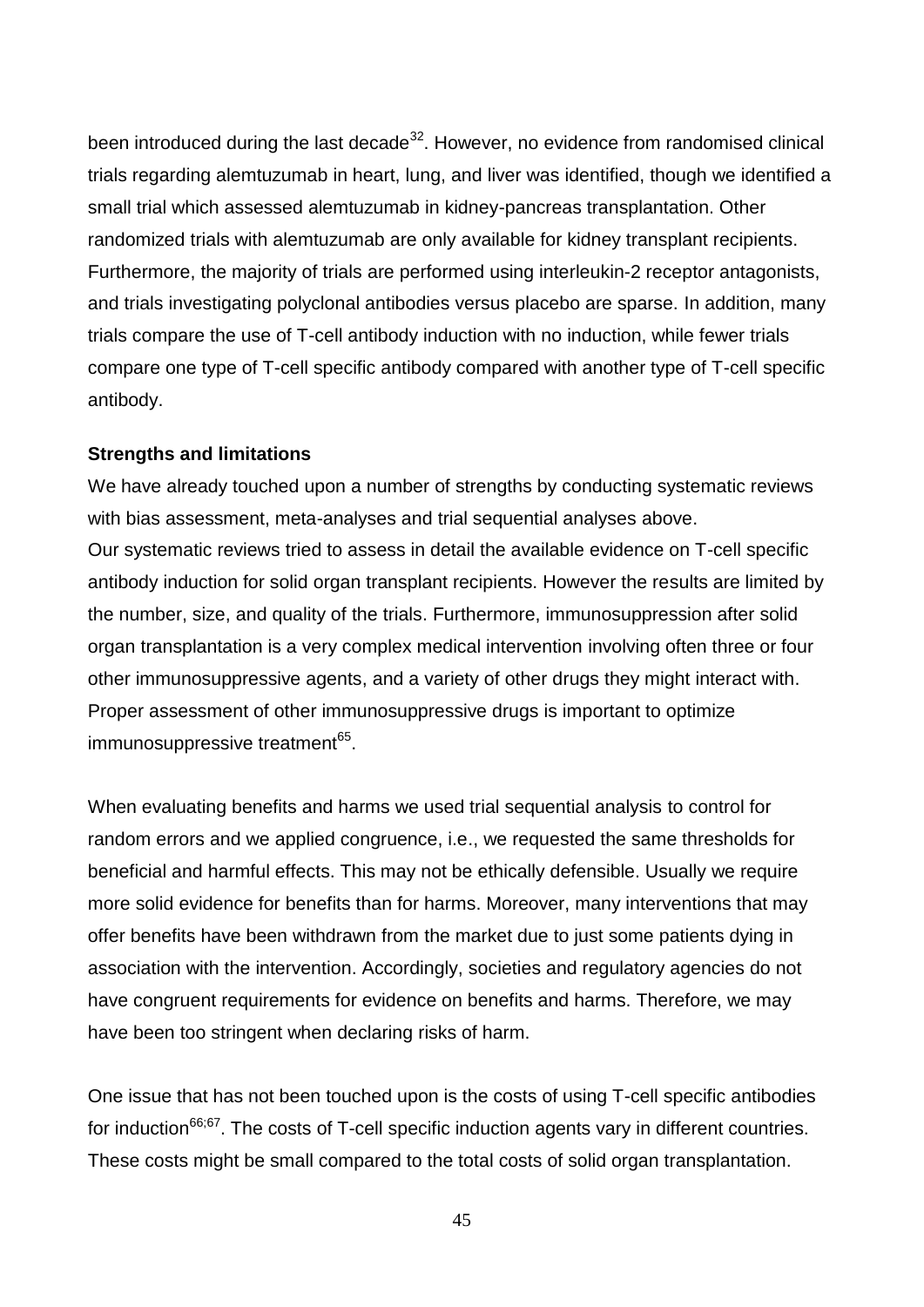However, if T-cell antibody induction does not carry clear benefits on patient-relevant outcomes, then the additional costs of induction are hard to defend<sup>66;67</sup>.

#### **Conclusions**

Overall, the evidence for making any recommendations for or against the use of T-cell specific antibody induction in recipients of heart, lung, liver, pancreas and kidney-pancreas is sparse. We could not find any statistical significant difference on mortality and graft loss for any of the investigated interventions. Acute rejection may be reduced when T-cell specific antibody was compared with no antibody in heart transplant recipients, however, trial sequential analysis showed that the required information size was not reached. Similar, acute rejection may be reduced when T-cell specific antibody was compared with no antibody in liver transplant recipients, and trial sequential analysis showed that the boundary for benefit was crossed. However, all trials were with high risks of bias.

We did not find any benefit or harm regarding adverse effects and our other pre-defined outcomes. Except from a possible reduction in diabetes mellitus and cytomegalovirus infection when T-cell specific antibody induction was compared with induction with corticosteroids. Trial sequential analysis showed that the boundary for benefit was crossed for diabetes mellitus, but trial sequential analysis could not exclude random errors regarding cytomegalovirus infection. However, all trials were with high risks of bias. For most of the analyses, the number of trials investigating the use of T-cell specific antibody induction after solid organ transplantation is small, and the number of patients and outcomes in these randomised trials are limited.

Given the result of our analysis, it appears that appropriately sized randomised clinical trials comparing T-cell antibodies versus placebo in solid organ transplant recipients using contemporarily adjunctive immunosuppression and calcineurin-inhibitor sparing regimens are warranted. These trials should study intervention with basiliximab (currently the only interleukin-2 receptor antagonist commercially available), anti-thymocyte globulin, or alemtuzumab. Such trials ought to be conducted with low risks of systematic error (bias) and low risk of random error (play of chance), and should follow the 'SPIRIT' guidelines $47;48$ and 'CONSORT' guidelines<sup>49,50</sup>.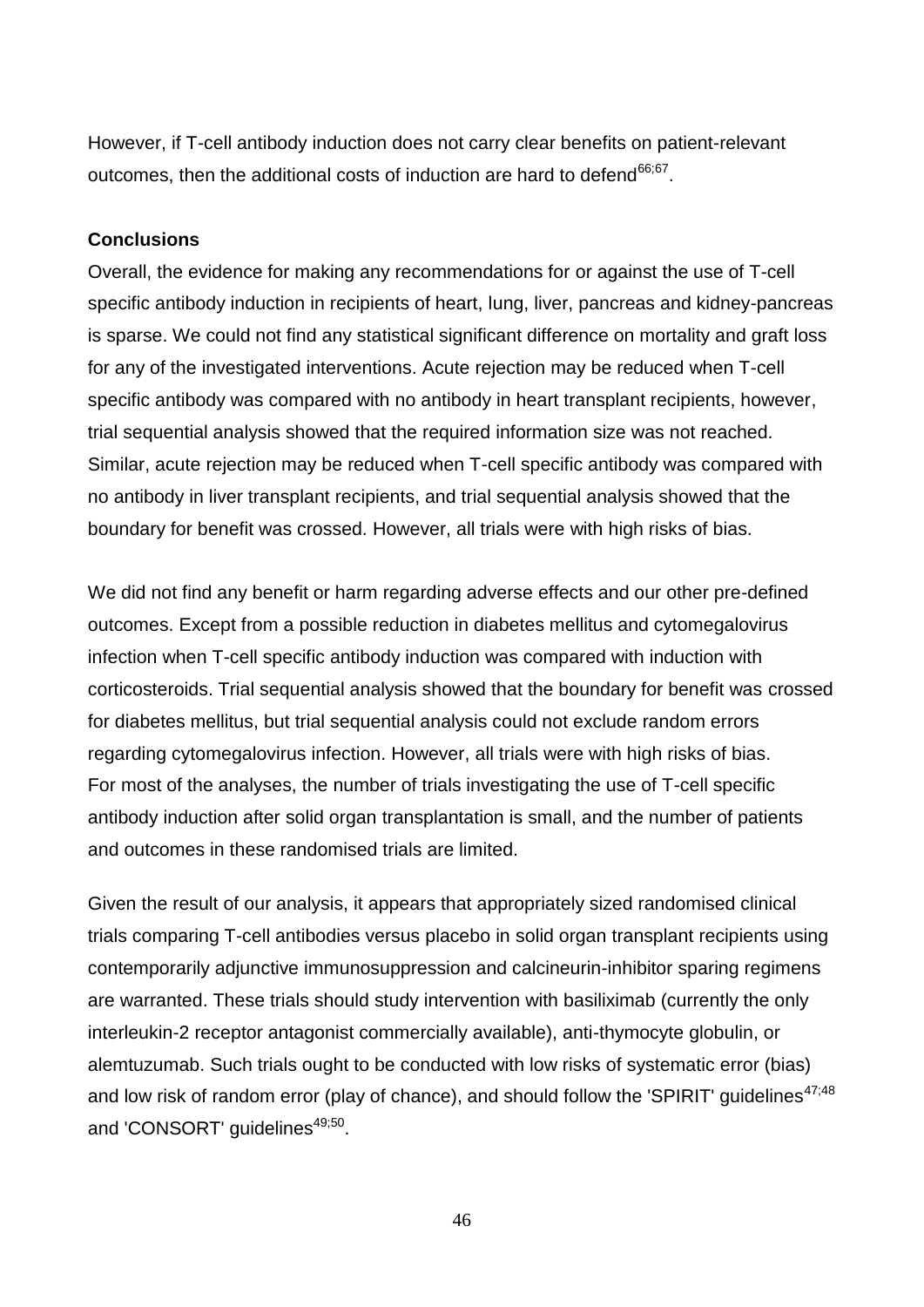#### **References**

- **(1) Starzl TE. History of clinical transplantation. World J Surg 2000; 24(7):759- 782.**
- **(2) Lechler RI, Sykes M, Thomson AW, Turka LA. Organ transplantation--how much of the promise has been realized? Nat Med 2005; 11(6):605-613.**
- **(3) Starzl TE. Immunosuppressive therapy and tolerance of organ allografts. N Engl J Med 2008; 358(4):407-411.**
- **(4) Gruessner RW. Antibody induction therapy in pancreas transplantation. Transplant Proc 1998; 30(4):1556-1559.**
- **(5) Uber PA, Mehra MR. Induction therapy in heart transplantation: is there a role? J Heart Lung Transplant 2007; 26(3):205-209.**
- **(6) Niederhaus SV, Kaufman DB, Odorico JS. Induction therapy in pancreas transplantation. Transpl Int 2013; 26(7):704-714.**
- **(7) Rostaing L, Saliba F, Calmus Y, Dharancy S, Boillot O. Review article: use of induction therapy in liver transplantation. Transplant Rev (Orlando ) 2012; 26(4):246-260.**
- **(8) IntHout J, Ioannidis JP, Borm GF. Obtaining evidence by a single wellpowered trial or several modestly powered trials. Stat Methods Med Res 2012.**
- **(9) Jakobsen JC, Gluud C, Winkel P, Lange T, Wetterslev J. The thresholds for statistical and clinical significance - a five-step procedure for evaluation of intervention effects in randomised clinical trials. BMC Med Res Methodol 2014; 14:34.**
- **(10) Hardinger KL, Brennan DC, Klein CL. Selection of induction therapy in kidney transplantation. Transpl Int 2013; 26(7):662-672.**
- **(11) Higgins R, Kirklin JK, Brown RN, Rayburn BK, Wagoner L, Oren R et al. To induce or not to induce: do patients at greatest risk for fatal rejection benefit from cytolytic induction therapy? J Heart Lung Transplant 2005; 24(4):392- 400.**
- **(12) Krischock L, Marks SD. Induction therapy: why, when, and which agent? Pediatr Transplant 2010; 14(3):298-313.**
- **(13) McKenna GJ, Klintmalm GB. The question of induction? Maybe not all antibodies are equal ...\*. Transpl Int 2011; 24(7):637-639.**
- **(14) Powelson JA, Cosimi AB, Wee S. Monoclonal antibodies in organ transplantation. Biotechnol Adv 1993; 11(4):725-740.**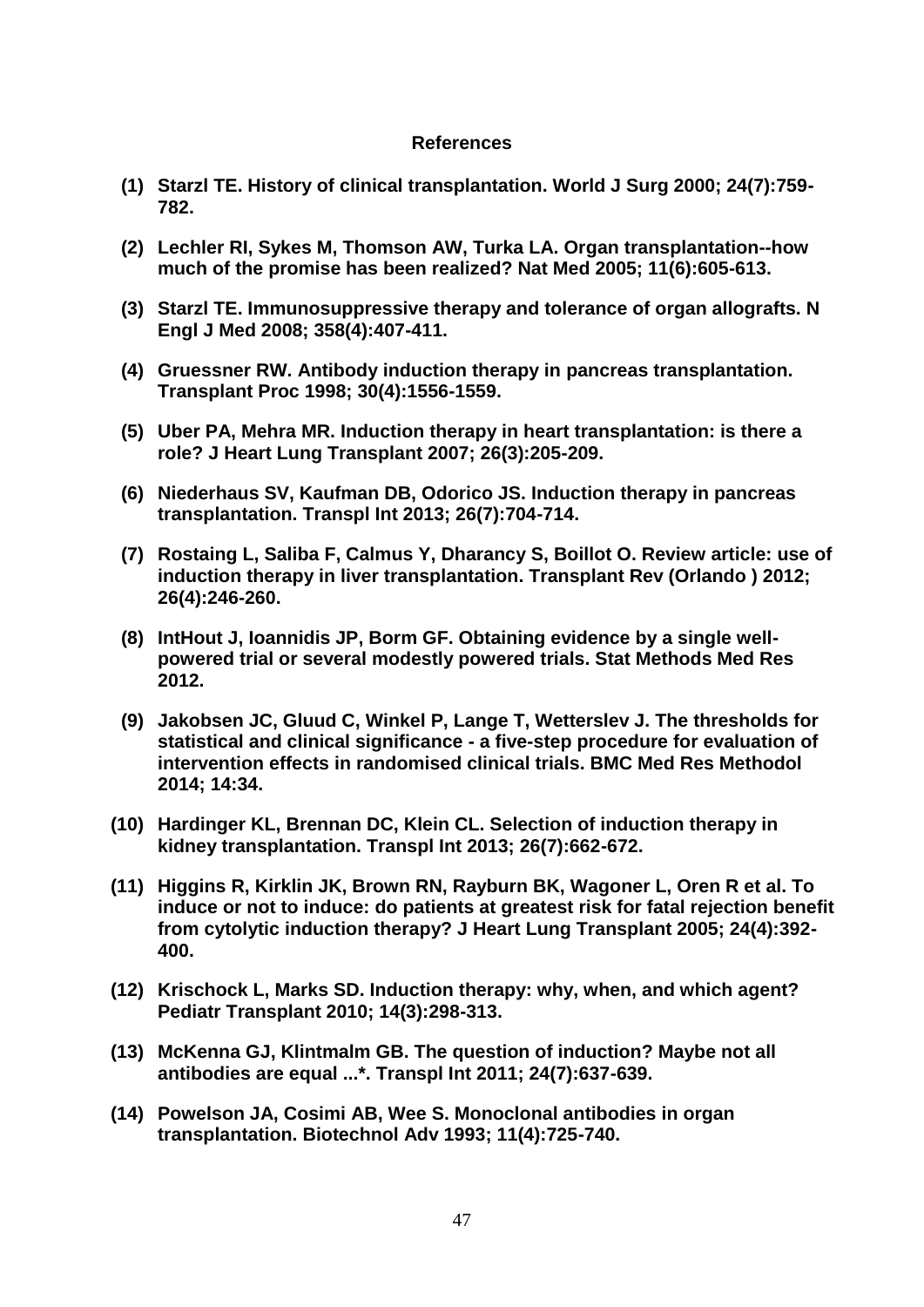- **(15) Gallagher MP, Kelly PJ, Jardine M, Perkovic V, Cass A, Craig JC et al. Longterm cancer risk of immunosuppressive regimens after kidney transplantation. J Am Soc Nephrol 2010; 21(5):852-858.**
- **(16) Lim WH, Turner RM, Chapman JR, Ma MK, Webster AC, Craig JC et al. Acute rejection, T-cell-depleting antibodies, and cancer after transplantation. Transplantation 2014; 97(8):817-825.**
- **(17) Swinnen LJ, Fisher RI. OKT3 monoclonal antibodies induce interleukin-6 and interleukin-10: a possible cause of lymphoproliferative disorders associated with transplantation. Curr Opin Nephrol Hypertens 1993; 2(4):670-678.**
- **(18) Taylor DO, Kfoury AG, Pisani B, Hammond EH, Renlund DG. Antilymphocyte-antibody prophylaxis: review of the adult experience in heart transplantation. Transplant Proc 1997; 29(8A):13S-15S.**
- **(19) Turner AP, Knechtle SJ. Induction immunosuppression in liver transplantation: a review. Transpl Int 2013; 26(7):673-683.**
- **(20) Aliabadi A, Grommer M, Zuckermann A. Is induction therapy still needed in heart transplantation? Curr Opin Organ Transplant 2011; 16(5):536-542.**
- **(21) Aliabadi A, Grommer M, Cochrane A, Salameh O, Zuckermann A. Induction therapy in heart transplantation: where are we now? Transpl Int 2013; 26(7):684-695.**
- **(22) Vincenti F, Grinyo J, Ramos E, Nashan B, Stuart F, Kuypers D et al. Can antibody prophylaxis allow sparing of other immunosuppressives? Transplant Proc 1999; 31(1-2):1246-1248.**
- **(23) van Gelder T., Warle M, Ter Meulen RG. Anti-interleukin-2 receptor antibodies in transplantation: what is the basis for choice? Drugs 2004; 64(16):1737-1741.**
- **(24) Wagner SJ, Brennan DC. Induction therapy in renal transplant recipients: how convincing is the current evidence? Drugs 2012; 72(5):671-683.**
- **(25) Dharnidharka VR. Post-transplant lymphoproliferative disease: association with induction therapy? Drugs 2006; 66(4):429-438.**
- **(26) Chatenoud L. The long and winding road towards induction of allograft tolerance in the clinic. Transpl Int 2008; 21(8):725-727.**
- **(27) Delaney CP, Murase N, Starzl TE, Demetris AJ. Prevention of Transplant Rejection: Can Tolerance be Achieved with Immunosuppressive Treatment? Clin Immunother 1996; 6(2):89-96.**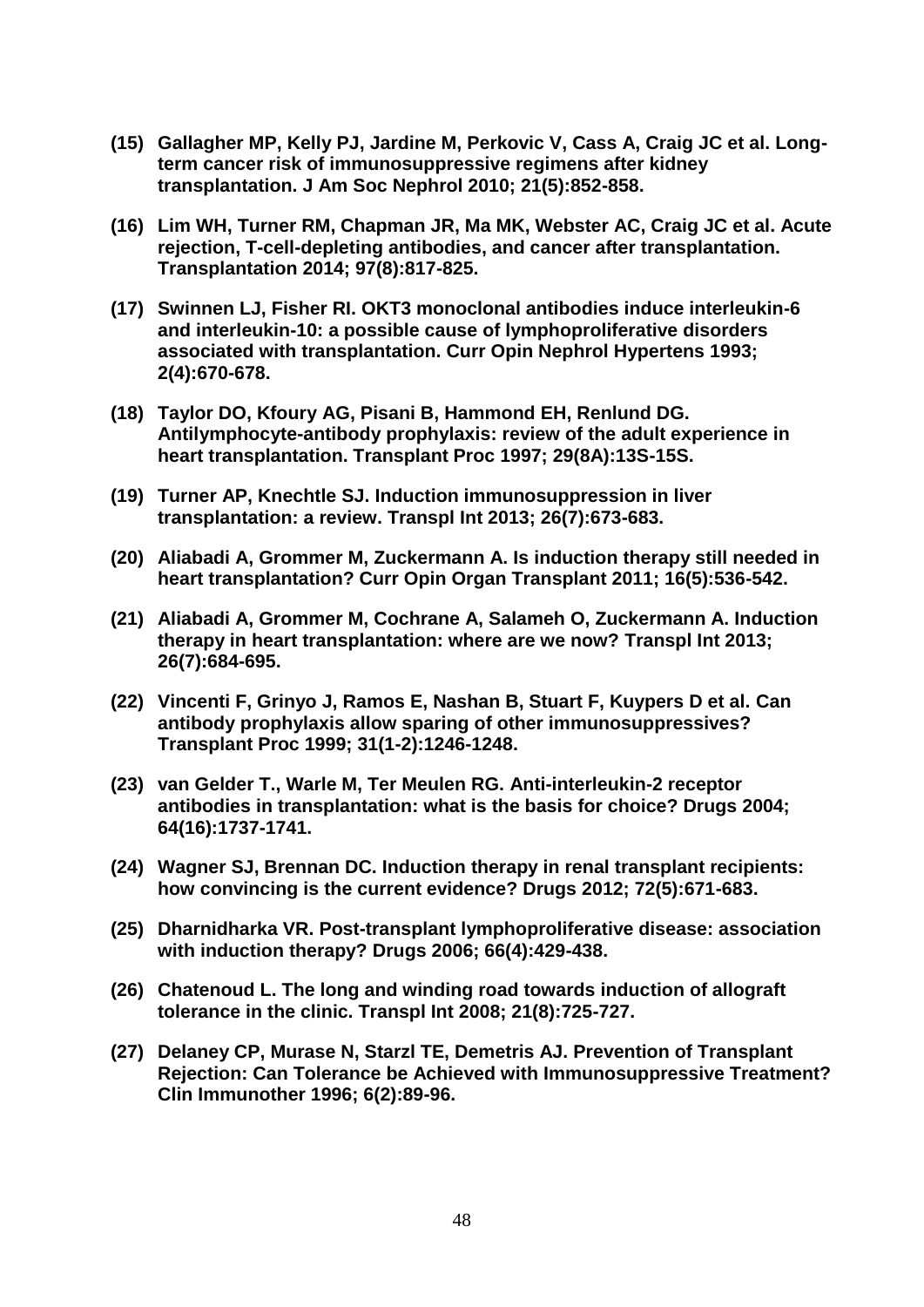- **(28) Webster AC, Ruster LP, McGee R, Matheson SL, Higgins GY, Willis NS et al. Interleukin 2 receptor antagonists for kidney transplant recipients. Cochrane Database Syst Rev 2010;(1):CD003897.**
- **(29) Wilson LG. The crime of saving lives. The FDA, John Najarian, and Minnesota ALG. Arch Surg 1995; 130(10):1035-1039.**
- **(30) Gaber AO, Monaco AP, Russell JA, Lebranchu Y, Mohty M. Rabbit antithymocyte globulin (thymoglobulin): 25 years and new frontiers in solid organ transplantation and haematology. Drugs 2010; 70(6):691-732.**
- **(31) Webster A, Pankhurst T, Rinaldi F, Chapman JR, Craig JC. Polyclonal and monoclonal antibodies for treating acute rejection episodes in kidney transplant recipients. Cochrane Database Syst Rev 2006;(2):CD004756.**
- **(32) Friend PJ. Alemtuzumab induction therapy in solid organ transplantation. Transplant Res 2013; 2(Suppl 1):S5.**
- **(33) Penninga L, Moller CH, Gustafsson F, Gluud C, Steinbruchel DA. Immunosuppressive T-cell antibody induction for heart transplant recipients. Cochrane Database Syst Rev 2013; 12:CD008842.**
- **(34) Hesse CJ, van Gelder T, Vaessen LM, Knoop CJ, Balk AH, Yzermans JN et al. Pharmacodynamics of prophylactic antirejection therapy with an anti interleukin-2 receptor monoclonal antibody (BT563) after heart and kidney transplantation. Immunopharmacology 1995; 30(3):237-246.**
- **(35) van Gelder T, Daane CR, Vaessen LM, Hesse CJ, Mochtar B, Balk AH et al. In vitro and in vivo effects of BT 563, an anti-interleukin-2 receptor monoclonal antibody. Transpl Int 1994; 7 Suppl 1:S556-S558.**
- **(36) van Gelder T, Warle M, Ter Meulen RG. Anti-interleukin-2 receptor antibodies in transplantation: what is the basis for choice? Drugs 2004; 64(16):1737- 1741.**
- **(37) Gluud LL. Bias in clinical intervention research. Am J Epidemiol 2006; 163(6):493-501.**
- **(38) Kjaergard LL, Villumsen J, Gluud C. Reported methodologic quality and discrepancies between large and small randomized trials in meta-analyses. Ann Intern Med 2001; 135(11):982-989.**
- **(39) Lundh A, Sismondo S, Lexchin J, Busuioc OA, Bero L. Industry sponsorship and research outcome. Cochrane Database Syst Rev 2012; 12:MR000033.**
- **(40) Moher D, Pham B, Jones A, Cook DJ, Jadad AR, Moher M et al. Does quality of reports of randomised trials affect estimates of intervention efficacy reported in meta-analyses? Lancet 1998; 352(9128):609-613.**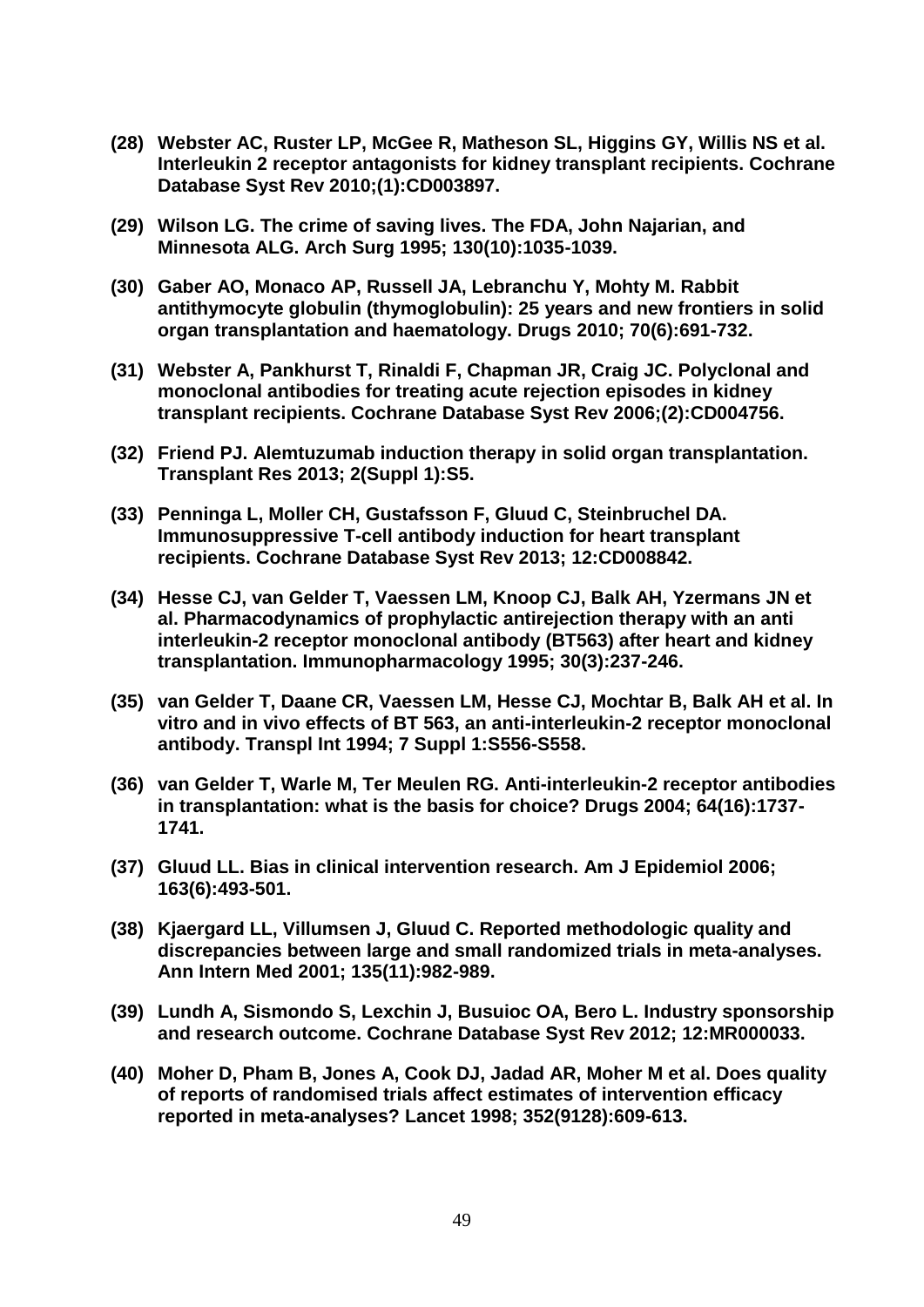- **(41) Savovic J, Jones H, Altman D, Harris R, Juni P, Pildal J et al. Influence of reported study design characteristics on intervention effect estimates from randomised controlled trials: combined analysis of meta-epidemiological studies. Health Technol Assess 2012; 16(35):1-82.**
- **(42) Schulz KF, Chalmers I, Hayes RJ, Altman DG. Empirical evidence of bias. Dimensions of methodological quality associated with estimates of treatment effects in controlled trials. JAMA 1995; 273(5):408-412.**
- **(43) Wood L, Egger M, Gluud LL, Schulz KF, Juni P, Altman DG et al. Empirical evidence of bias in treatment effect estimates in controlled trials with different interventions and outcomes: meta-epidemiological study. BMJ 2008; 336(7644):601-605.**
- **(44) Penninga L, Gluud C, Wetterslev J. Meta-Analysis of Randomised Trials on Laparoscopic Versus Open Surgery for Acute Appendicitis: Has Firm Evidence been Reached? J Gastrointest Surg 2014.**
- **(45) Penninga L, Moller CH, Gustafsson F, Steinbruchel DA, Gluud C. Tacrolimus versus cyclosporine as primary immunosuppression after heart transplantation: systematic review with meta-analyses and trial sequential analyses of randomised trials. Eur J Clin Pharmacol 2010; 66(12):1177-1187.**
- **(46) Nair N, Ball T, Uber PA, Mehra MR. Current and future challenges in therapy for antibody-mediated rejection. J Heart Lung Transplant 2011; 30(6):612- 617.**
- **(47) Chan AW, Tetzlaff JM, Gotzsche PC, Altman DG, Mann H, Berlin JA et al. SPIRIT 2013 explanation and elaboration: guidance for protocols of clinical trials. BMJ 2013; 346:e7586.**
- **(48) Chan AW, Tetzlaff JM, Altman DG, Laupacis A, Gotzsche PC, Krleza-Jeric K et al. SPIRIT 2013 statement: defining standard protocol items for clinical trials. Ann Intern Med 2013; 158(3):200-207.**
- **(49) Begg C, Cho M, Eastwood S, Horton R, Moher D, Olkin I et al. Improving the quality of reporting of randomized controlled trials. The CONSORT statement. JAMA 1996; 276(8):637-639.**
- **(50) Schulz KF, Altman DG, Moher D. CONSORT 2010 statement: updated guidelines for reporting parallel group randomised trials. BMJ 2010; 340:c332.**
- **(51) Moher D, Liberati A, Tetzlaff J, Altman DG. Preferred reporting items for systematic reviews and meta-analyses: the PRISMA statement. Int J Surg 2010; 8(5):336-341.**
- **(52) Higgins JP, Thompson SG. Quantifying heterogeneity in a meta-analysis. Stat Med 2002; 21(11):1539-1558.**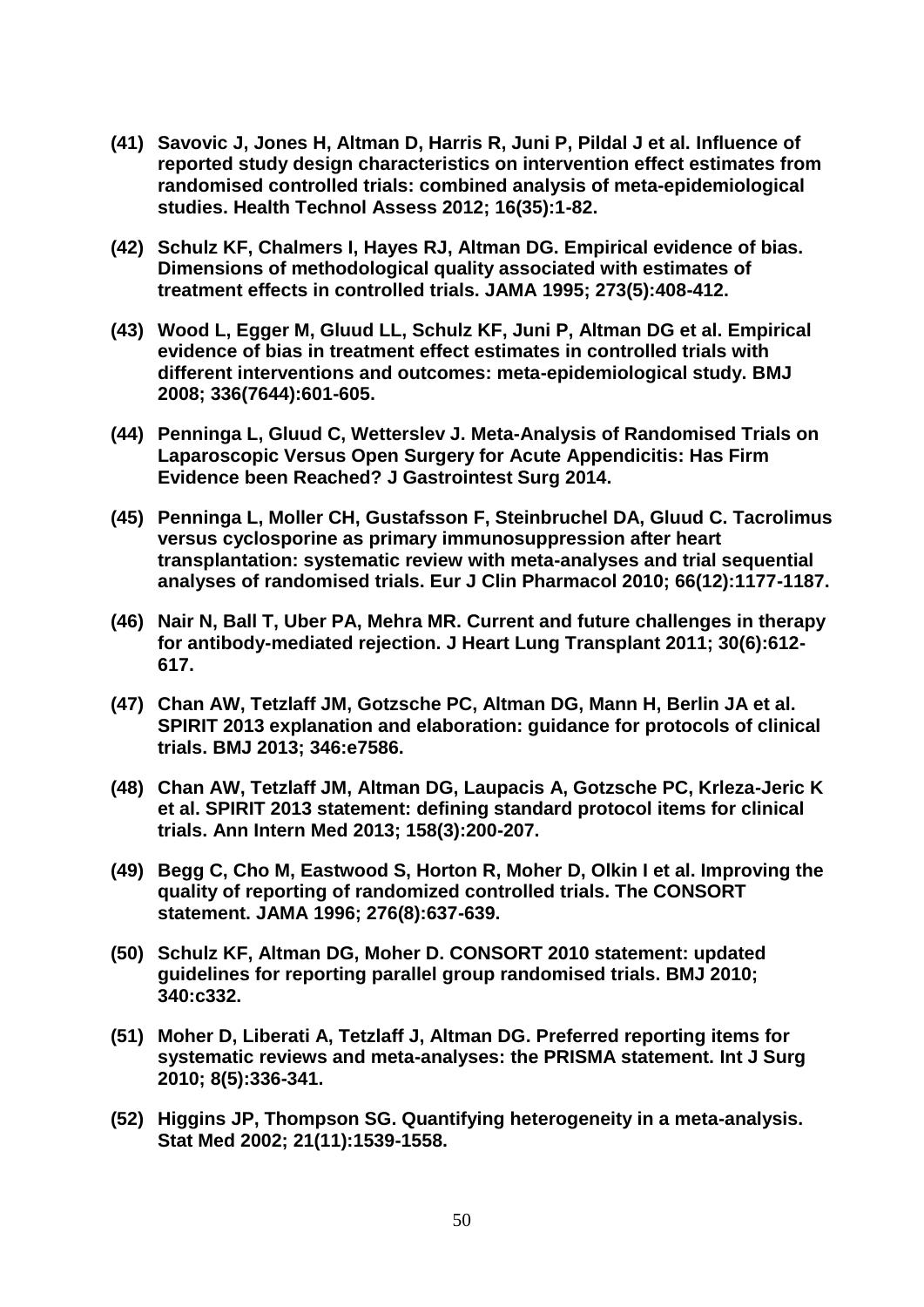- **(53) Wetterslev J, Thorlund K, Brok J, Gluud C. Trial sequential analysis may establish when firm evidence is reached in cumulative meta-analysis. J Clin Epidemiol 2008; 61(1):64-75.**
- **(54) Wetterslev J, Thorlund K, Brok J, Gluud C. Estimating required information size by quantifying diversity in random-effects model meta-analyses. BMC Med Res Methodol 2009; 9:86.**
- **(55) Penninga L, Wetterslev J, Penninga EI, Gluud C. Acetazolamide for the prevention of acute mountain sickness: time to move on. High Alt Med Biol 2013; 14(1):85-86.**
- **(56) Brok J, Thorlund K, Gluud C, Wetterslev J. Trial sequential analysis reveals insufficient information size and potentially false positive results in many meta-analyses. J Clin Epidemiol 2008; 61(8):763-769.**
- **(57) Brok J, Thorlund K, Wetterslev J, Gluud C. Apparently conclusive metaanalyses may be inconclusive--Trial sequential analysis adjustment of random error risk due to repetitive testing of accumulating data in apparently conclusive neonatal meta-analyses. Int J Epidemiol 2009; 38(1):287-298.**
- **(58) Thorlund K, Devereaux PJ, Wetterslev J, Guyatt G, Ioannidis JP, Thabane L et al. Can trial sequential monitoring boundaries reduce spurious inferences from meta-analyses? Int J Epidemiol 2009; 38(1):276-286.**
- **(59) Thorlund K, Imberger G, Walsh M, Chu R, Gluud C, Wetterslev J et al. The number of patients and events required to limit the risk of overestimation of intervention effects in meta-analysis--a simulation study. PLoS One 2011; 6(10):e25491.**
- **(60) Thorlund K, Imberger G, Johnston BC, Walsh M, Awad T, Thabane L et al. Evolution of heterogeneity (I2) estimates and their 95% confidence intervals in large meta-analyses. PLoS One 2012; 7(7):e39471.**
- **(61) Winsett RP, Stratta RJ, Alloway R, Wicks MN, Hathaway DK. Immunosuppressant side effect profile does not differ between organ transplant types. Clin Transplant 2001; 15 Suppl 6:46-50.**
- **(62) Penninga L, Penninga EI, Moller CH, Iversen M, Steinbruchel DA, Gluud C. Tacrolimus versus cyclosporin as primary immunosuppression for lung transplant recipients. Cochrane Database Syst Rev 2013; 5:CD008817.**
- **(63) Craig JC, Webster AC, Mitchell A, Irwig L. Expanding the evidence base in transplantation: more and better randomized trials, and extending the value of observational data. Transplantation 2008; 86(1):32-35.**
- **(64) Higgins JPT, Green S. Cochrane Handbook for Systematic Reviews of Interventions. Version 5.2. The Cochrane Collaboration. 2011.**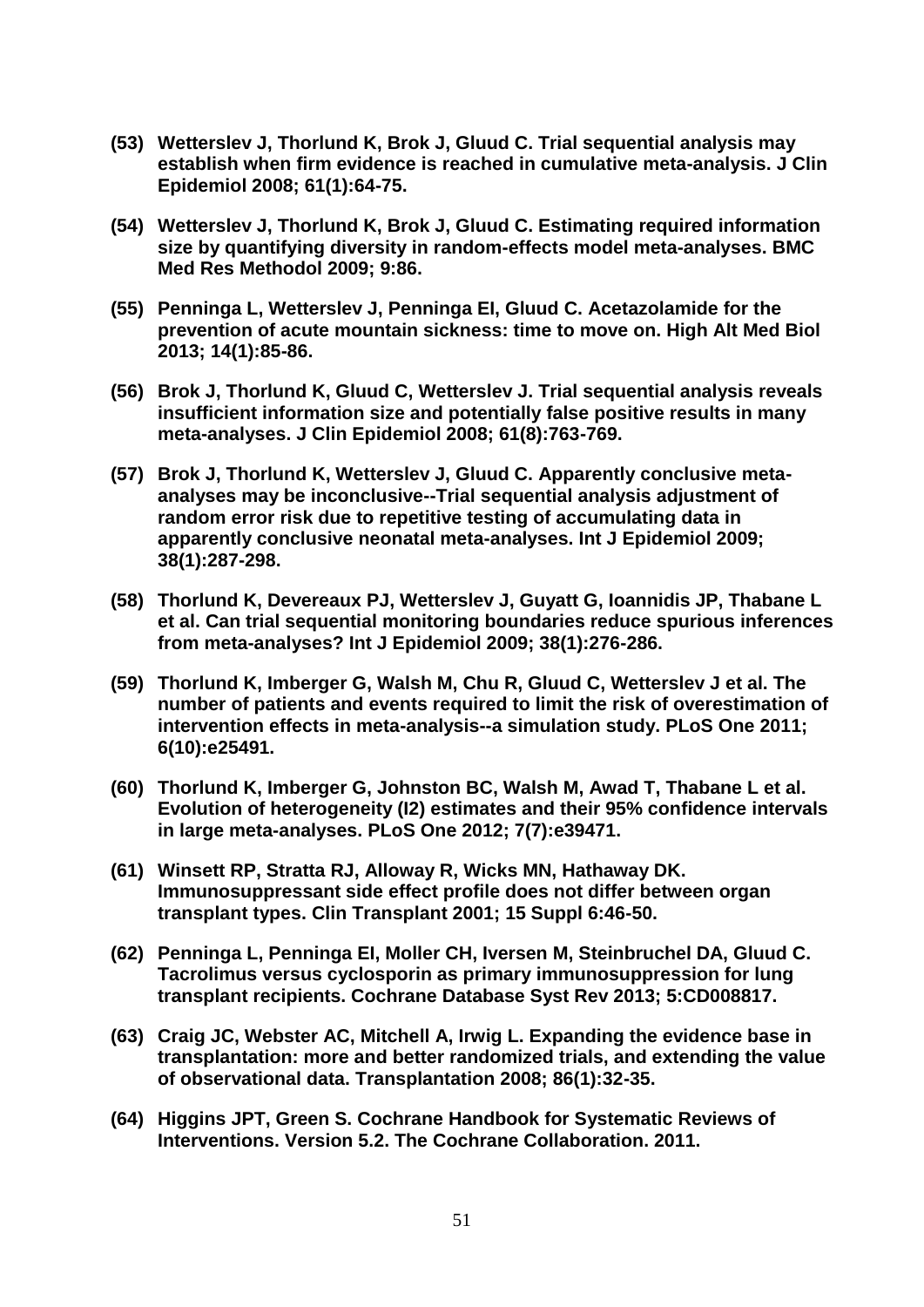- **(65) Penninga L, Wettergren A, Chan AW, Steinbruchel DA, Gluud C. Calcineurin inhibitor minimisation versus continuation of calcineurin inhibitor treatment for liver transplant recipients. Cochrane Database Syst Rev 2012; 3:CD008852.**
- **(66) Gill JS, Tonelli M. Penny wise, pound foolish? Coverage limits on immunosuppression after kidney transplantation. N Engl J Med 2012; 366(7):586-589.**
- **(67) Morton RL, Howard K, Webster AC, Wong G, Craig JC. The costeffectiveness of induction immunosuppression in kidney transplantation. Nephrol Dial Transplant 2009; 24(7):2258-2269.**